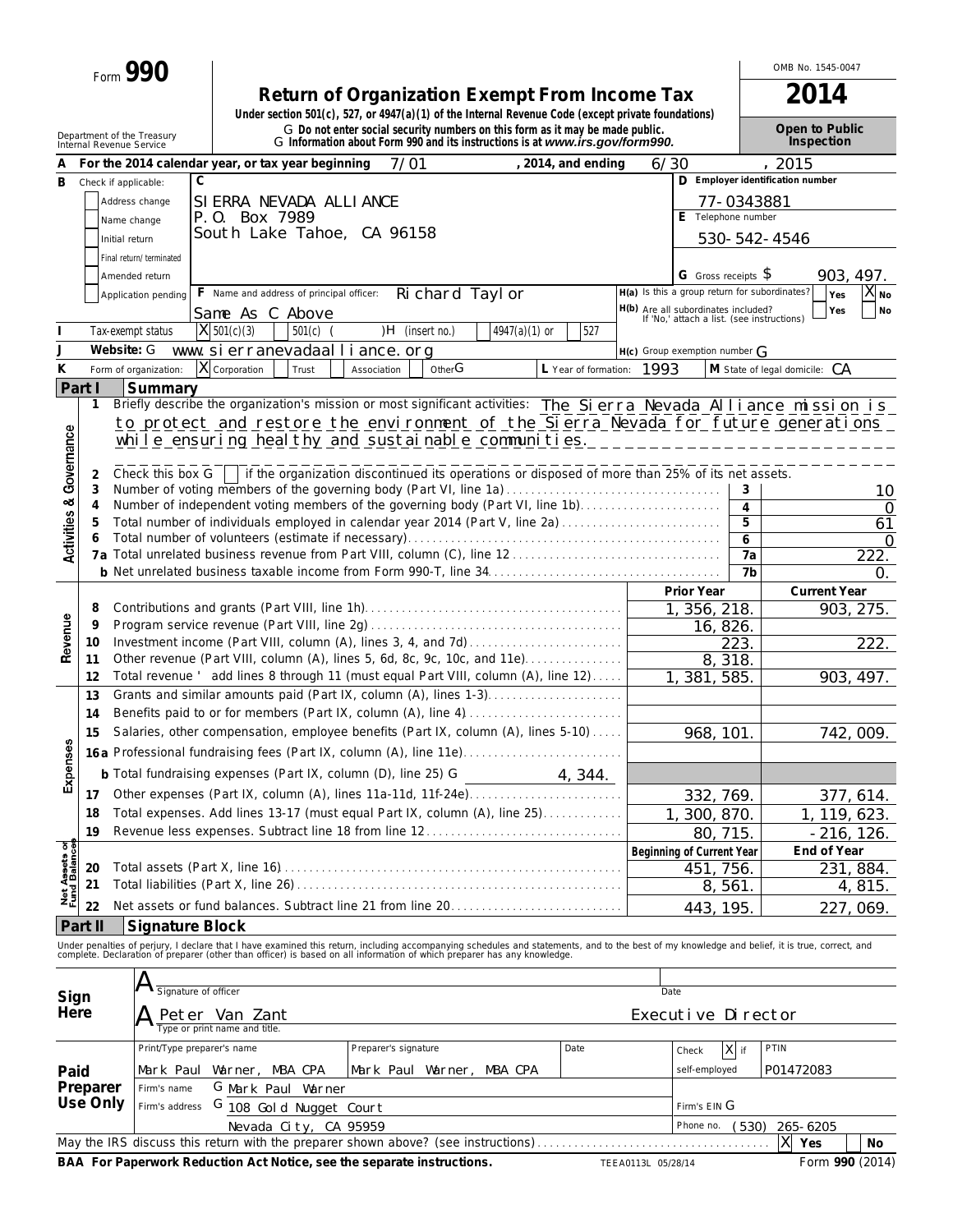|              |             | Form 990 (2014) SI ERRA NEVADA ALLI ANCE                                                                                                                                                                                                                                             |                                        |                         |                | 77-0343881 | Page 2             |
|--------------|-------------|--------------------------------------------------------------------------------------------------------------------------------------------------------------------------------------------------------------------------------------------------------------------------------------|----------------------------------------|-------------------------|----------------|------------|--------------------|
| Part III     |             | <b>Statement of Program Service Accomplishments</b>                                                                                                                                                                                                                                  |                                        |                         |                |            |                    |
|              |             |                                                                                                                                                                                                                                                                                      |                                        |                         |                |            |                    |
| $\mathbf{1}$ |             | Briefly describe the organization's mission:                                                                                                                                                                                                                                         |                                        |                         |                |            |                    |
|              |             | See Schedul e 0                                                                                                                                                                                                                                                                      | -------------------------------------- |                         |                |            |                    |
|              |             |                                                                                                                                                                                                                                                                                      |                                        |                         |                |            |                    |
|              |             |                                                                                                                                                                                                                                                                                      |                                        |                         |                |            |                    |
|              |             | 2 Did the organization undertake any significant program services during the year which were not listed on the prior                                                                                                                                                                 |                                        |                         |                |            |                    |
|              |             | Form 990 or 990-EZ?                                                                                                                                                                                                                                                                  |                                        |                         |                | Yes        | X<br>No            |
|              |             | If 'Yes,' describe these new services on Schedule O.                                                                                                                                                                                                                                 |                                        |                         |                |            |                    |
| 3            |             | Did the organization cease conducting, or make significant changes in how it conducts, any program services?                                                                                                                                                                         |                                        |                         |                | Yes        | $\mathsf{X}$<br>No |
|              |             | If 'Yes,' describe these changes on Schedule O.                                                                                                                                                                                                                                      |                                        |                         |                |            |                    |
| 4            |             | Describe the organization's program service accomplishments for each of its three largest program services, as measured by expenses.<br>Section $501(c)(3)$ and $501(c)(4)$ organizations are required to report the amount of grants and allocations to others, the total expenses, |                                        |                         |                |            |                    |
|              |             | and revenue, if any, for each program service reported.                                                                                                                                                                                                                              |                                        |                         |                |            |                    |
|              |             |                                                                                                                                                                                                                                                                                      |                                        |                         | ) (Revenue \$  |            |                    |
|              | 4 a (Code:  | ) (Expenses \$                                                                                                                                                                                                                                                                       | 1, 033, 072. including grants of \$    |                         |                |            |                    |
|              |             | See Schedule 0                                                                                                                                                                                                                                                                       |                                        |                         |                |            |                    |
|              |             |                                                                                                                                                                                                                                                                                      |                                        |                         |                |            |                    |
|              |             |                                                                                                                                                                                                                                                                                      |                                        |                         |                |            |                    |
|              |             |                                                                                                                                                                                                                                                                                      |                                        |                         |                |            |                    |
|              |             |                                                                                                                                                                                                                                                                                      |                                        |                         |                |            |                    |
|              |             |                                                                                                                                                                                                                                                                                      |                                        |                         |                |            |                    |
|              |             |                                                                                                                                                                                                                                                                                      |                                        |                         |                |            |                    |
|              |             |                                                                                                                                                                                                                                                                                      |                                        |                         |                |            |                    |
|              |             |                                                                                                                                                                                                                                                                                      |                                        |                         |                |            |                    |
|              |             |                                                                                                                                                                                                                                                                                      |                                        |                         |                |            |                    |
|              | 4b (Code:   | ) (Expenses \$                                                                                                                                                                                                                                                                       |                                        | including grants of $$$ | ) (Revenue \$  |            |                    |
|              |             |                                                                                                                                                                                                                                                                                      |                                        |                         |                |            |                    |
|              |             |                                                                                                                                                                                                                                                                                      |                                        |                         |                |            |                    |
|              |             |                                                                                                                                                                                                                                                                                      |                                        |                         |                |            |                    |
|              |             |                                                                                                                                                                                                                                                                                      |                                        |                         |                |            |                    |
|              |             |                                                                                                                                                                                                                                                                                      |                                        |                         |                |            |                    |
|              |             |                                                                                                                                                                                                                                                                                      |                                        |                         |                |            |                    |
|              |             |                                                                                                                                                                                                                                                                                      |                                        |                         |                |            |                    |
|              |             |                                                                                                                                                                                                                                                                                      |                                        |                         |                |            |                    |
|              |             |                                                                                                                                                                                                                                                                                      |                                        |                         |                |            |                    |
|              |             |                                                                                                                                                                                                                                                                                      |                                        |                         |                |            |                    |
|              |             |                                                                                                                                                                                                                                                                                      |                                        |                         |                |            |                    |
|              | $4c$ (Code: | ) (Expenses \$                                                                                                                                                                                                                                                                       |                                        | including grants of \$  | ) (Revenue \$  |            |                    |
|              |             |                                                                                                                                                                                                                                                                                      |                                        |                         |                |            |                    |
|              |             |                                                                                                                                                                                                                                                                                      |                                        |                         |                |            |                    |
|              |             |                                                                                                                                                                                                                                                                                      |                                        |                         |                |            |                    |
|              |             |                                                                                                                                                                                                                                                                                      |                                        |                         |                |            |                    |
|              |             |                                                                                                                                                                                                                                                                                      |                                        |                         |                |            |                    |
|              |             |                                                                                                                                                                                                                                                                                      |                                        |                         |                |            |                    |
|              |             |                                                                                                                                                                                                                                                                                      |                                        |                         |                |            |                    |
|              |             |                                                                                                                                                                                                                                                                                      |                                        |                         |                |            |                    |
|              |             |                                                                                                                                                                                                                                                                                      |                                        |                         |                |            |                    |
|              |             |                                                                                                                                                                                                                                                                                      |                                        |                         |                |            |                    |
|              |             |                                                                                                                                                                                                                                                                                      |                                        |                         |                |            |                    |
|              |             | 4 d Other program services. (Describe in Schedule O.)                                                                                                                                                                                                                                |                                        |                         |                |            |                    |
|              | (Expenses   | \$                                                                                                                                                                                                                                                                                   | including grants of \$                 |                         | ) (Revenue $$$ |            |                    |
| <b>BAA</b>   |             | 4 e Total program service expenses G                                                                                                                                                                                                                                                 | 1, 033, 072.                           | TEEA0102L 05/28/14      |                |            | Form 990 (2014)    |
|              |             |                                                                                                                                                                                                                                                                                      |                                        |                         |                |            |                    |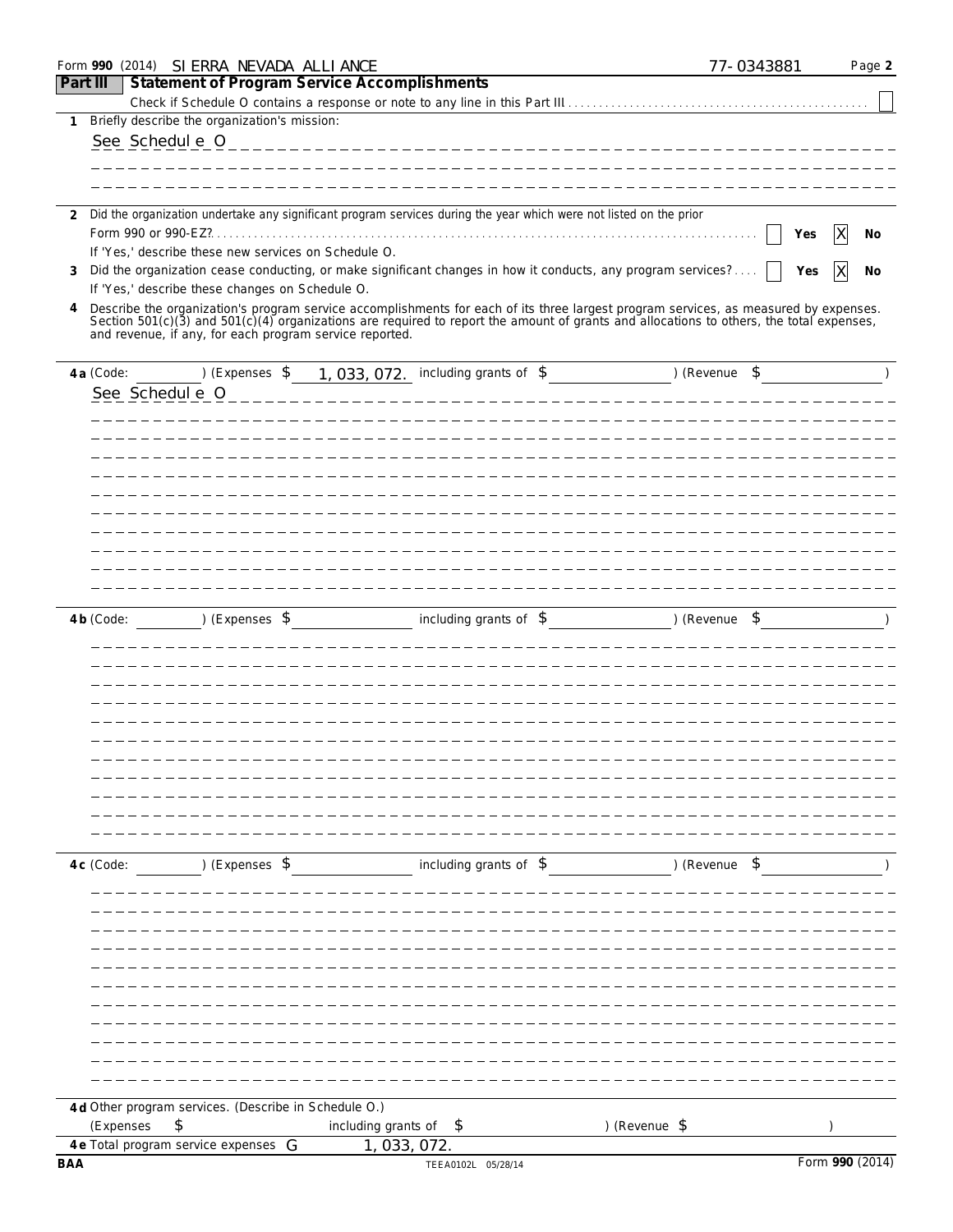Form **990** (2014) Page **3** SIERRA NEVADA ALLIANCE 77-0343881

|                | <b>Checklist of Required Schedules</b><br>Part IV                                                                                                                                                                                                                                                                         |                 |              |     |
|----------------|---------------------------------------------------------------------------------------------------------------------------------------------------------------------------------------------------------------------------------------------------------------------------------------------------------------------------|-----------------|--------------|-----|
|                |                                                                                                                                                                                                                                                                                                                           |                 | Yes          | No. |
|                | Is the organization described in section 501(c)(3) or 4947(a)(1) (other than a private foundation)? If 'Yes,' complete                                                                                                                                                                                                    | $\mathbf{1}$    | X            |     |
| 2              | Is the organization required to complete Schedule B, Schedule of Contributors (see instructions)?                                                                                                                                                                                                                         | $\overline{2}$  | $\mathsf{X}$ |     |
| 3              | Did the organization engage in direct or indirect political campaign activities on behalf of or in opposition to candidates                                                                                                                                                                                               | 3               |              | X   |
| 4              | Section 501(c)(3) organizations. Did the organization engage in lobbying activities, or have a section 501(h) election                                                                                                                                                                                                    | $\overline{4}$  |              | X   |
| 5              | Is the organization a section 501(c)(4), 501(c)(5), or 501(c)(6) organization that receives membership dues,<br>assessments, or similar amounts as defined in Revenue Procedure 98-19? If 'Yes,' complete Schedule C, Part III                                                                                            | 5               |              | X   |
| 6              | Did the organization maintain any donor advised funds or any similar funds or accounts for which donors have the right to provide advice on the distribution or investment of amounts in such funds or accounts? If 'Yes,' com                                                                                            | 6               |              | X   |
| $\overline{7}$ | Did the organization receive or hold a conservation easement, including easements to preserve open space, the                                                                                                                                                                                                             | $\overline{7}$  |              | X   |
| 8              | Did the organization maintain collections of works of art, historical treasures, or other similar assets? If 'Yes,'                                                                                                                                                                                                       | 8               |              | X   |
| 9              | Did the organization report an amount in Part X, line 21, for escrow or custodial account liability; serve as a custodian for amounts not listed in Part X; or provide credit counseling, debt management, credit repair, or d                                                                                            | 9               |              | X   |
| 10             | Did the organization, directly or through a related organization, hold assets in temporarily restricted endowments,                                                                                                                                                                                                       | 10              |              | X   |
| 11             | If the organization's answer to any of the following questions is 'Yes', then complete Schedule D, Parts VI, VII, VIII, IX,<br>or X as applicable.                                                                                                                                                                        |                 |              |     |
|                | a Did the organization report an amount for land, buildings and equipment in Part X, line 10? If 'Yes,' complete Schedule                                                                                                                                                                                                 | 11a             | X            |     |
|                | b Did the organization report an amount for investments ' other securities in Part X, line 12 that is 5% or more of its total                                                                                                                                                                                             | 11 <sub>b</sub> |              | X   |
|                | c Did the organization report an amount for investments ' program related in Part X, line 13 that is 5% or more of its total                                                                                                                                                                                              | 11c             |              | X   |
|                | d Did the organization report an amount for other assets in Part X, line 15 that is 5% or more of its total assets reported                                                                                                                                                                                               | 11d             |              | X   |
|                | e Did the organization report an amount for other liabilities in Part X, line 25? If 'Yes,' complete Schedule D, Part X                                                                                                                                                                                                   | 11 e            |              | X   |
|                | f Did the organization's separate or consolidated financial statements for the tax year include a footnote that addresses<br>the organization's liability for uncertain tax positions under FIN 48 (ASC 740)? If 'Yes,' complete                                                                                          | 11f             |              | X   |
|                | 12 a Did the organization obtain separate, independent audited financial statements for the tax year? If 'Yes,' complete                                                                                                                                                                                                  | 12a             |              | X   |
|                | b Was the organization included in consolidated, independent audited financial statements for the tax year? If 'Yes,' and if the organization answered 'No' to line 12a, then completing Schedule D, Parts XI and XII is optio                                                                                            | 12 <sub>b</sub> |              | X   |
| 13             |                                                                                                                                                                                                                                                                                                                           | 13              |              | X   |
|                |                                                                                                                                                                                                                                                                                                                           | 14a             |              | Χ   |
|                | <b>b</b> Did the organization have aggregate revenues or expenses of more than \$10,000 from grantmaking, fundraising,<br>business, investment, and program service activities outside the United States, or aggregate foreign investments valued<br>at \$100,000 or more? If 'Yes,' complete Schedule F, Parts I and IV. | 14b             |              | X   |
| 15             | Did the organization report on Part IX, column (A), line 3, more than \$5,000 of grants or other assistance to or for any                                                                                                                                                                                                 | 15              |              | X   |
| 16             | Did the organization report on Part IX, column (A), line 3, more than \$5,000 of aggregate grants or other assistance to                                                                                                                                                                                                  | 16              |              | X   |
| 17             | Did the organization report a total of more than \$15,000 of expenses for professional fundraising services on Part IX,                                                                                                                                                                                                   | 17              |              | X   |
| 18             | Did the organization report more than \$15,000 total of fundraising event gross income and contributions on Part VIII,                                                                                                                                                                                                    | 18              |              | X   |
| 19             | Did the organization report more than \$15,000 of gross income from gaming activities on Part VIII, line 9a? If 'Yes,'                                                                                                                                                                                                    | 19              |              | X   |
|                |                                                                                                                                                                                                                                                                                                                           | 20              |              | X   |
|                | b If 'Yes' to line 20a, did the organization attach a copy of its audited financial statements to this return?                                                                                                                                                                                                            | 20 <sub>b</sub> |              |     |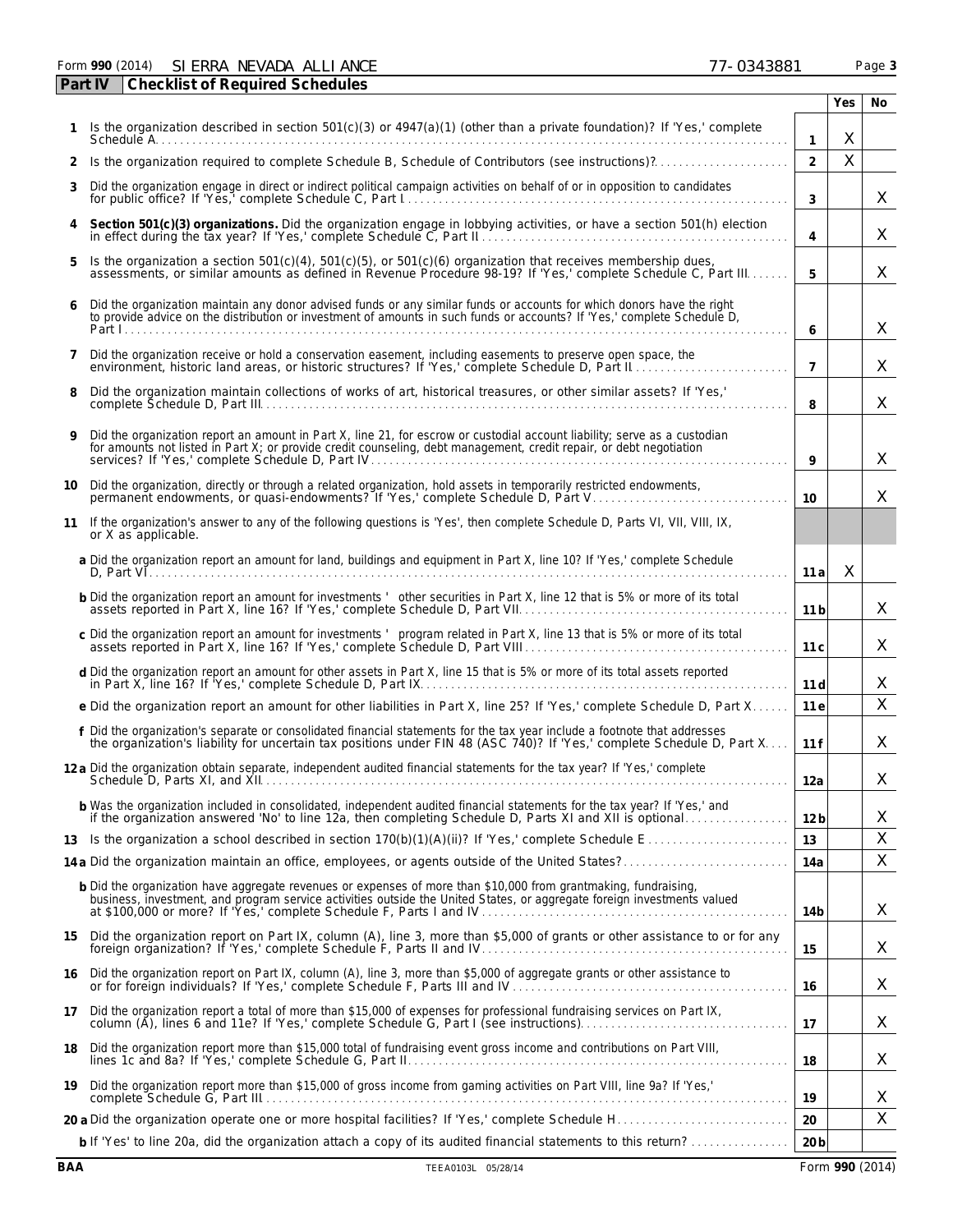| Danc<br>auc |
|-------------|
|             |

| Part IV | <b>Checklist of Required Schedules</b> (continued)                                                                                                                                                                                                    |                 |            |                 |
|---------|-------------------------------------------------------------------------------------------------------------------------------------------------------------------------------------------------------------------------------------------------------|-----------------|------------|-----------------|
|         |                                                                                                                                                                                                                                                       |                 | <b>Yes</b> | No.             |
| 21      | Did the organization report more than \$5,000 of grants or other assistance to any domestic organization or<br>domestic government on Part IX, column (A), line 1? If 'Yes,' complete Schedule I, Parts I and II.                                     | 21              |            | X               |
|         | 22 Did the organization report more than \$5,000 of grants or other assistance to or for domestic individuals on Part IX,                                                                                                                             | 22              |            | X               |
| 23      | Did the organization answer 'Yes' to Part VII, Section A, line 3, 4, or 5 about compensation of the organization's current<br>and former officers, directors, trustees, key employees, and highest compensated employees? If 'Yes,' complete          | 23              |            | X               |
|         | 24 a Did the organization have a tax-exempt bond issue with an outstanding principal amount of more than \$100,000 as of the last day of the year, that was issued after December 31, 2002? If 'Yes,' answer lines 24b through                        | 24a             |            | X.              |
|         |                                                                                                                                                                                                                                                       | 24 <sub>b</sub> |            |                 |
|         | c Did the organization maintain an escrow account other than a refunding escrow at any time during the year to defease                                                                                                                                | 24c             |            |                 |
|         | d Did the organization act as an 'on behalf of' issuer for bonds outstanding at any time during the year?                                                                                                                                             | 24d             |            |                 |
|         | 25 a Section 501(c)(3), 501(c)(4), and 501(c)(29) organizations. Did the organization engage in an excess benefit                                                                                                                                     | 25a             |            | X               |
|         | b Is the organization aware that it engaged in an excess benefit transaction with a disqualified person in a prior year, and<br>that the transaction has not been reported on any of the organization's prior Forms 990 or 990-EZ? If 'Yes,' complete | 25 <sub>b</sub> |            | X               |
|         | 26 Did the organization report any amount on Part X, line 5, 6, or 22 for receivables from or payables to any current or<br>former officers, directors, trustees, key employees, highest compensated employees, or disqualified persons?              | 26              |            | X               |
|         | 27 Did the organization provide a grant or other assistance to an officer, director, trustee, key employee, substantial<br>contributor or employee thereof, a grant selection committee member, or to a 35% controlled entity or family member        | 27              |            | $\times$        |
|         | 28 Was the organization a party to a business transaction with one of the following parties (see Schedule L, Part IV<br>instructions for applicable filing thresholds, conditions, and exceptions):                                                   |                 |            |                 |
|         | a A current or former officer, director, trustee, or key employee? If 'Yes,' complete Schedule L, Part IV                                                                                                                                             | 28a             |            | X               |
|         | <b>b</b> A family member of a current or former officer, director, trustee, or key employee? If 'Yes,' complete                                                                                                                                       | 28 <sub>b</sub> |            | X               |
|         | c An entity of which a current or former officer, director, trustee, or key employee (or a family member thereof) was an<br>officer, director, trustee, or direct or indirect owner? If 'Yes,' complete Schedule L, Part IV.                          | 28c             |            | X               |
| 29      | Did the organization receive more than \$25,000 in non-cash contributions? If 'Yes,' complete Schedule M                                                                                                                                              | 29              |            | $\overline{X}$  |
| 30      | Did the organization receive contributions of art, historical treasures, or other similar assets, or qualified conservation                                                                                                                           | 30              |            | X               |
| 31      | Did the organization liquidate, terminate, or dissolve and cease operations? If 'Yes,' complete Schedule N, Part I                                                                                                                                    | 31              |            | $\overline{X}$  |
|         | 32 Did the organization sell, exchange, dispose of, or transfer more than 25% of its net assets? If 'Yes,' complete                                                                                                                                   | 32              |            | Χ               |
| 33      | Did the organization own 100% of an entity disregarded as separate from the organization under Regulations sections                                                                                                                                   | 33              |            | X               |
| 34      | Was the organization related to any tax-exempt or taxable entity? If 'Yes,' complete Schedule R, Part II, III, or IV,                                                                                                                                 | 34              |            | X               |
|         |                                                                                                                                                                                                                                                       | 35a             |            | $\overline{X}$  |
|         | b If 'Yes' to line 35a, did the organization receive any payment from or engage in any transaction with a controlled<br>entity within the meaning of section 512(b)(13)? If 'Yes,' complete Schedule R, Part V, line 2                                | 35 <sub>b</sub> |            |                 |
| 36      | Section 501(c)(3) organizations. Did the organization make any transfers to an exempt non-charitable related                                                                                                                                          | 36              |            | X               |
| 37      | Did the organization conduct more than 5% of its activities through an entity that is not a related organization and that is                                                                                                                          | 37              |            | X               |
| 38      | Did the organization complete Schedule O and provide explanations in Schedule O for Part VI, lines 11b and 19?                                                                                                                                        | 38              | Χ          |                 |
| BAA     |                                                                                                                                                                                                                                                       |                 |            | Form 990 (2014) |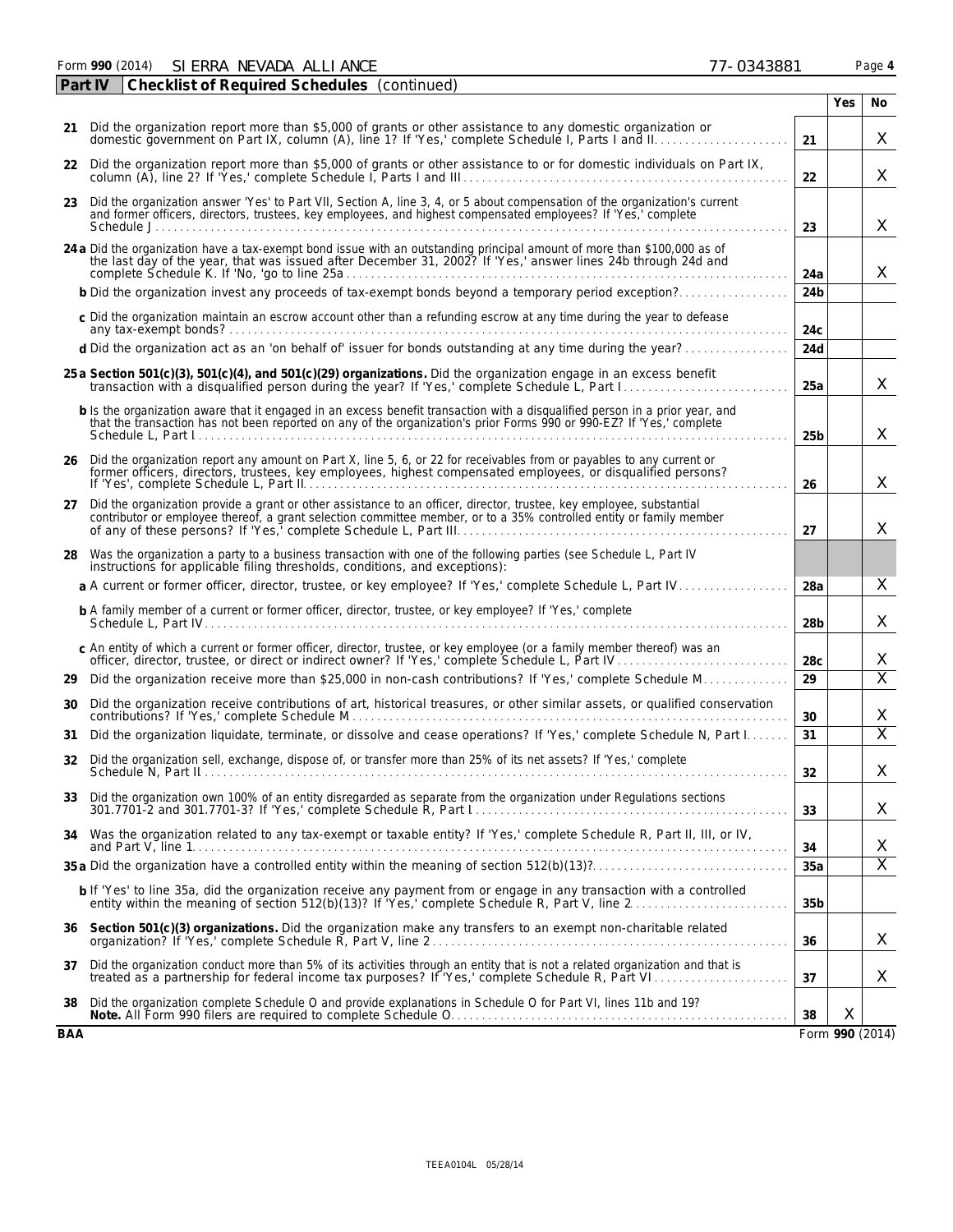|            | Form 990 (2014) SI ERRA NEVADA ALLI ANCE<br>77-0343881                                                                                                                                                                         |                |            | Page 5          |  |  |  |  |  |  |  |
|------------|--------------------------------------------------------------------------------------------------------------------------------------------------------------------------------------------------------------------------------|----------------|------------|-----------------|--|--|--|--|--|--|--|
| Part V     | Statements Regarding Other IRS Filings and Tax Compliance                                                                                                                                                                      |                |            |                 |  |  |  |  |  |  |  |
|            | Check if Schedule O contains a response or note to any line in this Part V                                                                                                                                                     |                |            |                 |  |  |  |  |  |  |  |
|            |                                                                                                                                                                                                                                |                | <b>Yes</b> | No              |  |  |  |  |  |  |  |
|            | 1a<br>11                                                                                                                                                                                                                       |                |            |                 |  |  |  |  |  |  |  |
|            | <b>b</b> Enter the number of Forms W-2G included in line 1a. Enter -0- if not applicable<br>1 <sub>b</sub><br>Ω                                                                                                                |                |            |                 |  |  |  |  |  |  |  |
|            | c Did the organization comply with backup withholding rules for reportable payments to vendors and reportable gaming                                                                                                           |                |            |                 |  |  |  |  |  |  |  |
|            |                                                                                                                                                                                                                                |                |            |                 |  |  |  |  |  |  |  |
|            | 2a Enter the number of employees reported on Form W-3, Transmittal of Wage and Tax State-<br>ments, filed for the calendar year ending with or within the year covered by this return<br>61<br>2a                              |                |            |                 |  |  |  |  |  |  |  |
|            | b If at least one is reported on line 2a, did the organization file all required federal employment tax returns?                                                                                                               | 2 <sub>b</sub> | X          |                 |  |  |  |  |  |  |  |
|            | Note. If the sum of lines 1a and 2a is greater than 250, you may be required to e-file (see instructions)                                                                                                                      |                |            |                 |  |  |  |  |  |  |  |
|            |                                                                                                                                                                                                                                |                |            |                 |  |  |  |  |  |  |  |
|            |                                                                                                                                                                                                                                | 3 <sub>b</sub> |            |                 |  |  |  |  |  |  |  |
|            |                                                                                                                                                                                                                                |                |            |                 |  |  |  |  |  |  |  |
|            | 4 a At any time during the calendar year, did the organization have an interest in, or a signature or other authority over, a financial account in a foreign country (such as a bank account, securities account, or other fin | 4 a            |            | X               |  |  |  |  |  |  |  |
|            | <b>b</b> If 'Yes,' enter the name of the foreign country: G                                                                                                                                                                    |                |            |                 |  |  |  |  |  |  |  |
|            | See instructions for filing requirements for FinCEN Form 114, Report of Foreign Bank and Financial Accounts. (FBAR)                                                                                                            |                |            |                 |  |  |  |  |  |  |  |
|            |                                                                                                                                                                                                                                | 5 a            |            | X               |  |  |  |  |  |  |  |
|            | b Did any taxable party notify the organization that it was or is a party to a prohibited tax shelter transaction?                                                                                                             | 5 <sub>b</sub> |            | Χ               |  |  |  |  |  |  |  |
|            |                                                                                                                                                                                                                                | 5 c            |            |                 |  |  |  |  |  |  |  |
|            |                                                                                                                                                                                                                                |                |            |                 |  |  |  |  |  |  |  |
|            | 6 a Does the organization have annual gross receipts that are normally greater than \$100,000, and did the organization solicit any contributions that were not tax deductible as charitable contributions?                    | 6 a            |            | X               |  |  |  |  |  |  |  |
|            | b If 'Yes,' did the organization include with every solicitation an express statement that such contributions or gifts were                                                                                                    | 6 b            |            |                 |  |  |  |  |  |  |  |
|            | 7 Organizations that may receive deductible contributions under section 170(c).                                                                                                                                                |                |            |                 |  |  |  |  |  |  |  |
|            | a Did the organization receive a payment in excess of \$75 made partly as a contribution and partly for goods and                                                                                                              |                |            |                 |  |  |  |  |  |  |  |
|            |                                                                                                                                                                                                                                | 7 a            |            | X               |  |  |  |  |  |  |  |
|            |                                                                                                                                                                                                                                | 7 <sub>b</sub> |            |                 |  |  |  |  |  |  |  |
|            | c Did the organization sell, exchange, or otherwise dispose of tangible personal property for which it was required to file                                                                                                    |                |            |                 |  |  |  |  |  |  |  |
|            |                                                                                                                                                                                                                                | 7 с            |            | X               |  |  |  |  |  |  |  |
|            | 7 d                                                                                                                                                                                                                            |                |            |                 |  |  |  |  |  |  |  |
|            | e Did the organization receive any funds, directly or indirectly, to pay premiums on a personal benefit contract?                                                                                                              | <b>7e</b>      |            | X               |  |  |  |  |  |  |  |
|            | f Did the organization, during the year, pay premiums, directly or indirectly, on a personal benefit contract?                                                                                                                 | 7f             |            | Χ               |  |  |  |  |  |  |  |
|            | q If the organization received a contribution of qualified intellectual property, did the organization file Form 8899<br>as required?                                                                                          | 7g             |            |                 |  |  |  |  |  |  |  |
|            | h If the organization received a contribution of cars, boats, airplanes, or other vehicles, did the organization file a                                                                                                        |                |            |                 |  |  |  |  |  |  |  |
| 8          | Form 1098-C?<br>Sponsoring organizations maintaining donor advised funds. Did a donor advised fund maintained by the sponsoring                                                                                                | 7 h            |            |                 |  |  |  |  |  |  |  |
|            |                                                                                                                                                                                                                                | 8              |            |                 |  |  |  |  |  |  |  |
| 9          | Sponsoring organizations maintaining donor advised funds.                                                                                                                                                                      |                |            |                 |  |  |  |  |  |  |  |
|            |                                                                                                                                                                                                                                | 9a             |            |                 |  |  |  |  |  |  |  |
|            |                                                                                                                                                                                                                                | 9b             |            |                 |  |  |  |  |  |  |  |
|            | 10 Section 501(c)(7) organizations. Enter:                                                                                                                                                                                     |                |            |                 |  |  |  |  |  |  |  |
|            | 10a                                                                                                                                                                                                                            |                |            |                 |  |  |  |  |  |  |  |
|            | <b>b</b> Gross receipts, included on Form 990, Part VIII, line 12, for public use of club facilities<br>10 <sub>b</sub>                                                                                                        |                |            |                 |  |  |  |  |  |  |  |
|            | 11 Section 501(c)(12) organizations. Enter:                                                                                                                                                                                    |                |            |                 |  |  |  |  |  |  |  |
|            | 11a                                                                                                                                                                                                                            |                |            |                 |  |  |  |  |  |  |  |
|            |                                                                                                                                                                                                                                |                |            |                 |  |  |  |  |  |  |  |
|            | b Gross income from other sources (Do not net amounts due or paid to other sources<br>11 <sub>b</sub>                                                                                                                          |                |            |                 |  |  |  |  |  |  |  |
|            | 12a Section 4947(a)(1) non-exempt charitable trusts. Is the organization filing Form 990 in lieu of Form 1041?                                                                                                                 | 12 a           |            |                 |  |  |  |  |  |  |  |
|            | <b>b</b> If 'Yes,' enter the amount of tax-exempt interest received or accrued during the year<br>12 <sub>b</sub>                                                                                                              |                |            |                 |  |  |  |  |  |  |  |
|            | 13 Section 501(c)(29) qualified nonprofit health insurance issuers.                                                                                                                                                            |                |            |                 |  |  |  |  |  |  |  |
|            |                                                                                                                                                                                                                                | 13 a           |            |                 |  |  |  |  |  |  |  |
|            | Note. See the instructions for additional information the organization must report on Schedule O.                                                                                                                              |                |            |                 |  |  |  |  |  |  |  |
|            | 13 <sub>b</sub>                                                                                                                                                                                                                |                |            |                 |  |  |  |  |  |  |  |
|            | 13 <sub>c</sub>                                                                                                                                                                                                                |                |            |                 |  |  |  |  |  |  |  |
|            |                                                                                                                                                                                                                                | 14 a           |            | X               |  |  |  |  |  |  |  |
|            |                                                                                                                                                                                                                                | 14 b           |            |                 |  |  |  |  |  |  |  |
| <b>BAA</b> | TEEA0105L 05/28/14                                                                                                                                                                                                             |                |            | Form 990 (2014) |  |  |  |  |  |  |  |
|            |                                                                                                                                                                                                                                |                |            |                 |  |  |  |  |  |  |  |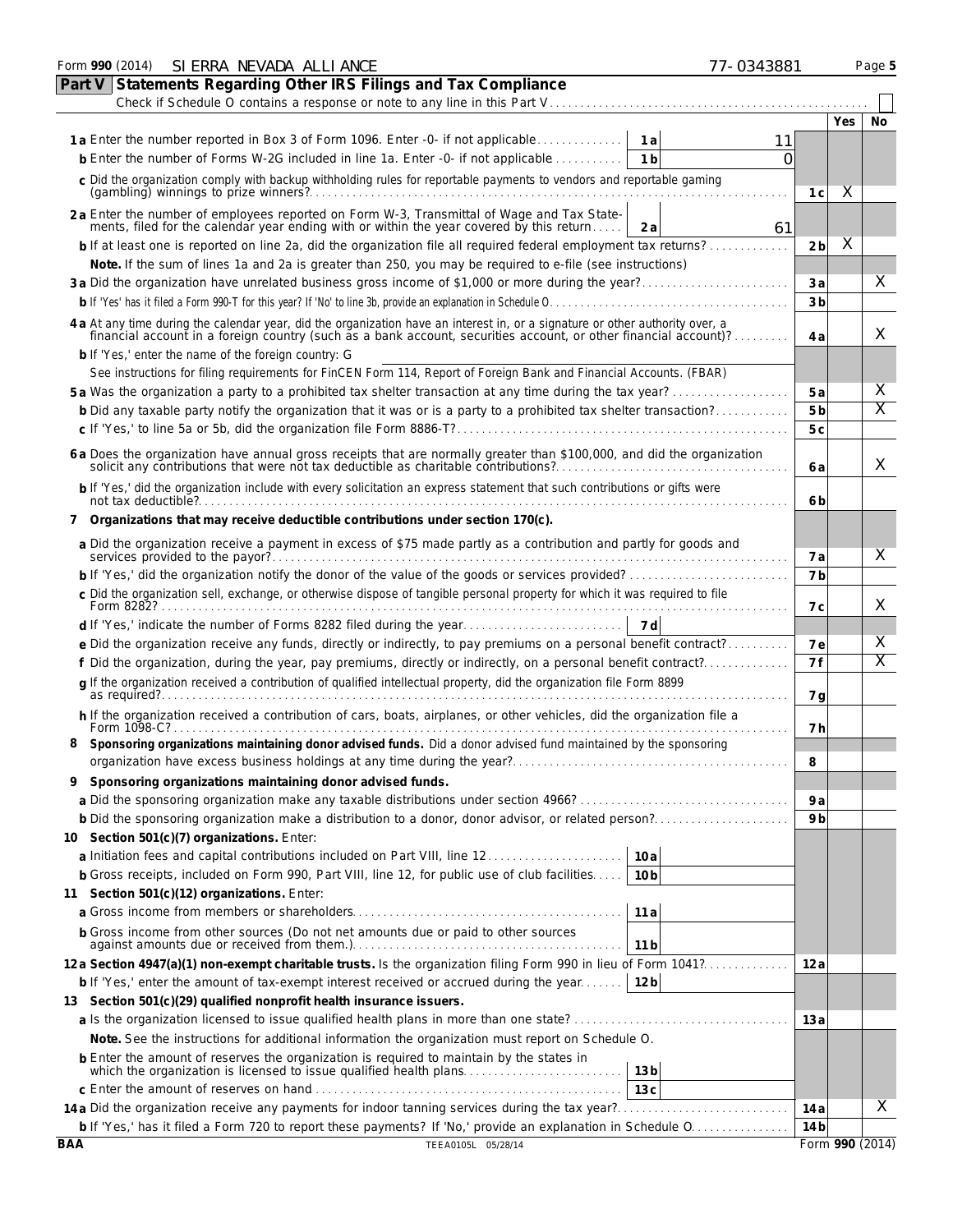|                                          | <b>Part VI</b><br>Governance, Management, and Disclosure For each 'Yes' response to lines 2 through 7b below, and for<br>a 'No' response to line 8a, 8b, or 10b below, describe the circumstances, processes, or changes in                                                                                                    |                         |                         |                         |  |  |  |  |  |  |  |  |
|------------------------------------------|--------------------------------------------------------------------------------------------------------------------------------------------------------------------------------------------------------------------------------------------------------------------------------------------------------------------------------|-------------------------|-------------------------|-------------------------|--|--|--|--|--|--|--|--|
|                                          | Schedule O. See instructions.                                                                                                                                                                                                                                                                                                  |                         |                         | $\mathsf{X}$            |  |  |  |  |  |  |  |  |
| Section A. Governing Body and Management |                                                                                                                                                                                                                                                                                                                                |                         |                         |                         |  |  |  |  |  |  |  |  |
|                                          |                                                                                                                                                                                                                                                                                                                                |                         |                         |                         |  |  |  |  |  |  |  |  |
|                                          | 1a Enter the number of voting members of the governing body at the end of the tax year<br>1 a<br>10<br>If there are material differences in voting rights among members<br>of the governing body, or if the governing body delegated broad<br>authority to an executive committee or similar committee, explain in Schedule O. |                         |                         |                         |  |  |  |  |  |  |  |  |
|                                          | <b>b</b> Enter the number of voting members included in line 1a, above, who are independent<br>1 b                                                                                                                                                                                                                             |                         |                         |                         |  |  |  |  |  |  |  |  |
|                                          | 2 Did any officer, director, trustee, or key employee have a family relationship or a business relationship with any other                                                                                                                                                                                                     |                         |                         |                         |  |  |  |  |  |  |  |  |
| 3                                        | Did the organization delegate control over management duties customarily performed by or under the direct supervision<br>of officers, directors, or trustees, or key employees to a management company or other person?                                                                                                        |                         |                         |                         |  |  |  |  |  |  |  |  |
|                                          | Did the organization make any significant changes to its governing documents                                                                                                                                                                                                                                                   | 4                       |                         | X                       |  |  |  |  |  |  |  |  |
| 5                                        | Did the organization become aware during the year of a significant diversion of the organization's assets?                                                                                                                                                                                                                     | 5                       |                         | $\overline{\mathsf{X}}$ |  |  |  |  |  |  |  |  |
|                                          |                                                                                                                                                                                                                                                                                                                                | 6                       | $\overline{X}$          |                         |  |  |  |  |  |  |  |  |
|                                          | 7 a Did the organization have members, stockholders, or other persons who had the power to elect or appoint one or more                                                                                                                                                                                                        | 7 a                     | X                       |                         |  |  |  |  |  |  |  |  |
|                                          | <b>b</b> Are any governance decisions of the organization reserved to (or subject to approval by) members,                                                                                                                                                                                                                     | 7b                      | X                       |                         |  |  |  |  |  |  |  |  |
|                                          | Did the organization contemporaneously document the meetings held or written actions undertaken during the year by<br>the following:                                                                                                                                                                                           |                         |                         |                         |  |  |  |  |  |  |  |  |
|                                          |                                                                                                                                                                                                                                                                                                                                | 8 a                     | X                       |                         |  |  |  |  |  |  |  |  |
|                                          |                                                                                                                                                                                                                                                                                                                                | 8b                      | $\overline{\mathsf{X}}$ |                         |  |  |  |  |  |  |  |  |
| 9.                                       | Is there any officer, director, trustee, or key employee listed in Part VII, Section A, who cannot be reached at the                                                                                                                                                                                                           | 9                       |                         | X                       |  |  |  |  |  |  |  |  |
|                                          | Section B. Policies (This Section B requests information about policies not required by the Internal Revenue Code.)                                                                                                                                                                                                            |                         |                         |                         |  |  |  |  |  |  |  |  |
|                                          |                                                                                                                                                                                                                                                                                                                                |                         | Yes                     | No                      |  |  |  |  |  |  |  |  |
|                                          |                                                                                                                                                                                                                                                                                                                                | 10a                     |                         | X                       |  |  |  |  |  |  |  |  |
|                                          | b If 'Yes,' did the organization have written policies and procedures governing the activities of such chapters, affiliates, and branches to ensure their                                                                                                                                                                      | 10 <sub>b</sub>         |                         |                         |  |  |  |  |  |  |  |  |
|                                          |                                                                                                                                                                                                                                                                                                                                | 11 a                    | $\overline{\mathsf{X}}$ |                         |  |  |  |  |  |  |  |  |
|                                          | b Describe in Schedule O the process, if any, used by the organization to review this Form 990. See Schedul e O                                                                                                                                                                                                                |                         |                         |                         |  |  |  |  |  |  |  |  |
|                                          |                                                                                                                                                                                                                                                                                                                                | 12a                     | X                       |                         |  |  |  |  |  |  |  |  |
|                                          | b Were officers, directors, or trustees, and key employees required to disclose annually interests that could give rise<br>to conflicts?                                                                                                                                                                                       | 12 <sub>b</sub>         | X                       |                         |  |  |  |  |  |  |  |  |
|                                          | c Did the organization regularly and consistently monitor and enforce compliance with the policy? If 'Yes,' describe in<br>Schedule O how this was done  See Schedul e 0                                                                                                                                                       | 12c                     | $\mathsf X$             |                         |  |  |  |  |  |  |  |  |
| 13                                       |                                                                                                                                                                                                                                                                                                                                | 13                      | $\overline{X}$          |                         |  |  |  |  |  |  |  |  |
| 14                                       |                                                                                                                                                                                                                                                                                                                                | 14                      | Χ                       |                         |  |  |  |  |  |  |  |  |
| 15                                       | Did the process for determining compensation of the following persons include a review and approval by independent<br>persons, comparability data, and contemporaneous substantiation of the deliberation and decision?                                                                                                        |                         |                         |                         |  |  |  |  |  |  |  |  |
|                                          |                                                                                                                                                                                                                                                                                                                                | 15 a<br>15 <sub>b</sub> | X<br>X                  |                         |  |  |  |  |  |  |  |  |
|                                          | If 'Yes' to line 15a or 15b, describe the process in Schedule O (see instructions).                                                                                                                                                                                                                                            |                         |                         |                         |  |  |  |  |  |  |  |  |
|                                          | 16 a Did the organization invest in, contribute assets to, or participate in a joint venture or similar arrangement with a                                                                                                                                                                                                     |                         |                         | X                       |  |  |  |  |  |  |  |  |
|                                          | b If 'Yes,' did the organization follow a written policy or procedure requiring the organization to evaluate its<br>participation in joint venture arrangements under applicable federal tax law, and take steps to safeguard the                                                                                              | 16 a                    |                         |                         |  |  |  |  |  |  |  |  |
|                                          | Section C. Disclosure                                                                                                                                                                                                                                                                                                          | 16 b                    |                         |                         |  |  |  |  |  |  |  |  |
| 17                                       | List the states with which a copy of this Form 990 is required to be filed G<br>None                                                                                                                                                                                                                                           |                         |                         |                         |  |  |  |  |  |  |  |  |
| 18                                       | _ _ _ _ _ _ _ _ _ _ _ _ _ _ _ _ _ _ _<br>Section 6104 requires an organization to make its Forms 1023 (or 1024 if applicable), 990, and 990-T (Section 501(c)(3)s only) available<br>for public inspection. Indicate how you made these available. Check all that apply.                                                       |                         |                         |                         |  |  |  |  |  |  |  |  |
|                                          | Own website<br>Another's website<br>Upon request<br>Other (explain in Schedule O)<br>ΙX                                                                                                                                                                                                                                        |                         |                         |                         |  |  |  |  |  |  |  |  |
| 19.                                      | Describe in Schedule O whether (and if so, how) the organization made its governing documents, conflict of interest policy, and financial statements available to<br>the public during the tax year.<br>See Schedule 0                                                                                                         |                         |                         |                         |  |  |  |  |  |  |  |  |
| 20                                       | State the name, address, and telephone number of the person who possesses the organization's books and records:<br>G                                                                                                                                                                                                           |                         |                         |                         |  |  |  |  |  |  |  |  |
|                                          | Cami Chavez 10183 Truckee Airport Road<br>Truckee CA 96161 530-913-2723                                                                                                                                                                                                                                                        |                         |                         |                         |  |  |  |  |  |  |  |  |
| BAA                                      | TEEA0106L 11/13/14                                                                                                                                                                                                                                                                                                             |                         |                         | Form 990 (2014)         |  |  |  |  |  |  |  |  |

Form **990** (2014) Page **6** SIERRA NEVADA ALLIANCE 77-0343881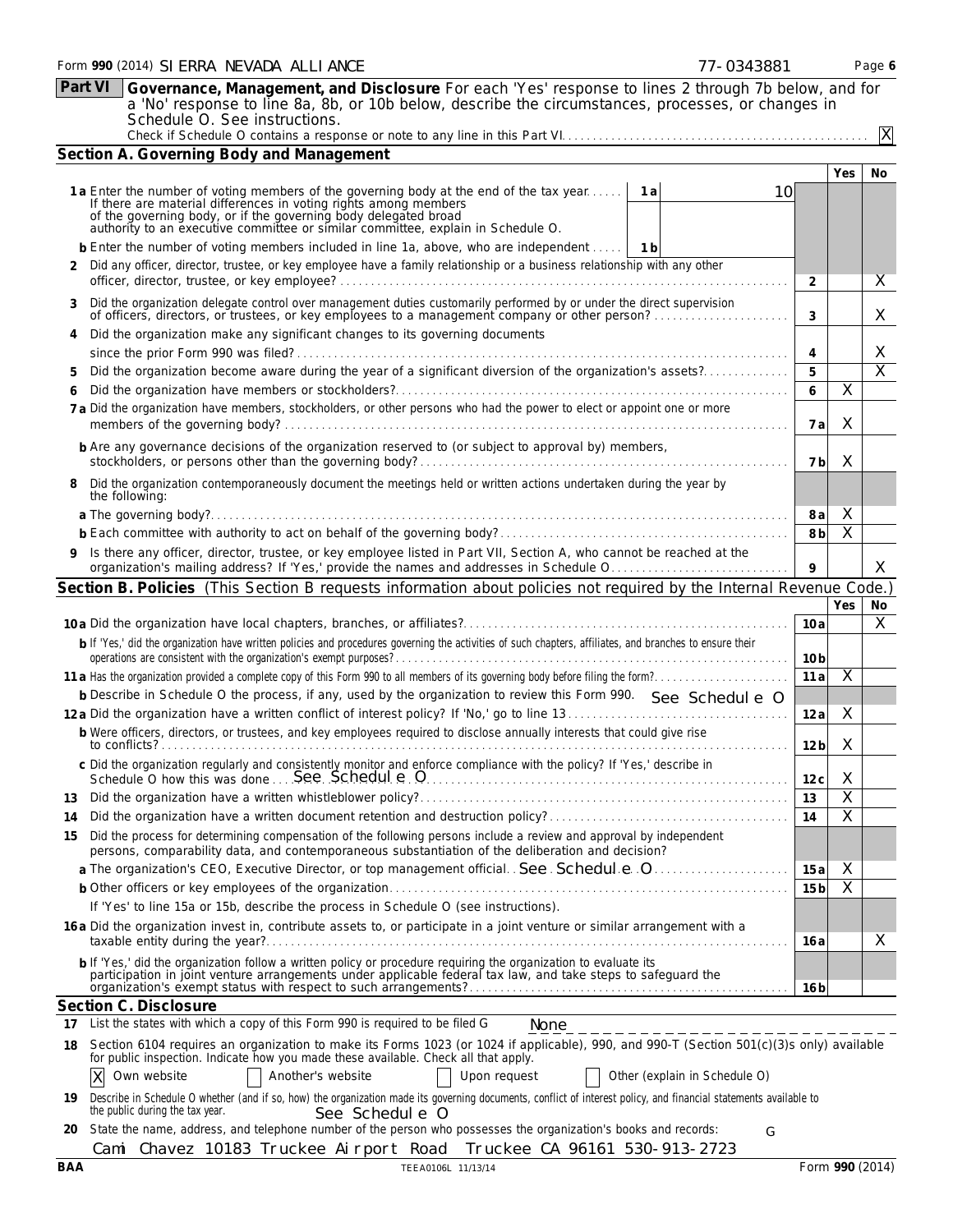| Form 990 (2014) SI ERRA NEVADA ALLI ANCE                                                                                                                                                                                    | 77-0343881 | Page 7 |
|-----------------------------------------------------------------------------------------------------------------------------------------------------------------------------------------------------------------------------|------------|--------|
| Part VII   Compensation of Officers, Directors, Trustees, Key Employees, Highest Compensated Employees, and<br>Independent Contractors                                                                                      |            |        |
|                                                                                                                                                                                                                             |            |        |
| Section A. Officers, Directors, Trustees, Key Employees, and Highest Compensated Employees                                                                                                                                  |            |        |
| 1 a Complete this table for all persons required to be listed. Report compensation for the calendar year ending with or within the<br>organization's tax year.                                                              |            |        |
| ? List all of the organization's current officers, directors, trustees (whether individuals or organizations), regardless of amount of<br>compensation. Enter -0- in columns (D), (E), and (F) if no compensation was paid. |            |        |
| ? List all of the organization's current key employees, if any. See instructions for definition of 'key employee.'                                                                                                          |            |        |

? List all of the organization's **current** key employees, if any. See instructions for definition of 'key employee.'

? List the organization's five **current** highest compensated employees (other than an officer, director, trustee, or key employee) who received reportable compensation (Box 5 of Form W-2 and/or Box 7 of Form 1099-MISC) of more than \$100,000 from the organization and any related organizations.

? List all of the organization's **former** officers, key employees, and highest compensated employees who received more than \$100,000 of reportable compensation from the organization and any related organizations.

? List all of the organization's **former directors or trustees** that received, in the capacity as a former director or trustee of the organization, more than \$10,000 of reportable compensation from the organization and any related organizations.

List persons in the following order: individual trustees or directors; institutional trustees; officers; key employees; highest compensated employees; and former such persons.

Check this box if neither the organization nor any related organization compensated any current officer, director, or trustee. X

|                                      |                            |                                                                                                    | (C)                              |                      |             |                   |                                                                                        |                                                            |                                          |                                                          |
|--------------------------------------|----------------------------|----------------------------------------------------------------------------------------------------|----------------------------------|----------------------|-------------|-------------------|----------------------------------------------------------------------------------------|------------------------------------------------------------|------------------------------------------|----------------------------------------------------------|
| (A)<br>Name and Title                |                            |                                                                                                    |                                  |                      |             | director/trustee) | Position (do not check more<br>than one box, unless person<br>is both an officer and a | (D)<br>Reportable<br>compensation from<br>the organization | (E)<br>Reportable<br>compensation from   | (F)<br>Estimated<br>amount of other<br>compensation      |
|                                      |                            | per<br>week<br>(list any<br>hours for<br>related<br>organiza-<br>tions<br>below<br>dotted<br>line) | ndividual trustee<br>drect<br>হি | nstitutional trustee | Officer     | Key employee      | Former<br>Highest compensated<br>employee                                              | (W-2/1099-MISC)                                            | related organizations<br>(W-2/1099-MISC) | from the<br>organization<br>and related<br>organizations |
| (1) Bob Barrett                      |                            | 1                                                                                                  |                                  |                      |             |                   |                                                                                        |                                                            |                                          |                                                          |
| Treasurer                            |                            | $\mathcal{O}$                                                                                      | $\mathsf X$                      |                      | X           |                   |                                                                                        | 0.                                                         | $\mathsf{O}.$                            | 0.                                                       |
| (2) Ni col e Cartwright<br>Di rector |                            | $\overline{1}$<br>$\overline{0}$                                                                   | $\mathsf X$                      |                      |             |                   |                                                                                        | $\mathsf{O}.$                                              | $\mathsf{O}.$                            | 0.                                                       |
| (3) Robert Dean<br>Vi ce Presi dent  |                            | $\overline{1}$<br>$\overline{0}$                                                                   | $\mathsf X$                      |                      | $\chi$      |                   |                                                                                        | $\mathsf{O}.$                                              | $\overline{O}$                           | $\mathsf{O}$ .                                           |
| (4) John Friedrich<br>Di rector      |                            | $\overline{1}$<br>$\Omega$                                                                         | Χ                                |                      |             |                   |                                                                                        | $\mathsf{O}.$                                              | $\mathcal{O}$                            | 0.                                                       |
| (5) Steve Haze<br>Di rector          |                            | $\overline{1}$<br>$\Omega$                                                                         | Χ                                |                      |             |                   |                                                                                        | $\mathsf{O}.$                                              | $\mathsf{O}.$                            | $\mathsf{O}$ .                                           |
| Di rector                            | (6) Sara Hedgpeth-Harris   | $\mathbf{1}$<br>$\overline{0}$                                                                     | $\sf X$                          |                      |             |                   |                                                                                        | $\mathsf{O}.$                                              | $\mathsf{O}$ .                           | 0.                                                       |
| (7) Scott Kruse<br>Di rector         |                            | $\overline{1}$<br>$\overline{0}$                                                                   | $\mathsf X$                      |                      |             |                   |                                                                                        | $\mathsf{O}.$                                              | $\mathsf{O}$ .                           | 0.                                                       |
| (8) Richard Taylor<br>Presi dent     |                            | $\mathbf{1}$<br>$\mathbf 0$                                                                        | Χ                                |                      | $\chi$      |                   |                                                                                        | $\mathsf{O}.$                                              | $\mathsf{O}.$                            | 0.                                                       |
| (9) Doug Carstens<br>Secretary       |                            | $\mathbf{1}$<br>$\mathbf 0$                                                                        |                                  |                      | $\mathsf X$ |                   |                                                                                        | $\mathsf{O}.$                                              | $\mathsf{O}.$                            | 0.                                                       |
| (10) Joan Clayburgh                  | Fmr. Executive Director    | 40<br>$\overline{0}$                                                                               |                                  |                      |             | $\sf X$           |                                                                                        | 20,050                                                     | $\mathsf{O}$ .                           | 0.                                                       |
| (11) Gavin Feiger                    | Interim Exec. Director     | $\overline{0}$<br>$\mathbf 0$                                                                      |                                  |                      |             | Χ                 |                                                                                        | 54, 500                                                    | $\mathsf{O}$ .                           | 0.                                                       |
| (12) Peter Van Zant                  | Executive Director Current | 40<br>$\overline{O}$                                                                               |                                  |                      |             | Χ                 |                                                                                        | $\mathsf{O}.$                                              | $\mathbf{O}$                             | 0.                                                       |
| (13)                                 |                            |                                                                                                    |                                  |                      |             |                   |                                                                                        |                                                            |                                          |                                                          |
| (14)                                 |                            |                                                                                                    |                                  |                      |             |                   |                                                                                        |                                                            |                                          |                                                          |
| <b>BAA</b>                           |                            | TEEA0107L 02/27/14                                                                                 |                                  |                      |             |                   |                                                                                        |                                                            |                                          | Form 990 (2014)                                          |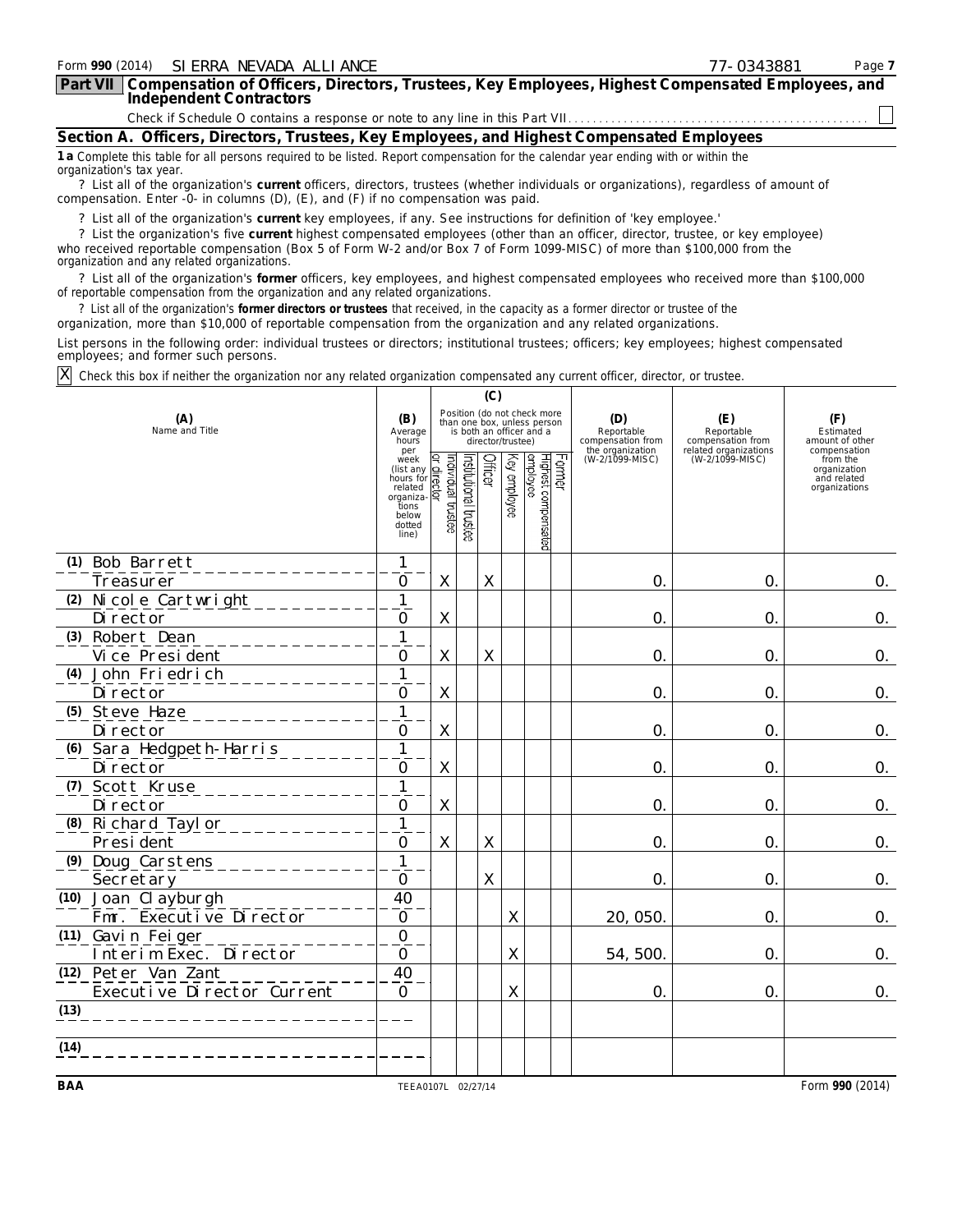# Form **990** (2014) Page **8** SIERRA NEVADA ALLIANCE 77-0343881

|      | Part VII Section A. Officers, Directors, Trustees, Key Employees, and Highest Compensated Employees (continued)                                                                                                                                        |                                                                                         |                                                                                                                     |                      |         |              |                                  |                                        |                                        |                                          |                                     |                                                                          |                                 |
|------|--------------------------------------------------------------------------------------------------------------------------------------------------------------------------------------------------------------------------------------------------------|-----------------------------------------------------------------------------------------|---------------------------------------------------------------------------------------------------------------------|----------------------|---------|--------------|----------------------------------|----------------------------------------|----------------------------------------|------------------------------------------|-------------------------------------|--------------------------------------------------------------------------|---------------------------------|
|      | (B)<br>(C)                                                                                                                                                                                                                                             |                                                                                         |                                                                                                                     |                      |         |              |                                  |                                        |                                        |                                          |                                     |                                                                          |                                 |
|      | (A)<br>Name and title                                                                                                                                                                                                                                  | Average<br>hours<br>per                                                                 | Position<br>(do not check more than one<br>box, unless person is both an<br>officer and a director/trustee)<br>week |                      |         |              |                                  | (D)<br>Reportable<br>compensation from | (E)<br>Reportable<br>compensation from |                                          | (F)<br>Estimated<br>amount of other |                                                                          |                                 |
|      |                                                                                                                                                                                                                                                        | (list any<br>hours<br>for<br>related<br>organiza<br>- tions<br>below<br>dotted<br>line) | ar director<br>əasm jenovibul                                                                                       | nstitutional trustee | Officer | Key employee | Highest compensated<br> employee | Former                                 | the organization<br>(W-2/1099-MISC)    | related organizations<br>(W-2/1099-MISC) |                                     | compensation<br>from the<br>organization<br>and related<br>organizations |                                 |
| (15) |                                                                                                                                                                                                                                                        |                                                                                         |                                                                                                                     |                      |         |              |                                  |                                        |                                        |                                          |                                     |                                                                          |                                 |
| (16) |                                                                                                                                                                                                                                                        |                                                                                         |                                                                                                                     |                      |         |              |                                  |                                        |                                        |                                          |                                     |                                                                          |                                 |
| (17) |                                                                                                                                                                                                                                                        |                                                                                         |                                                                                                                     |                      |         |              |                                  |                                        |                                        |                                          |                                     |                                                                          |                                 |
| (18) |                                                                                                                                                                                                                                                        |                                                                                         |                                                                                                                     |                      |         |              |                                  |                                        |                                        |                                          |                                     |                                                                          |                                 |
| (19) |                                                                                                                                                                                                                                                        |                                                                                         |                                                                                                                     |                      |         |              |                                  |                                        |                                        |                                          |                                     |                                                                          |                                 |
| (20) |                                                                                                                                                                                                                                                        |                                                                                         |                                                                                                                     |                      |         |              |                                  |                                        |                                        |                                          |                                     |                                                                          |                                 |
| (21) |                                                                                                                                                                                                                                                        |                                                                                         |                                                                                                                     |                      |         |              |                                  |                                        |                                        |                                          |                                     |                                                                          |                                 |
| (22) |                                                                                                                                                                                                                                                        |                                                                                         |                                                                                                                     |                      |         |              |                                  |                                        |                                        |                                          |                                     |                                                                          |                                 |
| (23) |                                                                                                                                                                                                                                                        |                                                                                         |                                                                                                                     |                      |         |              |                                  |                                        |                                        |                                          |                                     |                                                                          |                                 |
| (24) |                                                                                                                                                                                                                                                        |                                                                                         |                                                                                                                     |                      |         |              |                                  |                                        |                                        |                                          |                                     |                                                                          |                                 |
| (25) |                                                                                                                                                                                                                                                        |                                                                                         |                                                                                                                     |                      |         |              |                                  |                                        |                                        |                                          |                                     |                                                                          |                                 |
|      | 1 b Sub-total.                                                                                                                                                                                                                                         |                                                                                         |                                                                                                                     |                      |         |              |                                  | G                                      | 74, 550.                               | 0.                                       |                                     |                                                                          | 0.                              |
|      |                                                                                                                                                                                                                                                        |                                                                                         |                                                                                                                     |                      |         |              |                                  | G<br>G                                 | $\mathsf{O}.$<br>74,550                | 0.<br>0                                  |                                     |                                                                          | $\mathsf{O}.$<br>$\mathsf{O}$ . |
|      | 2 Total number of individuals (including but not limited to those listed above) who received more than \$100,000 of reportable compensation                                                                                                            |                                                                                         |                                                                                                                     |                      |         |              |                                  |                                        |                                        |                                          |                                     |                                                                          |                                 |
|      | from the organization G<br>0                                                                                                                                                                                                                           |                                                                                         |                                                                                                                     |                      |         |              |                                  |                                        |                                        |                                          |                                     | Yes                                                                      | No                              |
| 3    | Did the organization list any former officer, director, or trustee, key employee, or highest compensated employee                                                                                                                                      |                                                                                         |                                                                                                                     |                      |         |              |                                  |                                        |                                        |                                          | 3                                   |                                                                          | X                               |
| 4    | For any individual listed on line 1a, is the sum of reportable compensation and other compensation from<br>the organization and related organizations greater than \$150,000? If 'Yes' complete Schedule J for                                         |                                                                                         |                                                                                                                     |                      |         |              |                                  |                                        |                                        |                                          |                                     |                                                                          |                                 |
| 5    | Did any person listed on line 1a receive or accrue compensation from any unrelated organization or individual<br>for services rendered to the organization? If 'Yes,' complete Schedule J for such person                                              |                                                                                         |                                                                                                                     |                      |         |              |                                  |                                        |                                        |                                          | 4<br>5                              |                                                                          | X<br>X                          |
|      | Section B. Independent Contractors                                                                                                                                                                                                                     |                                                                                         |                                                                                                                     |                      |         |              |                                  |                                        |                                        |                                          |                                     |                                                                          |                                 |
|      | Complete this table for your five highest compensated independent contractors that received more than \$100,000 of<br>compensation from the organization. Report compensation for the calendar year ending with or within the organization's tax year. |                                                                                         |                                                                                                                     |                      |         |              |                                  |                                        |                                        |                                          |                                     |                                                                          |                                 |
|      | (A)<br>Name and business address                                                                                                                                                                                                                       |                                                                                         |                                                                                                                     |                      |         |              |                                  |                                        | (B)<br>Description of services         |                                          | (C)<br>Compensation                 |                                                                          |                                 |
|      |                                                                                                                                                                                                                                                        |                                                                                         |                                                                                                                     |                      |         |              |                                  |                                        |                                        |                                          |                                     |                                                                          |                                 |
|      |                                                                                                                                                                                                                                                        |                                                                                         |                                                                                                                     |                      |         |              |                                  |                                        |                                        |                                          |                                     |                                                                          |                                 |
|      |                                                                                                                                                                                                                                                        |                                                                                         |                                                                                                                     |                      |         |              |                                  |                                        |                                        |                                          |                                     |                                                                          |                                 |
|      |                                                                                                                                                                                                                                                        |                                                                                         |                                                                                                                     |                      |         |              |                                  |                                        |                                        |                                          |                                     |                                                                          |                                 |
|      | 2 Total number of independent contractors (including but not limited to those listed above) who received more than<br>\$100,000 of compensation from the organization $G_{\cap}$                                                                       |                                                                                         |                                                                                                                     |                      |         |              |                                  |                                        |                                        |                                          |                                     |                                                                          |                                 |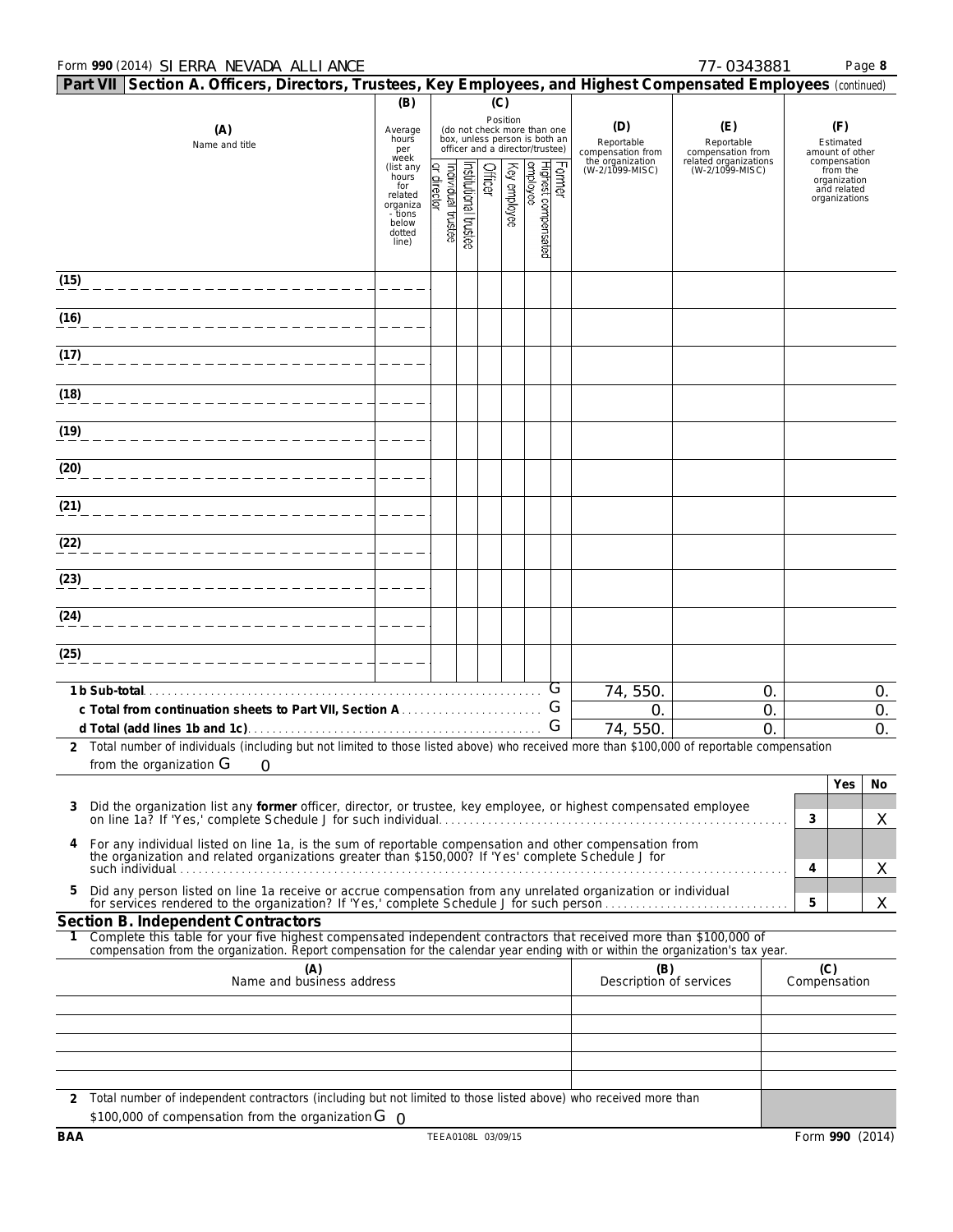# Form **990** (2014) Page **9** SIERRA NEVADA ALLIANCE 77-0343881

# **Part VIII Statement of Revenue**

Check if Schedule O contains a response or note to any line in this Part VIII. . . . . . . . . . . . . . . . . . . . . . . . . . . . . . . . . . . . . . . . . . . . . . . . .

|                                                           |                                                                                                                                                                | (A)<br>Total revenue | (B)<br>Related or<br>exempt<br>function<br>revenue | (C)<br>Unrelated<br>business<br>revenue | (D)<br>Revenue<br>excluded from tax<br>under sections<br>512-514 |
|-----------------------------------------------------------|----------------------------------------------------------------------------------------------------------------------------------------------------------------|----------------------|----------------------------------------------------|-----------------------------------------|------------------------------------------------------------------|
|                                                           | 1a Federated campaigns<br>1 a                                                                                                                                  |                      |                                                    |                                         |                                                                  |
| Contributions, Gifts, Grants<br>and Other Similar Amounts | 1 <sub>b</sub><br><b>b</b> Membership dues<br>9, 335.                                                                                                          |                      |                                                    |                                         |                                                                  |
|                                                           | 1 <sub>c</sub><br>c Fundraising events<br>4,562                                                                                                                |                      |                                                    |                                         |                                                                  |
|                                                           | 1 <sub>d</sub><br>d Related organizations                                                                                                                      |                      |                                                    |                                         |                                                                  |
|                                                           | e Government grants (contributions)<br>1e<br>583, 090.                                                                                                         |                      |                                                    |                                         |                                                                  |
|                                                           | f All other contributions, gifts, grants, and<br>similar amounts not included above<br>1 f<br>306, 288.<br>g Noncash contributions included in lines 1a-1f: \$ |                      |                                                    |                                         |                                                                  |
|                                                           | G                                                                                                                                                              | 903, 275             |                                                    |                                         |                                                                  |
|                                                           | <b>Business Code</b>                                                                                                                                           |                      |                                                    |                                         |                                                                  |
| Program Service Revenue                                   | 2 a<br>_ _ _ _ _ _ _ _ _ _ _ _ _ _ _ _ _                                                                                                                       |                      |                                                    |                                         |                                                                  |
|                                                           | b                                                                                                                                                              |                      |                                                    |                                         |                                                                  |
|                                                           | с                                                                                                                                                              |                      |                                                    |                                         |                                                                  |
|                                                           |                                                                                                                                                                |                      |                                                    |                                         |                                                                  |
|                                                           |                                                                                                                                                                |                      |                                                    |                                         |                                                                  |
|                                                           | f All other program service revenue                                                                                                                            |                      |                                                    |                                         |                                                                  |
|                                                           |                                                                                                                                                                |                      |                                                    |                                         |                                                                  |
|                                                           | Investment income (including dividends, interest and<br>3                                                                                                      |                      |                                                    |                                         |                                                                  |
|                                                           |                                                                                                                                                                | 222.                 |                                                    | 222.                                    |                                                                  |
|                                                           | Income from investment of tax-exempt bond proceeds. G<br>4                                                                                                     |                      |                                                    |                                         |                                                                  |
|                                                           | 5<br>(i) Real<br>(ii) Personal                                                                                                                                 |                      |                                                    |                                         |                                                                  |
|                                                           | <b>6a Gross rents</b>                                                                                                                                          |                      |                                                    |                                         |                                                                  |
|                                                           | <b>b</b> Less: rental expenses                                                                                                                                 |                      |                                                    |                                         |                                                                  |
|                                                           | c Rental income or (loss)                                                                                                                                      |                      |                                                    |                                         |                                                                  |
|                                                           |                                                                                                                                                                |                      |                                                    |                                         |                                                                  |
|                                                           | (i) Securities<br>(ii) Other                                                                                                                                   |                      |                                                    |                                         |                                                                  |
|                                                           | 7 a Gross amount from sales of<br>assets other than inventory                                                                                                  |                      |                                                    |                                         |                                                                  |
|                                                           | <b>b</b> Less: cost or other basis<br>and sales expenses                                                                                                       |                      |                                                    |                                         |                                                                  |
|                                                           |                                                                                                                                                                |                      |                                                    |                                         |                                                                  |
|                                                           |                                                                                                                                                                |                      |                                                    |                                         |                                                                  |
|                                                           | 8 a Gross income from fundraising events                                                                                                                       |                      |                                                    |                                         |                                                                  |
| enue                                                      | (not including. \$<br>of contributions reported on line 1c).                                                                                                   |                      |                                                    |                                         |                                                                  |
|                                                           |                                                                                                                                                                |                      |                                                    |                                         |                                                                  |
| Other Rev                                                 | See Part IV, line 18. a                                                                                                                                        |                      |                                                    |                                         |                                                                  |
|                                                           | b Less: direct expenses b                                                                                                                                      |                      |                                                    |                                         |                                                                  |
|                                                           | c Net income or (loss) from fundraising events  G                                                                                                              |                      |                                                    |                                         |                                                                  |
|                                                           | 9 a Gross income from gaming activities.<br>See Part IV, line 19. a                                                                                            |                      |                                                    |                                         |                                                                  |
|                                                           | b Less: direct expenses b                                                                                                                                      |                      |                                                    |                                         |                                                                  |
|                                                           | c Net income or (loss) from gaming activities G                                                                                                                |                      |                                                    |                                         |                                                                  |
|                                                           | 10a Gross sales of inventory, less returns                                                                                                                     |                      |                                                    |                                         |                                                                  |
|                                                           | and allowances a<br>b Less: cost of goods sold b                                                                                                               |                      |                                                    |                                         |                                                                  |
|                                                           | c Net income or (loss) from sales of inventory                                                                                                                 |                      |                                                    |                                         |                                                                  |
|                                                           | Miscellaneous Revenue<br><b>Business Code</b>                                                                                                                  |                      |                                                    |                                         |                                                                  |
|                                                           | 11 a                                                                                                                                                           |                      |                                                    |                                         |                                                                  |
|                                                           | b                                                                                                                                                              |                      |                                                    |                                         |                                                                  |
|                                                           |                                                                                                                                                                |                      |                                                    |                                         |                                                                  |
|                                                           | d All other revenue                                                                                                                                            |                      |                                                    |                                         |                                                                  |
|                                                           | G                                                                                                                                                              |                      |                                                    |                                         |                                                                  |
|                                                           | G<br>12 Total revenue. See instructions                                                                                                                        | 903, 497.            | 0.                                                 | 222.                                    | 0.                                                               |
| <b>BAA</b>                                                |                                                                                                                                                                | TEEA0109L 11/13/14   |                                                    |                                         | Form 990 (2014)                                                  |

 $\vert \ \vert$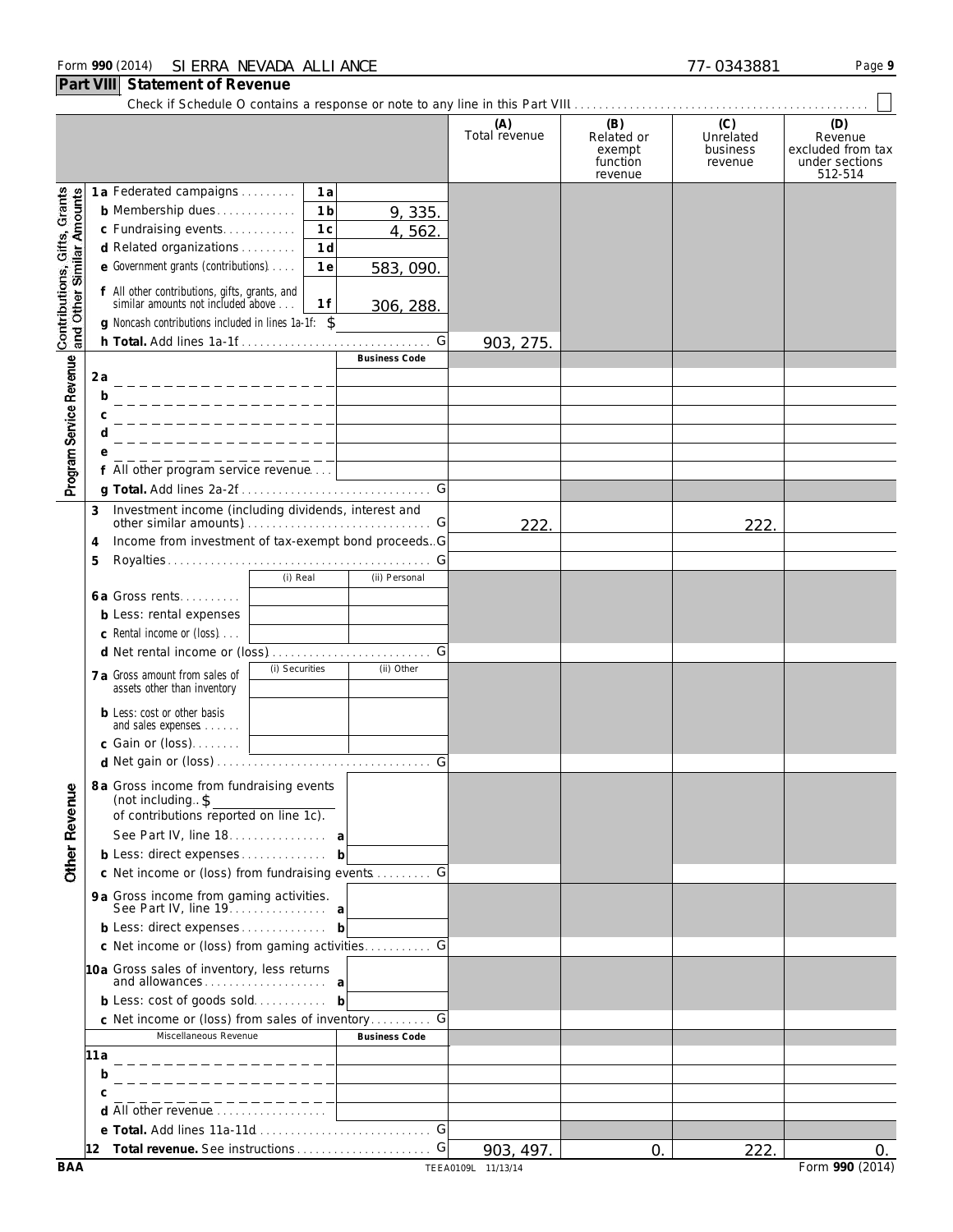|                | Section 501(c)(3) and 501(c)(4) organizations must complete all columns. All other organizations must complete column (A).                                                                                                          |                       |                                    |                                                      |                                |
|----------------|-------------------------------------------------------------------------------------------------------------------------------------------------------------------------------------------------------------------------------------|-----------------------|------------------------------------|------------------------------------------------------|--------------------------------|
|                |                                                                                                                                                                                                                                     |                       |                                    |                                                      |                                |
|                | Do not include amounts reported on lines<br>6b, 7b, 8b, 9b, and 10b of Part VIII.                                                                                                                                                   | (A)<br>Total expenses | (B)<br>Program service<br>expenses | $\overline{C}$<br>Management and<br>general expenses | (D)<br>Fundraising<br>expenses |
| 1              | Grants and other assistance to domestic<br>organizations and domestic governments.                                                                                                                                                  |                       |                                    |                                                      |                                |
| $\mathfrak{p}$ | Grants and other assistance to domestic<br>individuals. See Part IV, line 22                                                                                                                                                        |                       |                                    |                                                      |                                |
| 3              | Grants and other assistance to foreign<br>organizations, foreign governments, and for-<br>eign individuals. See Part IV, lines 15 and 16                                                                                            |                       |                                    |                                                      |                                |
| 4              | Benefits paid to or for members                                                                                                                                                                                                     |                       |                                    |                                                      |                                |
| 5              | Compensation of current officers, directors,<br>trustees, and key employees                                                                                                                                                         | 74,500                | 53, 232.                           | 18, 431.                                             | 2,837.                         |
| 6              | Compensation not included above, to                                                                                                                                                                                                 |                       |                                    |                                                      |                                |
|                | disqualified persons (as defined under<br>section 4958(f)(1)) and persons described                                                                                                                                                 | $\mathbf 0$           | $\mathsf{O}$                       | $\mathsf{O}$                                         | 0.                             |
| 7              | Other salaries and wages                                                                                                                                                                                                            | 544, 820              | 507, 217.                          | 36, 935.                                             | 668.                           |
| 8              | Pension plan accruals and contributions<br>(include section $401(k)$ and $403(b)$                                                                                                                                                   |                       |                                    |                                                      |                                |
| 9              | Other employee benefits                                                                                                                                                                                                             | 74, 845.              | 60, 990.                           | 13, 855.                                             |                                |
| 10             | Payroll taxes                                                                                                                                                                                                                       | 47, 844.              | 42, 242.                           | 5, 334.                                              | 268.                           |
| 11             | Fees for services (non-employees):                                                                                                                                                                                                  |                       |                                    |                                                      |                                |
|                | a Management                                                                                                                                                                                                                        | 14, 482.              | 14, 482.                           |                                                      |                                |
|                |                                                                                                                                                                                                                                     | 23,032                | 23, 032.                           |                                                      |                                |
|                | c Accounting                                                                                                                                                                                                                        | 4,033                 | 3, 873.                            | 160.                                                 |                                |
|                |                                                                                                                                                                                                                                     |                       |                                    |                                                      |                                |
|                | e Professional fundraising services. See Part IV, line 17.                                                                                                                                                                          |                       |                                    |                                                      |                                |
|                | f Investment management fees                                                                                                                                                                                                        |                       |                                    |                                                      |                                |
|                | g Other. (If line 11g amt exceeds 10% of line 25, column<br>(A) amount, list line 11g expenses on Schedule 0)<br>12 Advertising and promotion                                                                                       | 7, 436.               | 7, 436.                            |                                                      |                                |
| 13             |                                                                                                                                                                                                                                     | 6, 373.               | 6, 227.                            | 146.                                                 |                                |
| 14             | Information technology                                                                                                                                                                                                              |                       |                                    |                                                      |                                |
| 15             |                                                                                                                                                                                                                                     |                       |                                    |                                                      |                                |
| 16             | Occupancy                                                                                                                                                                                                                           | 11, 659.              | 10, 367.                           | 1, 292.                                              |                                |
| 17             |                                                                                                                                                                                                                                     | 2, 613.               | 2,042.                             |                                                      | 571.                           |
| 18             | Payments of travel or entertainment<br>expenses for any federal, state, or local                                                                                                                                                    |                       |                                    |                                                      |                                |
| 19<br>20       | Conferences, conventions, and meetings<br>Interest.                                                                                                                                                                                 | 190                   | 190.                               |                                                      |                                |
| 21             | Payments to affiliates                                                                                                                                                                                                              |                       |                                    |                                                      |                                |
| 22             | Depreciation, depletion, and amortization                                                                                                                                                                                           |                       |                                    |                                                      |                                |
| 23             | Insurance                                                                                                                                                                                                                           | 6, 134.               | 6, 134.                            |                                                      |                                |
| 24             | Other expenses. Itemize expenses not<br>covered above (List miscellaneous expenses<br>in line 24e. If line 24e amount exceeds 10%<br>of line 25, column (A) amount, list line 24e<br>expenses on Schedule O.)                       |                       |                                    |                                                      |                                |
|                | a Fiscal Sponserships                                                                                                                                                                                                               | 241, 800.             | 241, 800.                          |                                                      |                                |
|                | <b>b</b> SNAP                                                                                                                                                                                                                       | 30, 706.              | 30, 706.                           |                                                      |                                |
|                | c Payroll_Expense___________                                                                                                                                                                                                        | 6, 100.               | 1,558.                             | 4,542                                                |                                |
|                | d Equipment<br>_____________                                                                                                                                                                                                        | 5, 649.               | 5,649.                             |                                                      |                                |
|                | e All other expenses                                                                                                                                                                                                                | 17, 407.              | 15, 895.                           | 1,512.                                               |                                |
|                | 25 Total functional expenses. Add lines 1 through 24e                                                                                                                                                                               | 1, 119, 623.          | 033, 072.<br>1.                    | 82, 207.                                             | 4,344.                         |
|                | 26 Joint costs. Complete this line only if<br>the organization reported in column (B)<br>joint costs from a combined educational<br>campaign and fundraising solicitation.<br>Check here G   if following<br>SOP 98-2 (ASC 958-720) |                       |                                    |                                                      |                                |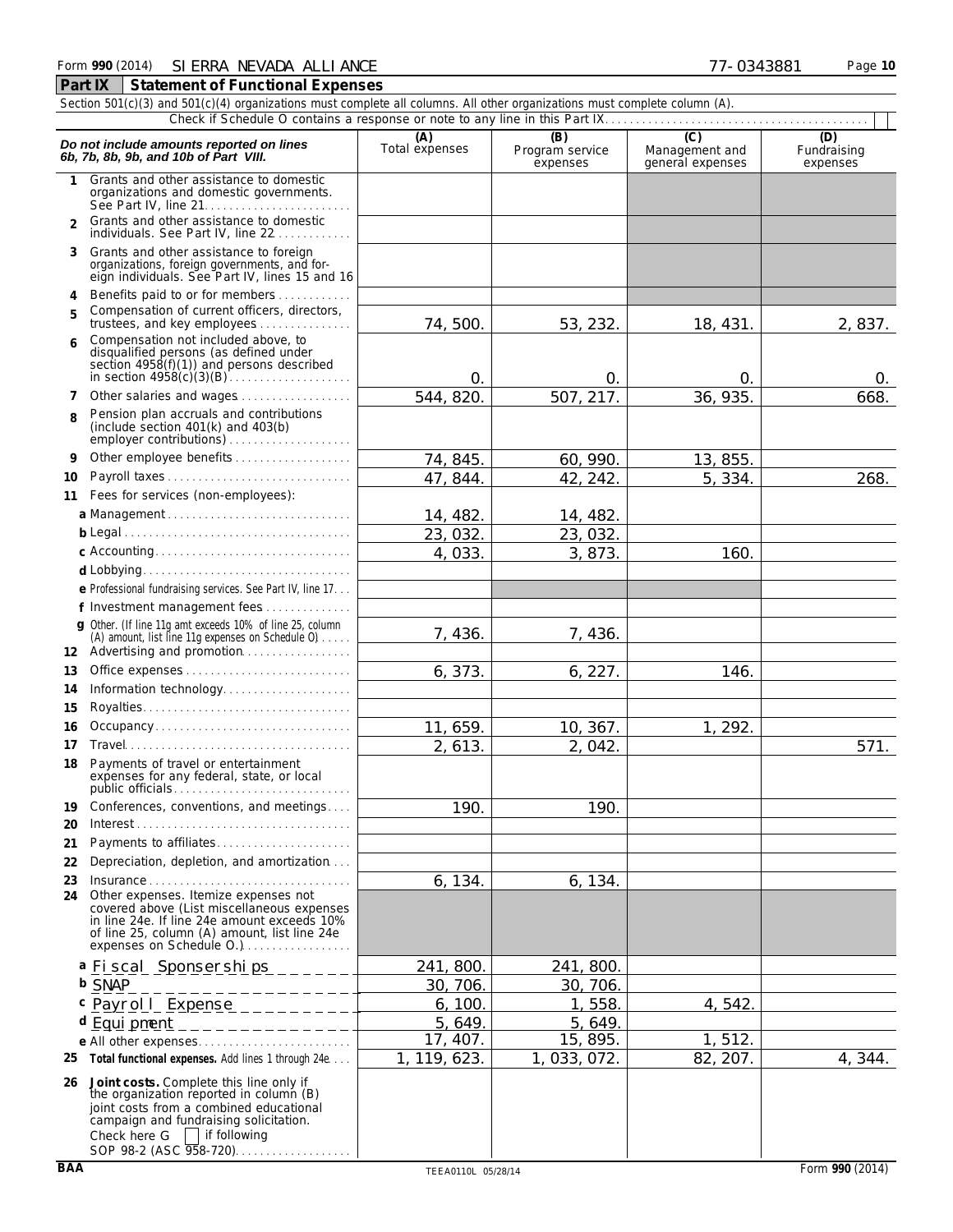# Form **990** (2014) Page **11** SIERRA NEVADA ALLIANCE 77-0343881 **Part X Balance Sheet**

|                   |          |                                                                                                                                                                                                                                                                                                                      |        |                     | (A)<br>Beginning of year |                 | (B)<br>End of year  |
|-------------------|----------|----------------------------------------------------------------------------------------------------------------------------------------------------------------------------------------------------------------------------------------------------------------------------------------------------------------------|--------|---------------------|--------------------------|-----------------|---------------------|
|                   | 1        |                                                                                                                                                                                                                                                                                                                      |        |                     | 125, 484.                | $\mathbf{1}$    | 50, 392.            |
| Assets            | 2        |                                                                                                                                                                                                                                                                                                                      |        |                     | 254, 116.                | $\overline{2}$  | 98, 282.            |
|                   | 3        |                                                                                                                                                                                                                                                                                                                      |        |                     |                          | 3               |                     |
|                   | 4        |                                                                                                                                                                                                                                                                                                                      | 52,830 | 4                   | 79, 113.                 |                 |                     |
|                   | 5        | Loans and other receivables from current and former officers, directors,<br>trustees, key employees, and highest compensated employees. Complete                                                                                                                                                                     |        | 5                   |                          |                 |                     |
|                   | 6        | Loans and other receivables from other disqualified persons (as defined under<br>section 4958(f)(1)), persons described in section 4958(c)(3)(B), and contributing<br>employers and sponsoring organizations of section 501(c)(9) voluntary employees<br>beneficiary organizations (see instructions). Complete Part |        | 6                   |                          |                 |                     |
|                   | 7        |                                                                                                                                                                                                                                                                                                                      |        |                     |                          | $\overline{7}$  |                     |
|                   | 8        |                                                                                                                                                                                                                                                                                                                      |        |                     |                          | 8               |                     |
|                   | 9        |                                                                                                                                                                                                                                                                                                                      |        |                     | 19, 326.                 | 9               | 4,097.              |
|                   |          | 10a Land, buildings, and equipment: cost or other basis.                                                                                                                                                                                                                                                             |        |                     |                          |                 |                     |
|                   |          |                                                                                                                                                                                                                                                                                                                      |        | 39, 203.            |                          |                 |                     |
|                   |          |                                                                                                                                                                                                                                                                                                                      |        | 39, 203.            |                          | 10 <sub>c</sub> |                     |
|                   | 11       |                                                                                                                                                                                                                                                                                                                      |        |                     |                          | 11              |                     |
|                   | 12       | Investments ' program-related. See Part IV, line 11                                                                                                                                                                                                                                                                  |        |                     |                          | 12<br>13        |                     |
|                   | 13<br>14 |                                                                                                                                                                                                                                                                                                                      |        |                     | 14                       |                 |                     |
|                   | 15       |                                                                                                                                                                                                                                                                                                                      |        | 15                  |                          |                 |                     |
|                   | 16       |                                                                                                                                                                                                                                                                                                                      |        | 16                  |                          |                 |                     |
|                   | 17       |                                                                                                                                                                                                                                                                                                                      |        |                     | 451, 756.<br>8,561       | 17              | 231, 884.<br>4,815. |
|                   | 18       |                                                                                                                                                                                                                                                                                                                      |        |                     |                          | 18              |                     |
|                   | 19       |                                                                                                                                                                                                                                                                                                                      |        |                     |                          | 19              |                     |
|                   | 20       |                                                                                                                                                                                                                                                                                                                      |        |                     |                          | 20              |                     |
|                   | 21       | Escrow or custodial account liability. Complete Part IV of Schedule D.                                                                                                                                                                                                                                               |        |                     |                          | 21              |                     |
| Liabilities       | 22       | Loans and other payables to current and former officers, directors, trustees,<br>key employees, highest compensated employees, and disqualified persons.<br>Complete Part II of Schedule L                                                                                                                           |        |                     |                          | 22              |                     |
|                   | 23       | Secured mortgages and notes payable to unrelated third parties                                                                                                                                                                                                                                                       |        |                     |                          | 23              |                     |
|                   | 24       | Unsecured notes and loans payable to unrelated third parties                                                                                                                                                                                                                                                         |        |                     |                          | 24              |                     |
|                   | 25       | Other liabilities (including federal income tax, payables to related third parties, and other liabilities not included on lines 17-24). Complete Part X of Schedule D.                                                                                                                                               |        |                     |                          | 25              |                     |
|                   | 26       |                                                                                                                                                                                                                                                                                                                      |        | 8,561               | 26                       | 4,815.          |                     |
| ω                 |          | Organizations that follow SFAS 117 (ASC 958), check here G<br>lines 27 through 29, and lines 33 and 34.                                                                                                                                                                                                              |        | $\chi$ and complete |                          |                 |                     |
| <b>Balance</b>    | 27       |                                                                                                                                                                                                                                                                                                                      |        |                     | 157, 692.                | 27              | 157, 744.           |
|                   | 28       |                                                                                                                                                                                                                                                                                                                      |        |                     | 285, 503.                | 28              | 69, 325.            |
|                   | 29       |                                                                                                                                                                                                                                                                                                                      |        |                     |                          | 29              |                     |
| or Fund           |          | Organizations that do not follow SFAS 117 (ASC 958), check here G<br>and complete lines 30 through 34.                                                                                                                                                                                                               |        | $\perp$             |                          |                 |                     |
|                   | 30       |                                                                                                                                                                                                                                                                                                                      |        |                     |                          | 30              |                     |
|                   | 31       | Paid-in or capital surplus, or land, building, or equipment fund                                                                                                                                                                                                                                                     |        |                     |                          | 31              |                     |
|                   | 32       | Retained earnings, endowment, accumulated income, or other funds                                                                                                                                                                                                                                                     |        |                     |                          | 32              |                     |
| <b>Net Assets</b> | 33       |                                                                                                                                                                                                                                                                                                                      |        |                     | 443, 195                 | 33              | 227, 069.           |
|                   | 34       |                                                                                                                                                                                                                                                                                                                      |        |                     | 451, 756.                | 34              | 231, 884.           |
| <b>BAA</b>        |          |                                                                                                                                                                                                                                                                                                                      |        |                     |                          |                 | Form 990 (2014)     |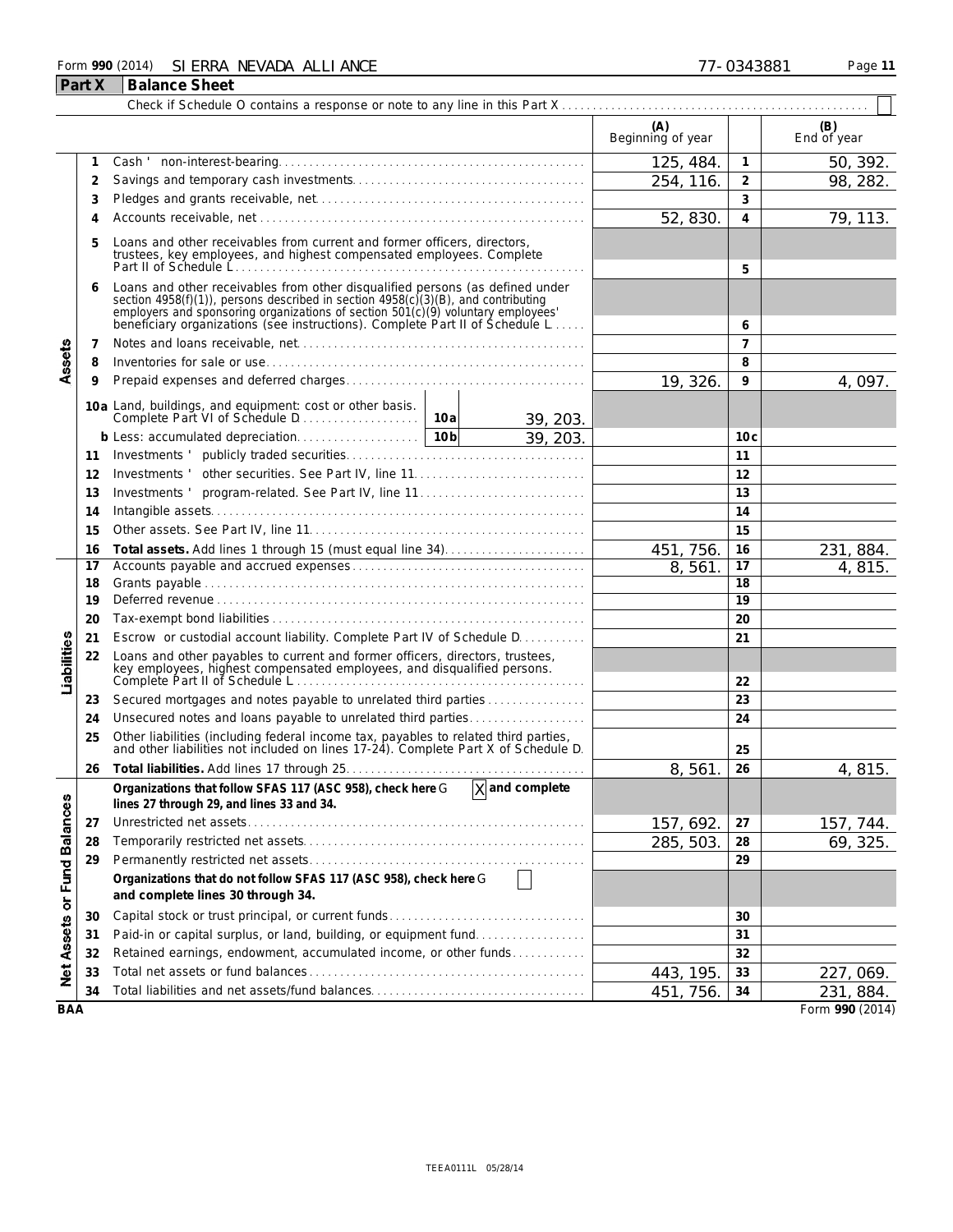| Form 990 (2014) SI ERRA NEVADA ALLI ANCE                                                                                                                                                                                      | 77-0343881     |                 | Page 12    |
|-------------------------------------------------------------------------------------------------------------------------------------------------------------------------------------------------------------------------------|----------------|-----------------|------------|
| Reconciliation of Net Assets<br>Part XI                                                                                                                                                                                       |                |                 |            |
|                                                                                                                                                                                                                               |                |                 |            |
| $\mathbf{1}$                                                                                                                                                                                                                  | $\mathbf{1}$   | 903, 497.       |            |
| 2                                                                                                                                                                                                                             | $\overline{2}$ | 1, 119, 623.    |            |
| 3                                                                                                                                                                                                                             | 3              | $-216, 126.$    |            |
| Net assets or fund balances at beginning of year (must equal Part X, line 33, column (A))<br>4                                                                                                                                | $\overline{4}$ | 443, 195.       |            |
| 5                                                                                                                                                                                                                             | 5              |                 |            |
|                                                                                                                                                                                                                               | 6              |                 |            |
| 7                                                                                                                                                                                                                             | $\overline{7}$ |                 |            |
| 8                                                                                                                                                                                                                             | 8              |                 |            |
| 9                                                                                                                                                                                                                             | 9              |                 | $\Omega$ . |
| Net assets or fund balances at end of year. Combine lines 3 through 9 (must equal Part X, line 33,<br>10                                                                                                                      | 10             | 227, 069.       |            |
| Part XII   Financial Statements and Reporting                                                                                                                                                                                 |                |                 |            |
|                                                                                                                                                                                                                               |                |                 |            |
|                                                                                                                                                                                                                               |                | Yes.            | No.        |
| 1 Accounting method used to prepare the Form 990:<br>  Cash<br>X Accrual<br>Other                                                                                                                                             |                |                 |            |
| If the organization changed its method of accounting from a prior year or checked 'Other,' explain<br>in Schedule O.                                                                                                          |                |                 |            |
| 2a Were the organization's financial statements compiled or reviewed by an independent accountant?                                                                                                                            |                | 2a              | X          |
| If 'Yes,' check a box below to indicate whether the financial statements for the year were compiled or reviewed on a<br>separate basis, consolidated basis, or both:                                                          |                |                 |            |
| Consolidated basis<br>Separate basis<br>Both consolidated and separate basis                                                                                                                                                  |                |                 |            |
| <b>b</b> Were the organization's financial statements audited by an independent accountant?                                                                                                                                   |                | 2b              | X          |
| If 'Yes,' check a box below to indicate whether the financial statements for the year were audited on a separate                                                                                                              |                |                 |            |
| basis, consolidated basis, or both:                                                                                                                                                                                           |                |                 |            |
| Consolidated basis<br>Separate basis<br>Both consolidated and separate basis                                                                                                                                                  |                |                 |            |
| c If 'Yes' to line 2a or 2b, does the organization have a committee that assumes responsibility for oversight of the audit,<br>review, or compilation of its financial statements and selection of an independent accountant? |                | 2 c             |            |
| If the organization changed either its oversight process or selection process during the tax year, explain<br>in Schedule O.                                                                                                  |                |                 |            |
| 3 a As a result of a federal award, was the organization required to undergo an audit or audits as set forth in the Single                                                                                                    |                | 3a              | X          |
| b If 'Yes,' did the organization undergo the required audit or audits? If the organization did not undergo the required audit<br>or audits, explain why in Schedule O and describe any steps taken to undergo such audits     |                | 3 <sub>b</sub>  |            |
| <b>BAA</b>                                                                                                                                                                                                                    |                | Form 990 (2014) |            |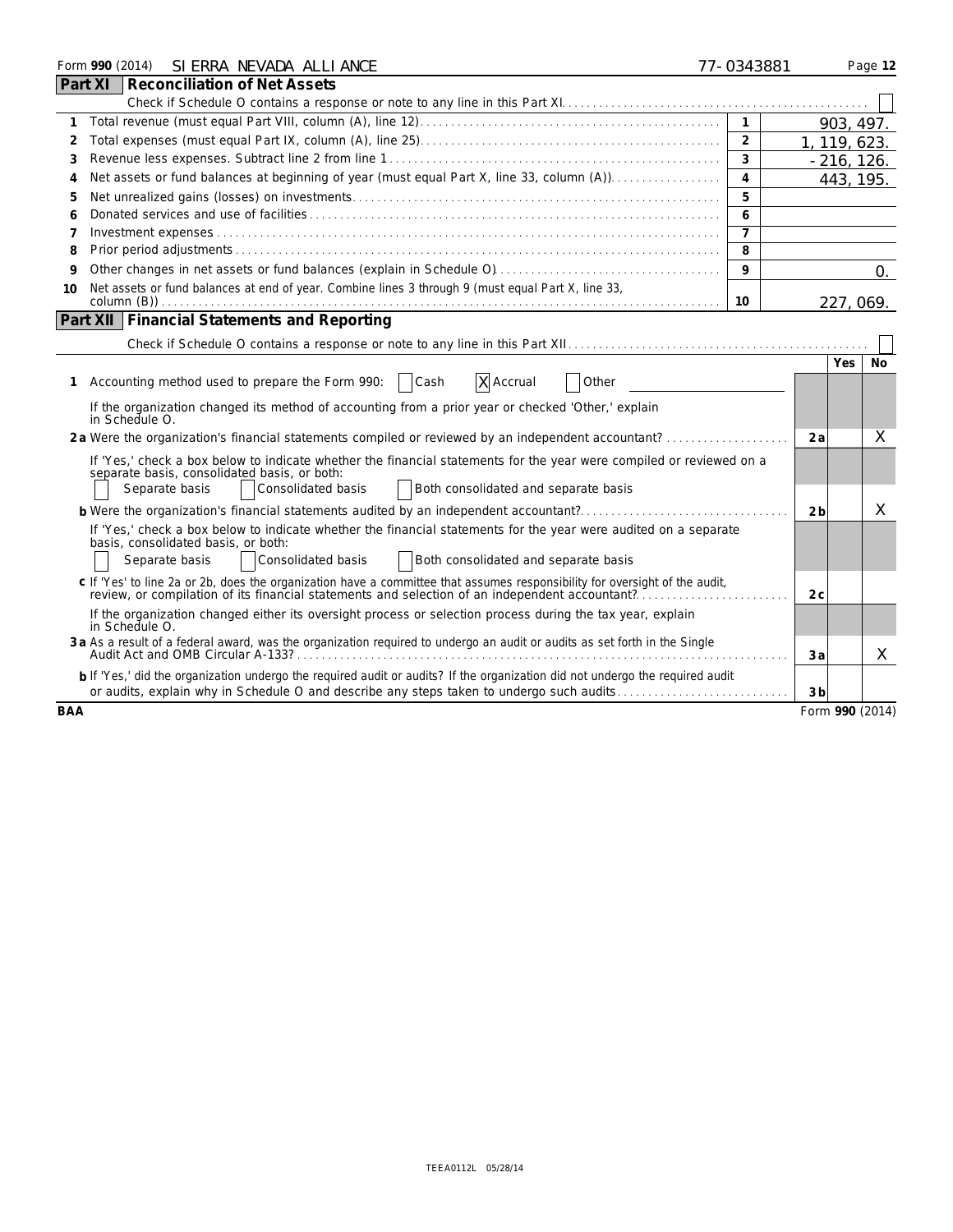**SCHEDULE A**<br>(Form 990 or 990-EZ)

# **Public Charity Status and Public Support** <u>COMB No. 1545-0047</u>

**(Form 990 or 990-EZ) Complete if the organization is a section 501(c)(3) organization or a section 2014 4947(a)(1) nonexempt charitable trust.** G **Attach to Form 990 or Form 990-EZ.**

**Open to Public**

| Department of the Treasury | G Information about Schedule A (Form 990 or 990-EZ) and its instructions is |
|----------------------------|-----------------------------------------------------------------------------|
| Internal Revenue Service   | at www.irs.gov/form990.                                                     |

| Name of the organization                                                                                                                                                                                                                                                                                                                                                                                                                                                                     |              |                                                                                                      |     |                                                                      | Employer identification number                       |                                                    |  |
|----------------------------------------------------------------------------------------------------------------------------------------------------------------------------------------------------------------------------------------------------------------------------------------------------------------------------------------------------------------------------------------------------------------------------------------------------------------------------------------------|--------------|------------------------------------------------------------------------------------------------------|-----|----------------------------------------------------------------------|------------------------------------------------------|----------------------------------------------------|--|
| SI ERRA NEVADA ALLI ANCE                                                                                                                                                                                                                                                                                                                                                                                                                                                                     |              |                                                                                                      |     |                                                                      | 77-0343881                                           |                                                    |  |
| Part I<br>Reason for Public Charity Status (All organizations must complete this part.)                                                                                                                                                                                                                                                                                                                                                                                                      |              |                                                                                                      |     |                                                                      | See instructions.                                    |                                                    |  |
| The organization is not a private foundation because it is: (For lines 1 through 11, check only one box.)                                                                                                                                                                                                                                                                                                                                                                                    |              |                                                                                                      |     |                                                                      |                                                      |                                                    |  |
| A church, convention of churches, or association of churches described in section 170(b)(1)(A)(i).<br>1                                                                                                                                                                                                                                                                                                                                                                                      |              |                                                                                                      |     |                                                                      |                                                      |                                                    |  |
| A school described in section 170(b)(1)(A)(ii). (Attach Schedule E.)<br>2                                                                                                                                                                                                                                                                                                                                                                                                                    |              |                                                                                                      |     |                                                                      |                                                      |                                                    |  |
| A hospital or a cooperative hospital service organization described in section 170(b)(1)(A)(iii).<br>3                                                                                                                                                                                                                                                                                                                                                                                       |              |                                                                                                      |     |                                                                      |                                                      |                                                    |  |
| A medical research organization operated in conjunction with a hospital described in section 170(b)(1)(A)(iii). Enter the hospital's<br>4                                                                                                                                                                                                                                                                                                                                                    |              |                                                                                                      |     |                                                                      |                                                      |                                                    |  |
| name, city, and state:                                                                                                                                                                                                                                                                                                                                                                                                                                                                       |              |                                                                                                      |     |                                                                      |                                                      |                                                    |  |
| An organization operated for the benefit of a college or university owned or operated by a governmental unit described in section<br>5<br>$170(b)(1)(A)(iv)$ . (Complete Part II.)                                                                                                                                                                                                                                                                                                           |              |                                                                                                      |     |                                                                      |                                                      |                                                    |  |
| A federal, state, or local government or governmental unit described in section 170(b)(1)(A)(v).<br>6                                                                                                                                                                                                                                                                                                                                                                                        |              |                                                                                                      |     |                                                                      |                                                      |                                                    |  |
| An organization that normally receives a substantial part of its support from a governmental unit or from the general public described<br>7<br>in section 170(b)(1)(A)(vi). (Complete Part II.)                                                                                                                                                                                                                                                                                              |              |                                                                                                      |     |                                                                      |                                                      |                                                    |  |
| A community trust described in section 170(b)(1)(A)(vi). (Complete Part II.)<br>8                                                                                                                                                                                                                                                                                                                                                                                                            |              |                                                                                                      |     |                                                                      |                                                      |                                                    |  |
| An organization that normally receives: (1) more than 33-1/3% of its support from contributions, membership fees, and gross receipts<br>ΙX<br>9<br>from activities related to its exempt functions 'subject to certain exceptions, and (2) no more than 33-1/3% of its support from gross<br>investment income and unrelated business taxable income (less section 511 tax) from businesses acquired by the organization after<br>June 30, 1975. See section 509(a)(2). (Complete Part III.) |              |                                                                                                      |     |                                                                      |                                                      |                                                    |  |
| An organization organized and operated exclusively to test for public safety. See section 509(a)(4).<br>10                                                                                                                                                                                                                                                                                                                                                                                   |              |                                                                                                      |     |                                                                      |                                                      |                                                    |  |
| An organization organized and operated exclusively for the benefit of, to perform the functions of, or to carry out the purposes of one<br>11<br>or more publicly supported organizations described in section 509(a)(1) or section 509(a)(2). See section 509(a)(3). Check the box in<br>lines 11a through 11d that describes the type of supporting organization and complete lines 11e, 11f, and 11g.                                                                                     |              |                                                                                                      |     |                                                                      |                                                      |                                                    |  |
| Type I. A supporting organization operated, supervised, or controlled by its supported organization(s), typically by giving the supported<br>a<br>organization(s) the power to regularly appoint or elect a majority of the directors or trustees of the supporting organization. You must<br>complete Part IV, Sections A and B.                                                                                                                                                            |              |                                                                                                      |     |                                                                      |                                                      |                                                    |  |
| Type II. A supporting organization supervised or controlled in connection with its supported organization(s), by having control or<br>b<br>management of the supporting organization vested in the same persons that control or manage the supported organization(s). You<br>must complete Part IV, Sections A and C.                                                                                                                                                                        |              |                                                                                                      |     |                                                                      |                                                      |                                                    |  |
| Type III functionally integrated. A supporting organization operated in connection with, and functionally integrated with, its supported organization(s) (see instructions). You must complete Part IV, Sections A, D, and E.<br>с                                                                                                                                                                                                                                                           |              |                                                                                                      |     |                                                                      |                                                      |                                                    |  |
| Type III non-functionally integrated. A supporting organization operated in connection with its supported organization(s) that is not<br>d<br>functionally integrated. The organization generally must satisfy a distribution requirement and an attentiveness requirement (see<br>instructions). You must complete Part IV, Sections A and D, and Part V.                                                                                                                                   |              |                                                                                                      |     |                                                                      |                                                      |                                                    |  |
| Check this box if the organization received a written determination from the IRS that is a Type I, Type II, Type III functionally<br>e<br>integrated, or Type III non-functionally integrated supporting organization.                                                                                                                                                                                                                                                                       |              |                                                                                                      |     |                                                                      |                                                      |                                                    |  |
|                                                                                                                                                                                                                                                                                                                                                                                                                                                                                              |              |                                                                                                      |     |                                                                      |                                                      |                                                    |  |
| g Provide the following information about the supported organization(s).                                                                                                                                                                                                                                                                                                                                                                                                                     |              |                                                                                                      |     |                                                                      |                                                      |                                                    |  |
| (i) Name of supported<br>organization                                                                                                                                                                                                                                                                                                                                                                                                                                                        | $(ii)$ $EIN$ | (iii) Type of organization<br>(described on lines 1-9<br>above or IRC section<br>(see instructions)) |     | (iv) Is the<br>organization listed<br>in your governing<br>document? | (v) Amount of monetary<br>support (see instructions) | (vi) Amount of other<br>support (see instructions) |  |
|                                                                                                                                                                                                                                                                                                                                                                                                                                                                                              |              |                                                                                                      | Yes | No                                                                   |                                                      |                                                    |  |
| (A)                                                                                                                                                                                                                                                                                                                                                                                                                                                                                          |              |                                                                                                      |     |                                                                      |                                                      |                                                    |  |
|                                                                                                                                                                                                                                                                                                                                                                                                                                                                                              |              |                                                                                                      |     |                                                                      |                                                      |                                                    |  |
| (B)                                                                                                                                                                                                                                                                                                                                                                                                                                                                                          |              |                                                                                                      |     |                                                                      |                                                      |                                                    |  |
| (C)                                                                                                                                                                                                                                                                                                                                                                                                                                                                                          |              |                                                                                                      |     |                                                                      |                                                      |                                                    |  |
| (D)                                                                                                                                                                                                                                                                                                                                                                                                                                                                                          |              |                                                                                                      |     |                                                                      |                                                      |                                                    |  |
| (E)                                                                                                                                                                                                                                                                                                                                                                                                                                                                                          |              |                                                                                                      |     |                                                                      |                                                      |                                                    |  |
| Total                                                                                                                                                                                                                                                                                                                                                                                                                                                                                        |              |                                                                                                      |     |                                                                      |                                                      |                                                    |  |
| BAA For Paperwork Reduction Act Notice, see the Instructions for Form 990 or 990-EZ.                                                                                                                                                                                                                                                                                                                                                                                                         |              |                                                                                                      |     |                                                                      |                                                      | Schedule A (Form 990 or 990-EZ) 2014               |  |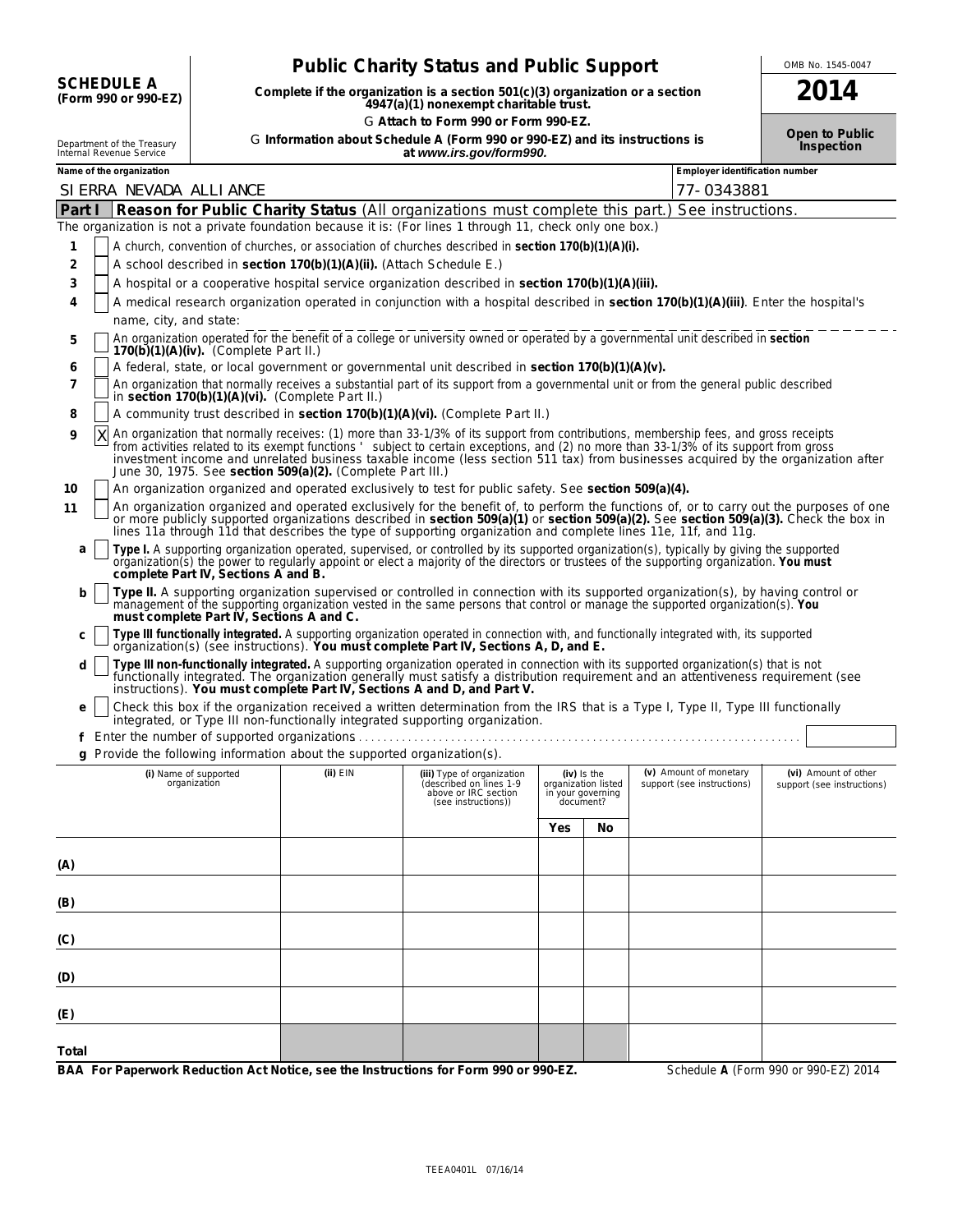**Part II Support Schedule for Organizations Described in Sections 170(b)(1)(A)(iv) and 170(b)(1)(A)(vi)** (Complete only if you checked the box on line 5, 7, or 8 of Part I or if the organization failed to qualify under Part III. If the organization fails to qualify under the tests listed below, please complete Part III.)

|    | Section A. Public Support                                                                                                                                                                                                                                                                                                                                              |          |            |            |            |                 |           |  |  |  |  |
|----|------------------------------------------------------------------------------------------------------------------------------------------------------------------------------------------------------------------------------------------------------------------------------------------------------------------------------------------------------------------------|----------|------------|------------|------------|-----------------|-----------|--|--|--|--|
|    | Calendar year (or fiscal year<br>beginning in) G                                                                                                                                                                                                                                                                                                                       | (a) 2010 | (b) $2011$ | $(c)$ 2012 | (d) $2013$ | (e) $2014$      | (f) Total |  |  |  |  |
| 1  | Gifts, grants, contributions, and<br>membership fees received. (Do not<br>include any 'unusual grants.')                                                                                                                                                                                                                                                               |          |            |            |            |                 |           |  |  |  |  |
|    | 2 Tax revenues levied for the<br>organization's benefit and<br>either paid to or expended                                                                                                                                                                                                                                                                              |          |            |            |            |                 |           |  |  |  |  |
| 3  | The value of services or<br>facilities furnished by a<br>governmental unit to the<br>organization without charge                                                                                                                                                                                                                                                       |          |            |            |            |                 |           |  |  |  |  |
| 4  | <b>Total.</b> Add lines 1 through 3                                                                                                                                                                                                                                                                                                                                    |          |            |            |            |                 |           |  |  |  |  |
| 5  | The portion of total<br>contributions by each person<br>(other than a governmental<br>unit or publicly supported<br>organization) included on line 1<br>that exceeds 2% of the amount<br>shown on line 11, column (f)                                                                                                                                                  |          |            |            |            |                 |           |  |  |  |  |
|    | Public support. Subtract line 5<br>from line $4 \ldots \ldots \ldots \ldots \ldots$                                                                                                                                                                                                                                                                                    |          |            |            |            |                 |           |  |  |  |  |
|    | <b>Section B. Total Support</b>                                                                                                                                                                                                                                                                                                                                        |          |            |            |            |                 |           |  |  |  |  |
|    | Calendar year (or fiscal year<br>beginning in) G                                                                                                                                                                                                                                                                                                                       | (a) 2010 | (b) 2011   | $(c)$ 2012 | (d) $2013$ | (e) $2014$      | (f) Total |  |  |  |  |
| 7  | Amounts from line 4                                                                                                                                                                                                                                                                                                                                                    |          |            |            |            |                 |           |  |  |  |  |
|    | Gross income from interest,<br>dividends, payments received<br>on securities loans, rents,<br>royalties and income from<br>similar sources                                                                                                                                                                                                                             |          |            |            |            |                 |           |  |  |  |  |
| 9  | Net income from unrelated<br>business activities, whether or<br>not the business is regularly<br>carried on                                                                                                                                                                                                                                                            |          |            |            |            |                 |           |  |  |  |  |
|    | 10 Other income. Do not include<br>gain or loss from the sale of<br>capital assets (Explain in                                                                                                                                                                                                                                                                         |          |            |            |            |                 |           |  |  |  |  |
| 11 | Total support. Add lines 7                                                                                                                                                                                                                                                                                                                                             |          |            |            |            |                 |           |  |  |  |  |
| 12 |                                                                                                                                                                                                                                                                                                                                                                        |          |            |            |            | 12              |           |  |  |  |  |
| 13 | First five years. If the Form 990 is for the organization's first, second, third, fourth, or fifth tax year as a section 501(c)(3)<br>organization, check this box and stop here.                                                                                                                                                                                      |          |            |            |            |                 | G         |  |  |  |  |
|    | Section C. Computation of Public Support Percentage                                                                                                                                                                                                                                                                                                                    |          |            |            |            |                 |           |  |  |  |  |
|    |                                                                                                                                                                                                                                                                                                                                                                        |          |            |            |            |                 | %         |  |  |  |  |
|    |                                                                                                                                                                                                                                                                                                                                                                        |          |            |            |            | $\overline{15}$ | %         |  |  |  |  |
|    | 16 a 33-1/3% support test ' 2014. If the organization did not check the box on line 13, and the line 14 is 33-1/3% or more, check this box<br>and stop here. The organization qualifies as a publicly supported organization                                                                                                                                           |          |            |            |            |                 |           |  |  |  |  |
|    | b 33-1/3% support test '2013. If the organization did not check a box on line 13 or 16a, and line 15 is 33-1/3% or more, check this box<br>and stop here. The organization qualifies as a publicly supported organization with the contraction of the contraction of $G$                                                                                               |          |            |            |            |                 |           |  |  |  |  |
|    | 17 a 10%-facts-and-circumstances test ' 2014. If the organization did not check a box on line 13, 16a, or 16b, and line 14 is 10%<br>or more, and if the organization meets the 'facts-and-circumstances' test, check this box and stop here. Explain in Part VI how<br>the organization meets the 'facts-and-circumstances' test. The organization qualifies as a pub |          |            |            |            |                 |           |  |  |  |  |
|    | b 10%-facts-and-circumstances test 2013. If the organization did not check a box on line 13, 16a, 16b, or 17a, and line 15 is 10%<br>or more, and if the organization meets the 'facts-and-circumstances' test, check this box and stop here. Explain in Part VI how the                                                                                               |          |            |            |            |                 |           |  |  |  |  |
|    | 18 Private foundation. If the organization did not check a box on line 13, 16a, 16b, 17a, or 17b, check this box and see instructions G                                                                                                                                                                                                                                |          |            |            |            |                 |           |  |  |  |  |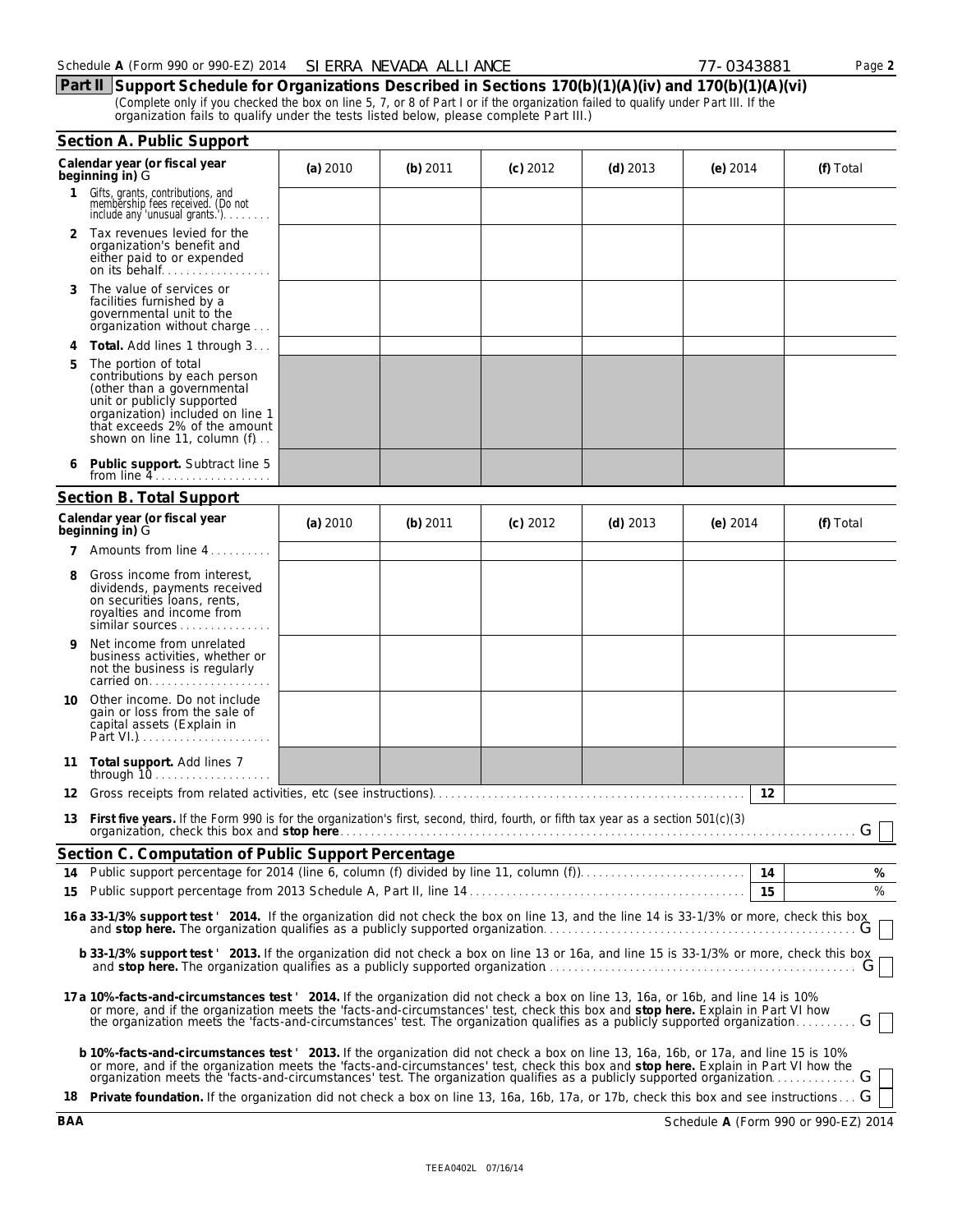# **Part III Support Schedule for Organizations Described in Section 509(a)(2)**

(Complete only if you checked the box on line 9 of Part I or if the organization failed to qualify under Part II. If the organization fails to qualify under the tests listed below, please complete Part II.)

|    | Section A. Public Support                                                                                                                                                                                                                                         |              |                                        |                            |                                                     |                |                |  |
|----|-------------------------------------------------------------------------------------------------------------------------------------------------------------------------------------------------------------------------------------------------------------------|--------------|----------------------------------------|----------------------------|-----------------------------------------------------|----------------|----------------|--|
|    | Calendar year (or fiscal yr beginning in) G                                                                                                                                                                                                                       | (a) 2010     | (b) $2011$                             | (c) 2012                   | $(d)$ 2013                                          | $(e)$ 2014     | (f) Total      |  |
|    | 1 Gifts, grants, contributions<br>and membership fees                                                                                                                                                                                                             |              |                                        |                            |                                                     |                |                |  |
|    | received. (Do not include                                                                                                                                                                                                                                         |              |                                        |                            |                                                     |                |                |  |
|    | any 'unusual grants.').<br>2 Gross receipts from admis-                                                                                                                                                                                                           |              | 1, 440, 339. 1, 377, 014. 1, 335, 550. |                            | 1, 356, 218.                                        | 939, 283.      | 6,448,404.     |  |
|    | sions, merchandise sold or                                                                                                                                                                                                                                        |              |                                        |                            |                                                     |                |                |  |
|    | services performed, or facilities                                                                                                                                                                                                                                 |              |                                        |                            |                                                     |                |                |  |
|    | furnished in any activity that is<br>related to the organization's                                                                                                                                                                                                |              |                                        |                            |                                                     |                |                |  |
|    | tax-exempt purpose                                                                                                                                                                                                                                                | 8,062.       | 5, 815.                                | 27, 528.                   | 16, 826.                                            | 7,000          | 65, 231.       |  |
| 3  | Gross receipts from activities                                                                                                                                                                                                                                    |              |                                        |                            |                                                     |                |                |  |
|    | that are not an unrelated trade<br>or business under section 513.                                                                                                                                                                                                 | 22, 928.     | 22, 429.                               | 17, 484.                   | 10, 902.                                            | 5, 567.        | 79, 310.       |  |
| 4  | Tax revenues levied for the                                                                                                                                                                                                                                       |              |                                        |                            |                                                     |                |                |  |
|    | organization's benefit and                                                                                                                                                                                                                                        |              |                                        |                            |                                                     |                |                |  |
|    | either paid to or expended on<br>its behalf                                                                                                                                                                                                                       |              |                                        |                            |                                                     |                | 0.             |  |
| 5. | The value of services or                                                                                                                                                                                                                                          |              |                                        |                            |                                                     |                |                |  |
|    | facilities furnished by a                                                                                                                                                                                                                                         |              |                                        |                            |                                                     |                |                |  |
|    | governmental unit to the<br>organization without charge                                                                                                                                                                                                           |              |                                        |                            |                                                     |                | 0.             |  |
|    | 6 Total. Add lines 1 through 5                                                                                                                                                                                                                                    | 1, 471, 329. | 405, 258.<br>$\mathbf{1}$ .            | 1, 380, 562.               | 1, 383, 946.                                        | 951, 850.      | 6, 592, 945.   |  |
|    | 7 a Amounts included on lines 1,                                                                                                                                                                                                                                  |              |                                        |                            |                                                     |                |                |  |
|    | 2, and 3 received from                                                                                                                                                                                                                                            |              |                                        |                            |                                                     |                |                |  |
|    | disqualified persons                                                                                                                                                                                                                                              | $\mathsf{O}$ | $\mathsf{O}$                           | $\mathsf{O}$ .             | $\mathsf{O}$                                        | $\mathsf{O}$ . | 0.             |  |
|    | <b>b</b> Amounts included on lines 2<br>and 3 received from other than                                                                                                                                                                                            |              |                                        |                            |                                                     |                |                |  |
|    | disqualified persons that                                                                                                                                                                                                                                         |              |                                        |                            |                                                     |                |                |  |
|    | exceed the greater of \$5,000 or<br>1% of the amount on line 13                                                                                                                                                                                                   |              |                                        |                            |                                                     |                |                |  |
|    |                                                                                                                                                                                                                                                                   | 0.           | 0.                                     | 0.                         | 0.                                                  | 0.             | 0.             |  |
|    | c Add lines 7a and 7b                                                                                                                                                                                                                                             | $\Omega$     | Ο.                                     | $\Omega$                   | $\mathcal{O}$ .                                     | $\overline{O}$ | $\mathsf{O}$ . |  |
| 8  | Public support (Subtract line                                                                                                                                                                                                                                     |              |                                        |                            |                                                     |                |                |  |
|    | 7c from line $6.$ ). $\ldots$ . $\ldots$ . $\ldots$                                                                                                                                                                                                               |              |                                        |                            |                                                     |                | 6, 592, 945.   |  |
|    | Section B. Total Support                                                                                                                                                                                                                                          |              |                                        |                            |                                                     |                |                |  |
|    | Calendar year (or fiscal yr beginning in) G                                                                                                                                                                                                                       | (a) 2010     | (b) 2011                               | $(c)$ 2012                 | $(d)$ 2013                                          | $(e)$ 2014     | (f) Total      |  |
|    | 9 Amounts from line 6.<br>.                                                                                                                                                                                                                                       | 1, 471, 329. | 1<br>405, 258.                         | 380, 562.<br>$\mathbf 1$ . | 383, 946.<br>$\mathbf{1}$ .                         | 951, 850       | 6, 592, 945.   |  |
|    | 10 a Gross income from interest, dividends,                                                                                                                                                                                                                       |              |                                        |                            |                                                     |                |                |  |
|    | payments received on securities loans,<br>rents, royalties and income from                                                                                                                                                                                        |              |                                        |                            |                                                     |                |                |  |
|    | similar sources                                                                                                                                                                                                                                                   | 801          | 377.                                   | 258.                       | 223                                                 | 223.           | 1,882.         |  |
|    | <b>b</b> Unrelated business taxable                                                                                                                                                                                                                               |              |                                        |                            |                                                     |                |                |  |
|    | income (less section 511<br>taxes) from businesses                                                                                                                                                                                                                |              |                                        |                            |                                                     |                |                |  |
|    | acquired after June 30, 1975                                                                                                                                                                                                                                      |              |                                        |                            |                                                     |                | $\Omega$       |  |
|    | c Add lines 10a and 10b.                                                                                                                                                                                                                                          | 801.         | $\overline{377}$ .                     | 258                        | 223.                                                | 223.           | 1,882          |  |
|    | 11 Net income from unrelated business<br>activities not included in line 10b.                                                                                                                                                                                     |              |                                        |                            |                                                     |                |                |  |
|    | whether or not the business is                                                                                                                                                                                                                                    |              |                                        |                            |                                                     |                |                |  |
|    | regularly carried on                                                                                                                                                                                                                                              |              |                                        |                            |                                                     |                | 0.             |  |
|    | 12 Other income. Do not include<br>gain or loss from the sale of                                                                                                                                                                                                  |              |                                        |                            |                                                     |                |                |  |
|    | capital assets (Explain in                                                                                                                                                                                                                                        |              |                                        |                            |                                                     |                |                |  |
|    | Part VI.) See Part VI                                                                                                                                                                                                                                             | 1,608.       | 1, 425.                                | 880.                       | 2, 345.                                             |                | 6, 258.        |  |
|    | 13 Total support. (Add lines 9,                                                                                                                                                                                                                                   |              |                                        |                            | 1, 473, 738. 1, 407, 060. 1, 381, 700. 1, 386, 514. | 952, 073.      | 6,601,085.     |  |
|    | 14 First five years. If the Form 990 is for the organization's first, second, third, fourth, or fifth tax year as a section 501(c)(3)                                                                                                                             |              |                                        |                            |                                                     |                |                |  |
|    |                                                                                                                                                                                                                                                                   |              |                                        |                            |                                                     |                | G              |  |
|    | Section C. Computation of Public Support Percentage                                                                                                                                                                                                               |              |                                        |                            |                                                     |                |                |  |
| 15 | Public support percentage for 2014 (line 8, column (f) divided by line 13, column (f)                                                                                                                                                                             |              |                                        |                            |                                                     | 15             | 99.88 %        |  |
| 16 |                                                                                                                                                                                                                                                                   |              |                                        |                            |                                                     | 16             | $0.00\%$       |  |
|    | Section D. Computation of Investment Income Percentage                                                                                                                                                                                                            |              |                                        |                            |                                                     |                |                |  |
| 17 | Investment income percentage for 2014 (line 10c, column (f) divided by line 13, column (f)                                                                                                                                                                        |              |                                        |                            |                                                     | 17             | 0.03 %         |  |
| 18 |                                                                                                                                                                                                                                                                   |              |                                        |                            |                                                     | 18             | $0.00\%$       |  |
|    | 19 a 33-1/3% support tests ' 2014. If the organization did not check the box on line 14, and line 15 is more than 33-1/3%, and line 17<br>is not more than 33-1/3%, check this box and stop here. The organization qualifies as a publicly supported organization |              |                                        |                            |                                                     |                | G X            |  |
|    | b 33-1/3% support tests ' 2013. If the organization did not check a box on line 14 or line 19a, and line 16 is more than 33-1/3%, and                                                                                                                             |              |                                        |                            |                                                     |                |                |  |
|    | line 18 is not more than 33-1/3%, check this box and stop here. The organization qualifies as a publicly supported organization                                                                                                                                   |              |                                        |                            |                                                     |                | G              |  |
|    | 20 Private foundation. If the organization did not check a box on line 14, 19a, or 19b, check this box and see instructions<br>G                                                                                                                                  |              |                                        |                            |                                                     |                |                |  |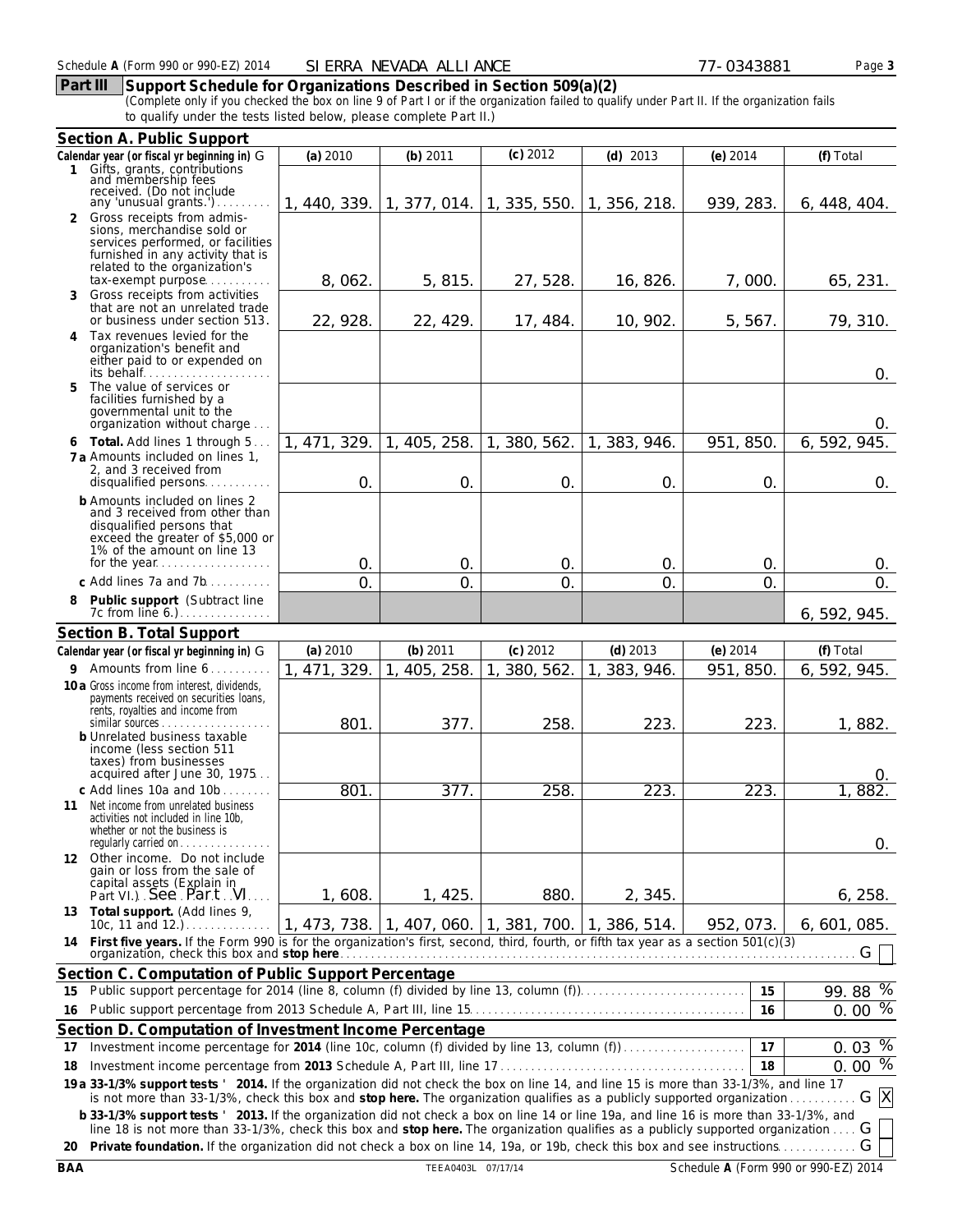|               | Part IV | <b>Supporting Organizations</b>                                                                                                                                                                                                                                    |                |            |           |
|---------------|---------|--------------------------------------------------------------------------------------------------------------------------------------------------------------------------------------------------------------------------------------------------------------------|----------------|------------|-----------|
|               |         | (Complete only if you checked a box on line 11 of Part I. If you checked 11a of Part I, complete Sections                                                                                                                                                          |                |            |           |
|               |         | A and B. If you checked 11b of Part I, complete Sections A and C. If you checked 11c of Part I, complete                                                                                                                                                           |                |            |           |
|               |         | Sections A, D, and E. If you checked 11d of Part I, complete Sections A and D, and complete Part V.)                                                                                                                                                               |                |            |           |
|               |         | Section A. All Supporting Organizations                                                                                                                                                                                                                            |                |            |           |
|               |         |                                                                                                                                                                                                                                                                    |                | <b>Yes</b> | <b>No</b> |
|               |         |                                                                                                                                                                                                                                                                    |                |            |           |
|               |         | Are all of the organization's supported organizations listed by name in the organization's governing documents?<br>If 'No,' describe in Part VI how the supported organizations are designated. If designated by class or purpose, describe                        |                |            |           |
|               |         |                                                                                                                                                                                                                                                                    | 1              |            |           |
|               |         |                                                                                                                                                                                                                                                                    |                |            |           |
| $\mathcal{P}$ |         | Did the organization have any supported organization that does not have an IRS determination of status under section                                                                                                                                               |                |            |           |
|               |         | $509(a)(1)$ or (2)? If 'Yes,' explain in <i>Part VI</i> how the organization determined that the supported organization was                                                                                                                                        |                |            |           |
|               |         |                                                                                                                                                                                                                                                                    | 2              |            |           |
|               |         | 3 a Did the organization have a supported organization described in section 501(c)(4), (5), or (6)? If 'Yes,' answer (b)                                                                                                                                           |                |            |           |
|               |         |                                                                                                                                                                                                                                                                    | 3a             |            |           |
|               |         |                                                                                                                                                                                                                                                                    |                |            |           |
|               |         | <b>b</b> Did the organization confirm that each supported organization qualified under section 501(c)(4), (5), or (6) and                                                                                                                                          |                |            |           |
|               |         | satisfied the public support tests under section 509(a)(2)? If 'Yes,' describe in Part VI when and how the organization<br>made the determination.                                                                                                                 | 3 <sub>b</sub> |            |           |
|               |         |                                                                                                                                                                                                                                                                    |                |            |           |
|               |         | c Did the organization ensure that all support to such organizations was used exclusively for section $170(c)(2)(B)$                                                                                                                                               |                |            |           |
|               |         | purposes? If 'Yes,' explain in <i>Part VI</i> what controls the organization put in place to ensure such use                                                                                                                                                       | 3 <sub>c</sub> |            |           |
|               |         |                                                                                                                                                                                                                                                                    |                |            |           |
|               |         | 4a Was any supported organization not organized in the United States ('foreign supported organization')? If 'Yes' and                                                                                                                                              |                |            |           |
|               |         | if you checked 11a or 11b in Part I, answer (b) and (c) below.                                                                                                                                                                                                     | 4a             |            |           |
|               |         |                                                                                                                                                                                                                                                                    |                |            |           |
|               |         | <b>b</b> Did the organization have ultimate control and discretion in deciding whether to make grants to the foreign supported<br>organization? If 'Yes,' describe in <b>Part VI</b> how the organization had such control and discretion despite being controlled |                |            |           |
|               |         | or supervised by or in connection with its supported organizations.                                                                                                                                                                                                | 4b             |            |           |
|               |         |                                                                                                                                                                                                                                                                    |                |            |           |
|               |         | c Did the organization support any foreign supported organization that does not have an IRS determination under                                                                                                                                                    |                |            |           |

| C Dig the organization support any foreign supported organization that does not have an IRS determination under                 |  |
|---------------------------------------------------------------------------------------------------------------------------------|--|
| sections 501(c)(3) and 509(a)(1) or (2)? If 'Yes,' explain in <b>Part VI</b> what controls the organization used to ensure that |  |
|                                                                                                                                 |  |

| 5 a Did the organization add, substitute, or remove any supported organizations during the tax year? If 'Yes,' answer (b)<br>and (c) below (if applicable). Also, provide detail in <b>Part VI</b> , including (i) the names and EIN numbers of the supported |    |
|---------------------------------------------------------------------------------------------------------------------------------------------------------------------------------------------------------------------------------------------------------------|----|
| organizations added, substituted, or removed, (ii) the reasons for each such action, (iii) the authority under the<br>organization's organizing document authorizing such action, and (iv) how the action was accomplished (such as by                        |    |
|                                                                                                                                                                                                                                                               | 5a |
|                                                                                                                                                                                                                                                               |    |

| <b>b Type I or Type II only.</b> Was any added or substituted supported organization part of a class already designated in the |                |
|--------------------------------------------------------------------------------------------------------------------------------|----------------|
|                                                                                                                                | 5 <sub>b</sub> |
|                                                                                                                                |                |

| c Substitutions only. Was the substitution the result of an event beyond the organization's control? |  |  |
|------------------------------------------------------------------------------------------------------|--|--|
|------------------------------------------------------------------------------------------------------|--|--|

| 6 Did the organization provide support (whether in the form of grants or the provision of services or facilities) to<br>anyone other than (a) its supported organizations; (b) individuals that are part of the charitable class benefited by one |  |
|---------------------------------------------------------------------------------------------------------------------------------------------------------------------------------------------------------------------------------------------------|--|
| or more of its supported organizations; or (c) other supporting organizations that also support or benefit one or more of                                                                                                                         |  |

| 7 Did the organization provide a grant, loan, compensation, or other similar payment to a substantial contributor<br>(defined in IRC 4958(c)(3)(C)), a family member of a substantial contributor, or a 35-percent controlled entity with |  |
|-------------------------------------------------------------------------------------------------------------------------------------------------------------------------------------------------------------------------------------------|--|
|                                                                                                                                                                                                                                           |  |
|                                                                                                                                                                                                                                           |  |

| 8 Did the organization make a loan to a disqualified person (as defined in section 4958) not described in line 7? If 'Yes,' |  |
|-----------------------------------------------------------------------------------------------------------------------------|--|
|                                                                                                                             |  |
|                                                                                                                             |  |

| <b>9 a</b> Was the organization controlled directly or indirectly at any time during the tax year by one or more disqualified persons |    |
|---------------------------------------------------------------------------------------------------------------------------------------|----|
| as defined in section 4946 (other than foundation managers and organizations described in section 509(a)(1) or (2))?                  |    |
|                                                                                                                                       | 9a |
|                                                                                                                                       |    |

b Did one or more disqualified persons (as defined in line 9(a)) hold a controlling interest in any entity in which the<br>supporting organization had an interest? If 'Yes,' provide detail in *Part VI*........................

| c Did a disqualified person (as defined in line 9(a)) have an ownership interest in, or derive any personal benefit from, |      |
|---------------------------------------------------------------------------------------------------------------------------|------|
| assets in which the supporting organization also had an interest? If 'Yes,' provide detail in <i>Part VI</i>              | - 9с |

| 10 a Was the organization subject to the excess business holdings rules of IRC 4943 because of IRC 4943(f) (regarding       |     |
|-----------------------------------------------------------------------------------------------------------------------------|-----|
| certain Type II supporting organizations, and all Type III non-functionally integrated supporting organizations)? If 'Yes,' | 10а |
|                                                                                                                             |     |

**b** Did the organization, have any excess business holdings in the tax year? *(Use Schedule C, Form 4720, to determine whether the organization had excess business holdings.)*. . . . . . . . . . . . . . . . . . . . . . . . . . . . . . . . . . . . . . . . . . . . . . . . . . . . . . . . . . . . **10b**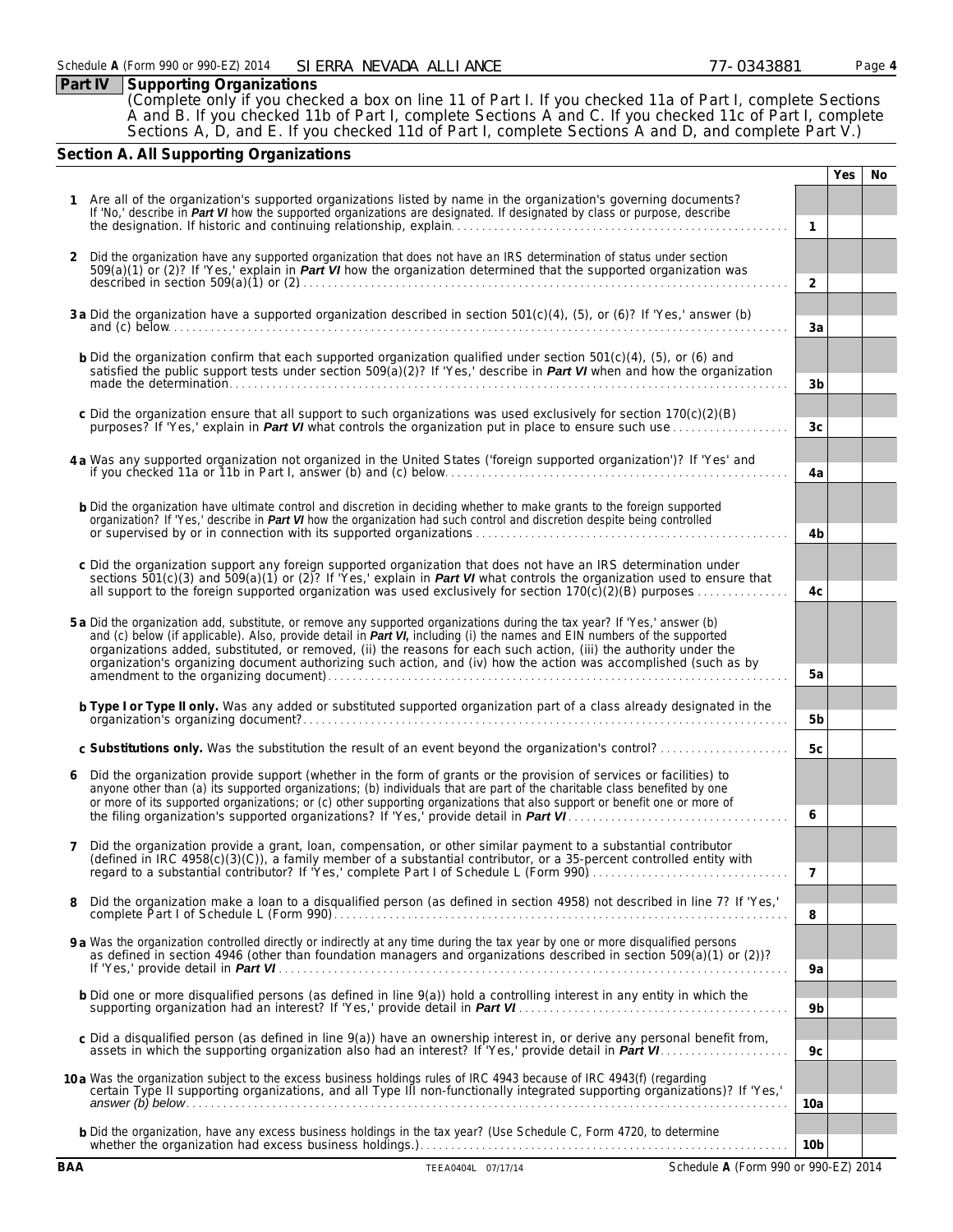| <b>Part IV</b><br>Supporting Organizations (continued)                                                                                                                |                 |     |    |
|-----------------------------------------------------------------------------------------------------------------------------------------------------------------------|-----------------|-----|----|
|                                                                                                                                                                       |                 | Yes | No |
| Has the organization accepted a gift or contribution from any of the following persons?<br>11                                                                         |                 |     |    |
|                                                                                                                                                                       |                 |     |    |
| a A person who directly or indirectly controls, either alone or together with persons described in (b) and (c) below, the governing body of a supported organization? | 11a             |     |    |
|                                                                                                                                                                       | 11 <sub>b</sub> |     |    |
| c A 35% controlled entity of a person described in (a) or (b) above? If 'Yes' to a, b, or c, provide detail in <b>Part VI</b>                                         | 11c             |     |    |
| Section B. Type I Supporting Organizations                                                                                                                            |                 |     |    |

|                                                                                                                                                                                                                                                                                                                                                                                                                                                                                                                                                                                                                               | Yes |  |
|-------------------------------------------------------------------------------------------------------------------------------------------------------------------------------------------------------------------------------------------------------------------------------------------------------------------------------------------------------------------------------------------------------------------------------------------------------------------------------------------------------------------------------------------------------------------------------------------------------------------------------|-----|--|
| Did the directors, trustees, or membership of one or more supported organizations have the power to regularly appoint<br>or elect at least a majority of the organization's directors or trustees at all times during the tax year? If 'No,' describe in<br>Part VI how the supported organization(s) effectively operated, supervised, or controlled the organization's activities.<br>If the organization had more than one supported organization, describe how the powers to appoint and/or remove<br>directors or trustees were allocated among the supported organizations and what conditions or restrictions, if any, |     |  |
| Did the organization operate for the benefit of any supported organization other than the supported organization(s)<br>that operated, supervised, or controlled the supporting organization? If 'Yes,' explain in Part VI how providing such<br>benefit carried out the purposes of the supported organization(s) that operated, supervised, or controlled the<br>supporting organization<br>.                                                                                                                                                                                                                                |     |  |

# **Section C. Type II Supporting Organizations**

|                                                                                                                                                                                                                                                               | Yes. | No |
|---------------------------------------------------------------------------------------------------------------------------------------------------------------------------------------------------------------------------------------------------------------|------|----|
| Were a majority of the organization's directors or trustees during the tax year also a majority of the directors or trustees<br>of each of the organization's supported organization(s)? If 'No,' describe in <b>Part VI</b> how control or management of the |      |    |
| supporting organization was vested in the same persons that controlled or managed the supported organization(s)                                                                                                                                               |      |    |

# **Section D. All Type III Supporting Organizations**

| 1 Did the organization provide to each of its supported organizations, by the last day of the fifth month of the<br>organization's tax year, (1) a written notice describing the type and amount of support provided during the prior tax<br>year, (2) a copy of the Form 990 that was most recently filed as of the date of notification, and (3) copies of the            |  |  |
|-----------------------------------------------------------------------------------------------------------------------------------------------------------------------------------------------------------------------------------------------------------------------------------------------------------------------------------------------------------------------------|--|--|
| organization's governing documents in effect on the date of notification, to the extent not previously provided?                                                                                                                                                                                                                                                            |  |  |
| 2 Were any of the organization's officers, directors, or trustees either (i) appointed or elected by the supported                                                                                                                                                                                                                                                          |  |  |
| organization(s) or (ii) serving on the governing body of a supported organization? If 'No,' explain in <b>Part VI</b> how<br>the organization maintained a close and continuous working relationship with the supported organization(s                                                                                                                                      |  |  |
| 3 By reason of the relationship described in (2), did the organization's supported organizations have a significant<br>voice in the organization's investment policies and in directing the use of the organization's income or assets at<br>all times during the tax year? If 'Yes,' describe in <b>Part VI</b> the role the organization's supported organizations played |  |  |
| in this regard.                                                                                                                                                                                                                                                                                                                                                             |  |  |

# **Section E. Type III Functionally-Integrated Supporting Organizations**

|  | 1 Check the box next to the method that the organization used to satisfy the Integral Part Test during the year (see instructions): |  |  |  |  |
|--|-------------------------------------------------------------------------------------------------------------------------------------|--|--|--|--|
|--|-------------------------------------------------------------------------------------------------------------------------------------|--|--|--|--|

|  |  | a     The organization satisfied the Activities Test. Complete <i>line</i> 2 below. |  |  |  |  |  |
|--|--|-------------------------------------------------------------------------------------|--|--|--|--|--|
|--|--|-------------------------------------------------------------------------------------|--|--|--|--|--|

**b** The organization is the parent of each of its supported organizations. *Complete line 3 below.*

**c** The organization supported a governmental entity. *Describe in Part VI how you supported a government entity (see instructions).*

| a Did substantially all of the organization's activities during the tax year directly further the exempt purposes of the<br>supported organization(s) to which the organization was responsive? If 'Yes,' then in <b>Part VI identify those supported</b><br>organizations and explain how these activities directly furthered their exempt purposes, how the organization was<br>responsive to those supported organizations, and how the organization determined that these activities constituted |                |  |
|------------------------------------------------------------------------------------------------------------------------------------------------------------------------------------------------------------------------------------------------------------------------------------------------------------------------------------------------------------------------------------------------------------------------------------------------------------------------------------------------------|----------------|--|
| substantially all of its activities.                                                                                                                                                                                                                                                                                                                                                                                                                                                                 | 2a             |  |
| <b>b</b> Did the activities described in (a) constitute activities that, but for the organization's involvement, one or more of<br>the organization's supported organization(s) would have been engaged in? If 'Yes,' explain in Part VI the reasons for<br>the organization's position that its supported organization(s) would have engaged in these activities but for the                                                                                                                        |                |  |
|                                                                                                                                                                                                                                                                                                                                                                                                                                                                                                      | 2 <sub>b</sub> |  |
| 3 Parent of Supported Organizations. Answer (a) and (b) below.                                                                                                                                                                                                                                                                                                                                                                                                                                       |                |  |
| a Did the organization have the power to regularly appoint or elect a majority of the officers, directors, or trustees of<br>each of the supported organizations? Provide details in Part VI.                                                                                                                                                                                                                                                                                                        | Зa             |  |
| <b>b</b> Did the organization exercise a substantial degree of direction over the policies, programs, and activities of each of its                                                                                                                                                                                                                                                                                                                                                                  |                |  |
| supported organizations? If 'Yes,' describe in <b>Part VI</b> the role played by the organization in this regard.                                                                                                                                                                                                                                                                                                                                                                                    | 3b             |  |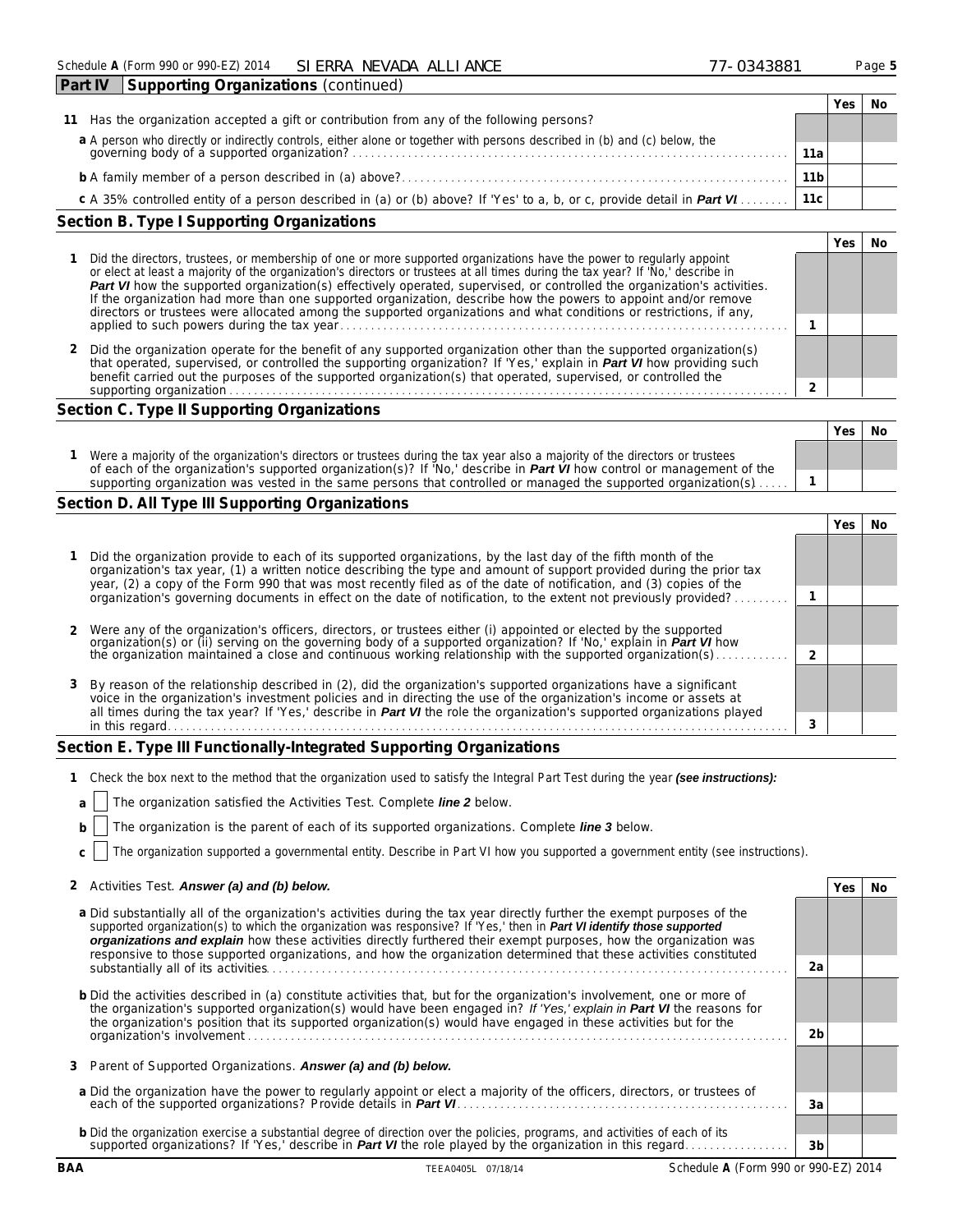| $\mathbf{1}$<br>Check here if the organization satisfied the Integral Part Test as a qualifying trust on November 20, 1970. See instructions. All other Type III non-functionally integrated supporting organizations must complete Sections A |                |                |                                |
|------------------------------------------------------------------------------------------------------------------------------------------------------------------------------------------------------------------------------------------------|----------------|----------------|--------------------------------|
| Section A ' Adjusted Net Income                                                                                                                                                                                                                |                | (A) Prior Year | (B) Current Year<br>(optional) |
| $\mathbf{1}$                                                                                                                                                                                                                                   | $\mathbf{1}$   |                |                                |
| 2                                                                                                                                                                                                                                              | $\overline{2}$ |                |                                |
| 3                                                                                                                                                                                                                                              | 3              |                |                                |
| 4                                                                                                                                                                                                                                              | 4              |                |                                |
| 5                                                                                                                                                                                                                                              | 5              |                |                                |
| Portion of operating expenses paid or incurred for production or collection of gross<br>6<br>income or for management, conservation, or maintenance of property held for                                                                       | 6              |                |                                |
| 7                                                                                                                                                                                                                                              | $\overline{7}$ |                |                                |
| 8                                                                                                                                                                                                                                              | 8              |                |                                |
| Section B ' Minimum Asset Amount                                                                                                                                                                                                               |                | (A) Prior Year | (B) Current Year<br>(optional) |
| Aggregate fair market value of all non-exempt-use assets (see instructions for short<br>tax year or assets held for part of year):                                                                                                             |                |                |                                |
|                                                                                                                                                                                                                                                | 1a             |                |                                |
|                                                                                                                                                                                                                                                | 1 <sub>b</sub> |                |                                |
|                                                                                                                                                                                                                                                | 1c             |                |                                |
|                                                                                                                                                                                                                                                | 1 <sub>d</sub> |                |                                |
| e Discount claimed for blockage or other<br>factors (explain in detail in Part VI):                                                                                                                                                            |                |                |                                |
| Acquisition indebtedness applicable to non-exempt-use assets<br>2                                                                                                                                                                              | $\overline{2}$ |                |                                |
| 3                                                                                                                                                                                                                                              | 3              |                |                                |
| Cash deemed held for exempt use. Enter 1-1/2% of line 3 (for greater amount,<br>4                                                                                                                                                              | 4              |                |                                |
| Net value of non-exempt-use assets (subtract line 4 from line 3)<br>5                                                                                                                                                                          | 5              |                |                                |
| 6                                                                                                                                                                                                                                              | 6              |                |                                |
| 7                                                                                                                                                                                                                                              | $\overline{7}$ |                |                                |
| 8                                                                                                                                                                                                                                              | 8              |                |                                |
| Section C ' Distributable Amount                                                                                                                                                                                                               |                |                | <b>Current Year</b>            |
| Adjusted net income for prior year (from Section A, line 8, Column A)<br>1                                                                                                                                                                     | 1              |                |                                |
| 2                                                                                                                                                                                                                                              | $\overline{a}$ |                |                                |
| Minimum asset amount for prior year (from Section B, line 8, Column A)<br>3                                                                                                                                                                    | 3              |                |                                |
| 4                                                                                                                                                                                                                                              | $\overline{4}$ |                |                                |
| 5.                                                                                                                                                                                                                                             | 5              |                |                                |
| Distributable Amount. Subtract line 5 from line 4, unless subject to emergency<br>6                                                                                                                                                            | 6              |                |                                |

**7** Check here if the current year is the organization's first as a non-functionally-integrated Type III supporting organization (see instructions).

**BAA** Schedule **A** (Form 990 or 990-EZ) 2014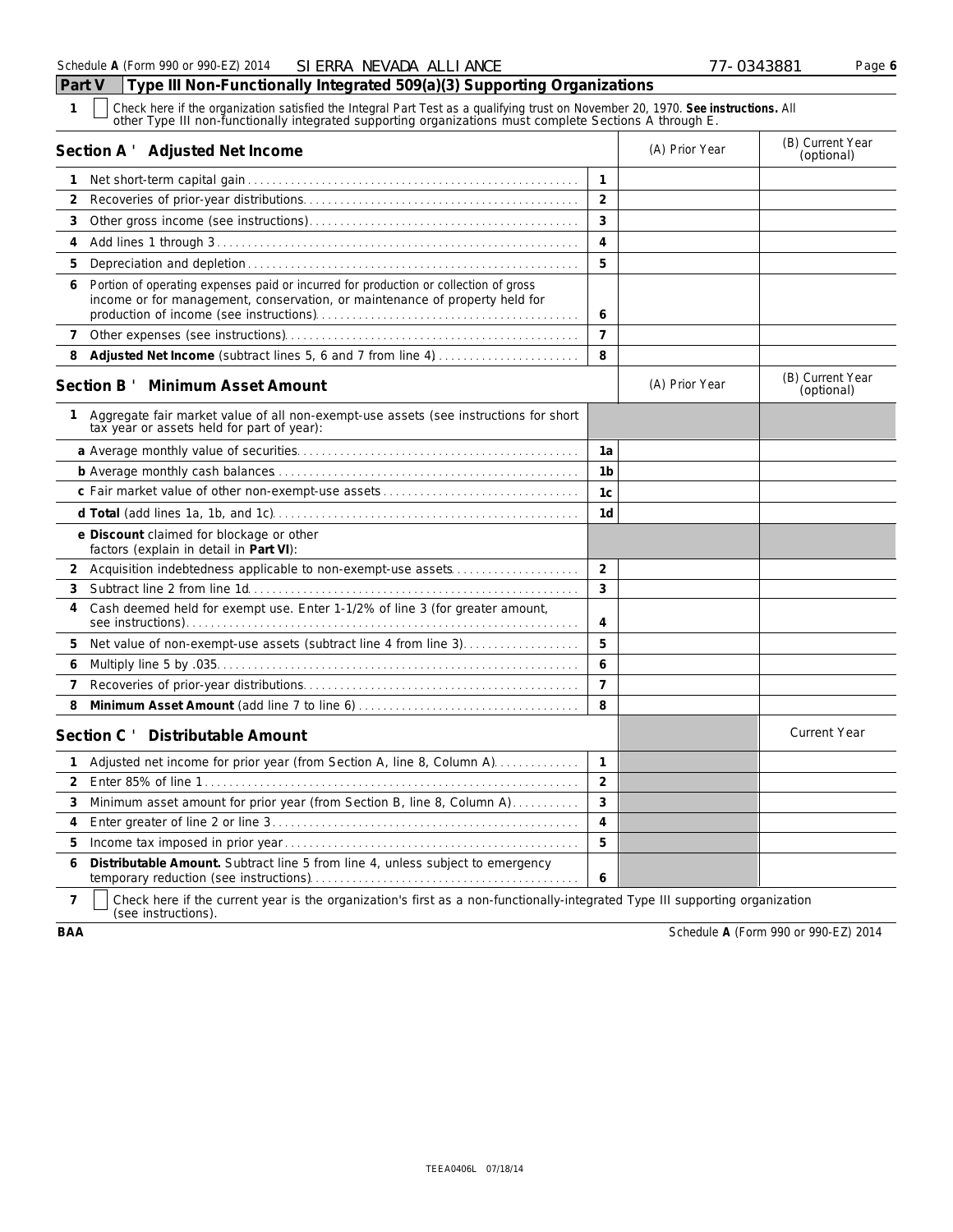| Part V | Type III Non-Functionally Integrated 509(a)(3) Supporting Organizations (continued)                                            |                                              |                                        |                                           |
|--------|--------------------------------------------------------------------------------------------------------------------------------|----------------------------------------------|----------------------------------------|-------------------------------------------|
|        | Section D ' Distributions                                                                                                      |                                              |                                        | <b>Current Year</b>                       |
| 1.     |                                                                                                                                |                                              |                                        |                                           |
| 2      | Amounts paid to perform activity that directly furthers exempt purposes of supported organizations,                            |                                              |                                        |                                           |
| 3      | Administrative expenses paid to accomplish exempt purposes of supported organizations                                          |                                              |                                        |                                           |
| 4      |                                                                                                                                |                                              |                                        |                                           |
| 5      |                                                                                                                                |                                              |                                        |                                           |
| 6      |                                                                                                                                |                                              |                                        |                                           |
| 7      |                                                                                                                                |                                              |                                        |                                           |
| 8      | Distributions to attentive supported organizations to which the organization is responsive (provide details                    |                                              |                                        |                                           |
| 9      |                                                                                                                                |                                              |                                        |                                           |
|        |                                                                                                                                |                                              |                                        |                                           |
|        | Section E ' Distribution Allocations (see instructions)                                                                        | (i)<br><b>Excess</b><br><b>Distributions</b> | (ii)<br>Underdistributions<br>Pre-2014 | (iii)<br>Distributable<br>Amount for 2014 |
| 1      | Distributable amount for 2014 from Section C, line 6.                                                                          |                                              |                                        |                                           |
|        | 2 Underdistributions, if any, for years prior to 2014 (reasonable                                                              |                                              |                                        |                                           |
| 3      | Excess distributions carryover, if any, to 2014:                                                                               |                                              |                                        |                                           |
| a      |                                                                                                                                |                                              |                                        |                                           |
| b      |                                                                                                                                |                                              |                                        |                                           |
| с      |                                                                                                                                |                                              |                                        |                                           |
| d      |                                                                                                                                |                                              |                                        |                                           |
|        |                                                                                                                                |                                              |                                        |                                           |
|        |                                                                                                                                |                                              |                                        |                                           |
|        | g Applied to underdistributions of prior years                                                                                 |                                              |                                        |                                           |
|        |                                                                                                                                |                                              |                                        |                                           |
|        | i Carryover from 2009 not applied (see instructions)                                                                           |                                              |                                        |                                           |
|        | j Remainder. Subtract lines 3g, 3h, and 3i from 3f.                                                                            |                                              |                                        |                                           |
| 4      | Distributions for 2014 from Section D.<br>\$<br>line $7:$                                                                      |                                              |                                        |                                           |
|        |                                                                                                                                |                                              |                                        |                                           |
|        |                                                                                                                                |                                              |                                        |                                           |
|        |                                                                                                                                |                                              |                                        |                                           |
| 5.     | Remaining underdistributions for years prior to 2014, if any.<br>Subtract lines 3g and 4a from line 2 (if amount greater than  |                                              |                                        |                                           |
| 6      | Remaining underdistributions for 2014. Subtract lines 3h and 4b<br>from line 1 (if amount greater than zero, see instructions) |                                              |                                        |                                           |
| 7      | Excess distributions carryover to 2015. Add lines 3j and 4c                                                                    |                                              |                                        |                                           |
| 8      | Breakdown of line 7:                                                                                                           |                                              |                                        |                                           |
| a      |                                                                                                                                |                                              |                                        |                                           |
| b      |                                                                                                                                |                                              |                                        |                                           |
| с      |                                                                                                                                |                                              |                                        |                                           |
|        | d Excess from 2013.                                                                                                            |                                              |                                        |                                           |
|        | e Excess from 2014.                                                                                                            |                                              |                                        |                                           |
| BAA    |                                                                                                                                |                                              |                                        | Schedule A (Form 990 or 990-EZ) 2014      |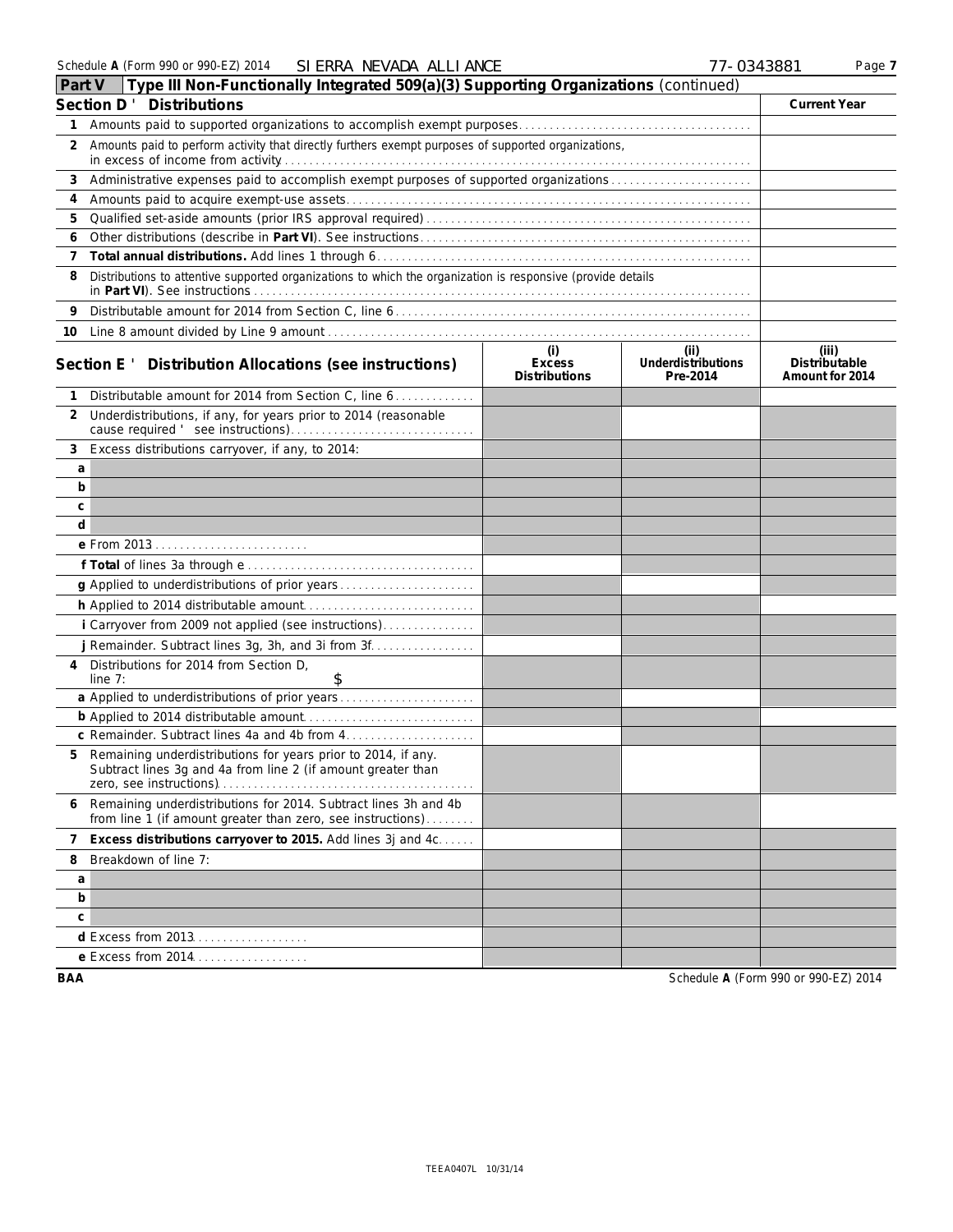# **Part III, Line 12 - Other Income**

| Nature and Source |    | $\cap$ $\cap$ 10 |      | $\bigcap$ 11. | 2010 |  |
|-------------------|----|------------------|------|---------------|------|--|
|                   |    |                  |      |               |      |  |
|                   |    | 345.             | 880. | 425.          | 608. |  |
| Гоtal             | U. | 315              | 880  | 4Z5.          | 608. |  |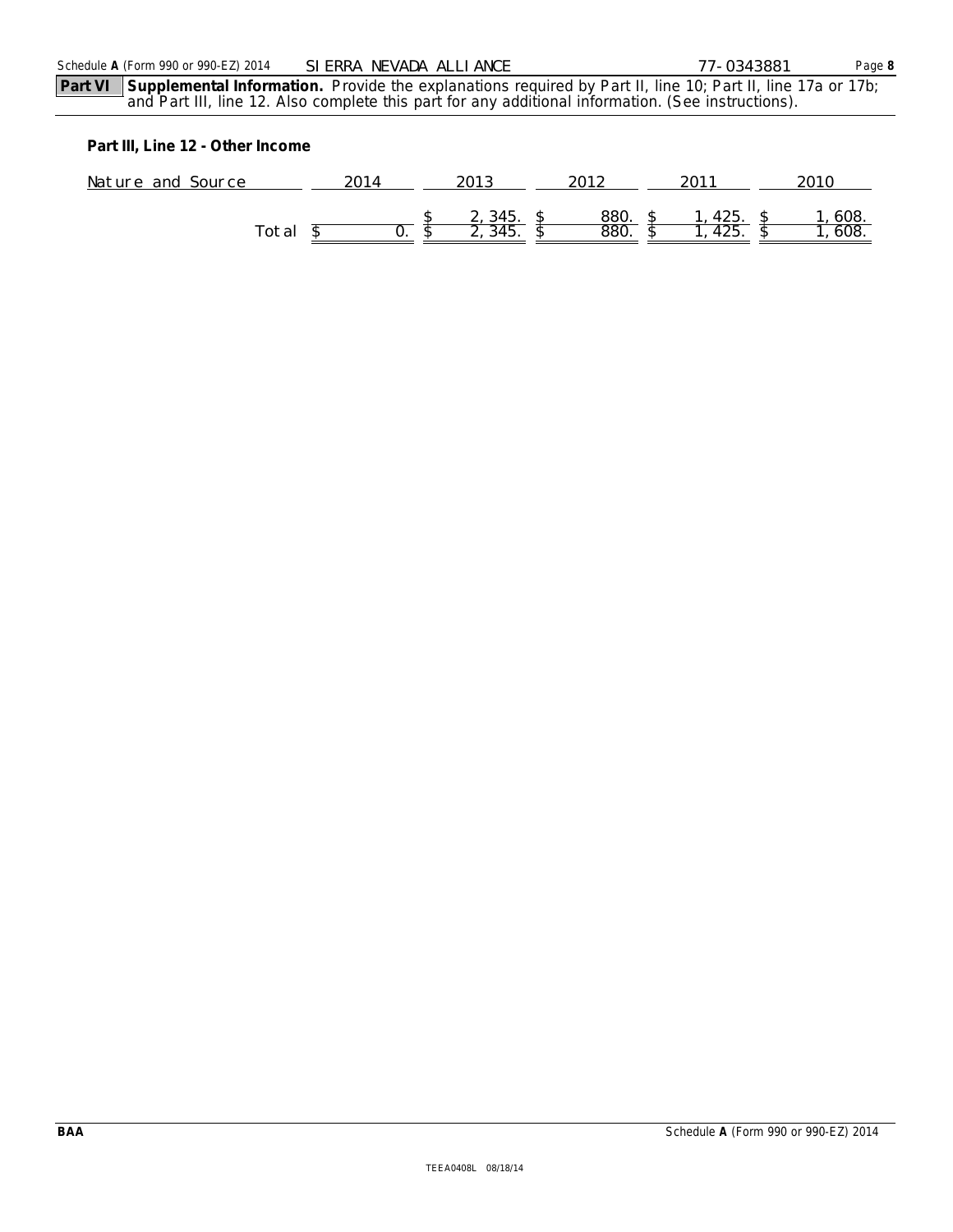# **Schedule of Contributors**

| or 990-PF)                 | <b>SUIGUUL OF CONTINUUS</b>                                                                               | 2014 |
|----------------------------|-----------------------------------------------------------------------------------------------------------|------|
| Department of the Treasury | G Attach to Form 990. Form 990-EZ, or Form 990-PF                                                         |      |
| Internal Revenue Service   | G Information about Schedule B (Form 990, 990-EZ, 990-PF) and its instructions is at www.irs.gov/form990. |      |

|                                              | Employer identification number                                                                                                                                     |
|----------------------------------------------|--------------------------------------------------------------------------------------------------------------------------------------------------------------------|
|                                              | 77-0343881                                                                                                                                                         |
|                                              |                                                                                                                                                                    |
| Section:                                     |                                                                                                                                                                    |
| $ X $ 501(c)( 3) (enter number) organization |                                                                                                                                                                    |
|                                              |                                                                                                                                                                    |
| 527 political organization                   |                                                                                                                                                                    |
| $501(c)(3)$ exempt private foundation        |                                                                                                                                                                    |
|                                              |                                                                                                                                                                    |
| 501(c)(3) taxable private foundation         |                                                                                                                                                                    |
|                                              | $\frac{1}{2}$ 4947(a)(1) nonexempt charitable trust not treated as a private foundation<br>$4947(a)(1)$ nonexempt charitable trust treated as a private foundation |

Check if your organization is covered by the **General Rule** or a **Special Rule**

**Note.** Only a section 501(c)(7), (8), or (10) organization can check boxes for both the General Rule and a Special Rule. See instructions.

#### **General Rule**

For an organization filing Form 990, 990-EZ, or 990-PF that received, during the year, contributions totaling \$5,000 or more (in money or Xproperty) from any one contributor. Complete Parts I and II. See instructions for determining a contributor's total contributions.

#### **Special Rules**

For an organization described in section 501(c)(3) filing Form 990 or 990-EZ that met the 33-1/3% support test of the regulations<br>under sections 509(a)(1) and 170(b)(1)(A)(vi), that checked Schedule A (Form 990 or 990-EZ),

For an organization described in section 501(c)(7), (8), or (10) filing Form 990 or 990-EZ that received from any one contributor, during the year, total contributions of more than \$1,000 *exclusively* for religious, charitable, scientific, literary, or educational purposes, or for the prevention of cruelty to children or animals. Complete Parts I, II, and III.

For an organization described in section 501(c)(7), (8), or (10) filing Form 990 or 990-EZ that received from any one contributor, during the year, contributions *exclusively* for religious, charitable, etc., purposes, but no such contributions totaled more than \$1,000. If this box is checked, enter here the total contributions that were received during the year for an *exclusively* religious, charitable, etc., purpose. Do not complete any of the parts unless the **General Rule** applies to this organization because it received nonexclusively religious, charitable, etc., contributions totaling \$5,000 or more during the year . . . . . G

**Caution:** An organization that is not covered by the General Rule and/or the Special Rules does not file Schedule B (Form 990, 990-EZ, or 990-PF), but it **must** answer 'No' on Part IV, line 2, of its Form 990; or check the box on line H of its Form 990-EZ or on its Form 990-PF, Part I, line 2, to certify that it does not meet the filing requirements of Schedule B (Form 990, 990-EZ, or 990-PF).

**BAA For Paperwork Reduction Act Notice, see the Instructions for Form 990, 990EZ,** Schedule **B** (Form 990, 990-EZ, or 990-PF) (2014) **or 990-PF.**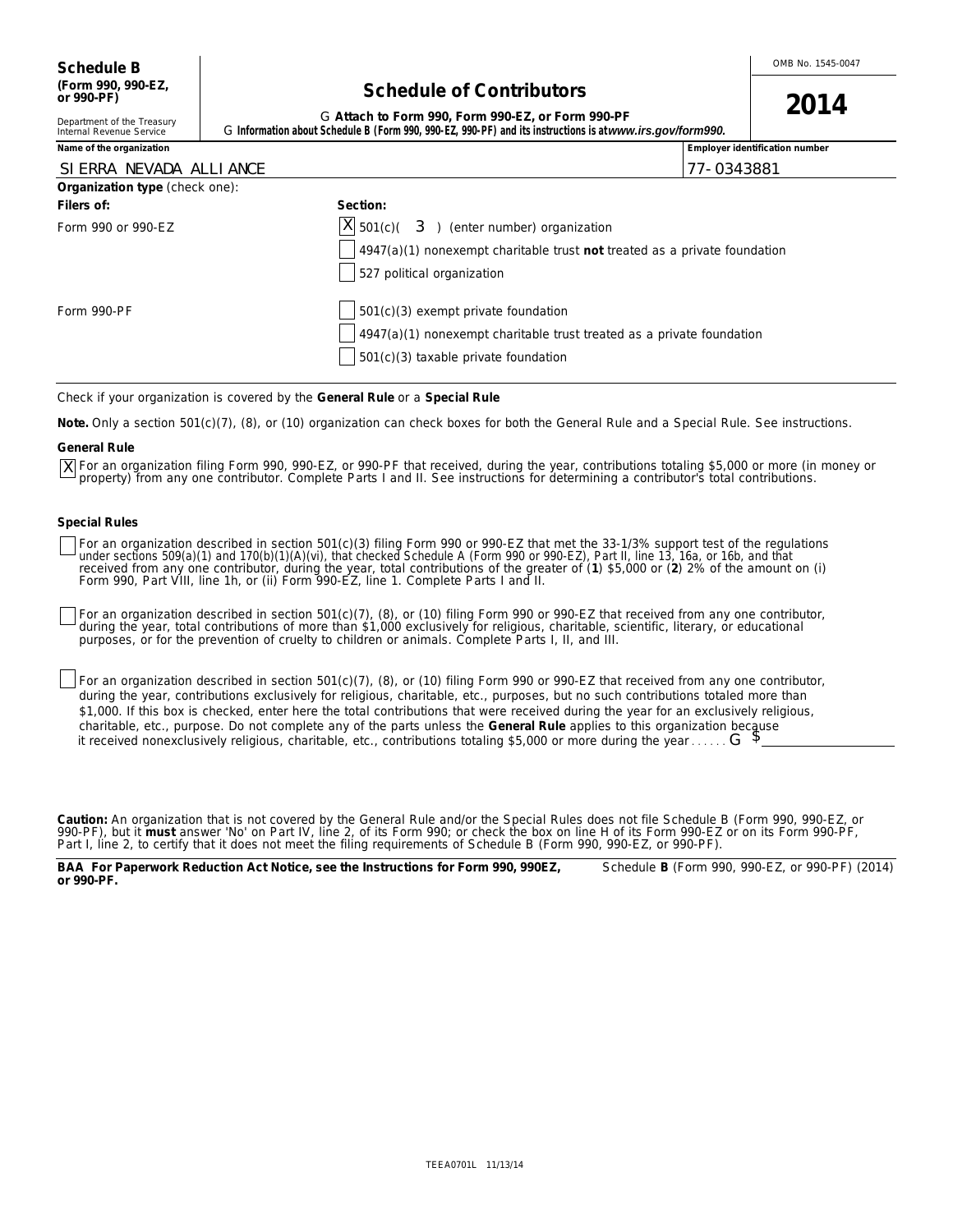| Schedule <b>B</b> (Form 990, 990-EZ, or 990-PF) (2014) | Page                                  |  |  |  | 2 of Part 1 |
|--------------------------------------------------------|---------------------------------------|--|--|--|-------------|
| Name of organization                                   | <b>Employer identification number</b> |  |  |  |             |
| SI ERRA NEVADA ALLIANCE                                | 177-0343881                           |  |  |  |             |

| Part I               | <b>Contributors</b> (see instructions). Use duplicate copies of Part I if additional space is needed.                            |                               |                                                                                                 |
|----------------------|----------------------------------------------------------------------------------------------------------------------------------|-------------------------------|-------------------------------------------------------------------------------------------------|
| (a)<br>Number        | (b)<br>Name, address, and $ZIP + 4$                                                                                              | (c)<br>Total<br>contributions | (d)<br>Type of contribution                                                                     |
| 1                    | Arntz Family Foundation<br>_________________<br>PO Bo 66488                                                                      | 15,000.                       | X<br>Person<br>Payroll<br>Noncash<br>(Complete Part II for<br>noncash contributions.)           |
| (a)<br>Number        | (b)<br>Name, address, and $ZIP + 4$                                                                                              | (c)<br>Total<br>contributions | (d)<br>Type of contribution                                                                     |
| $\frac{2}{2}$ –      | Rose Foundation For Communities<br>1970 Broadway Suite 600<br>___________________<br>0akl and, CA 94612<br>____________________  | 5, 400.                       | $\mathsf X$<br>Person<br>Payroll<br>Noncash<br>(Complete Part II for<br>noncash contributions.) |
| (a)<br>Number        | (b)<br>Name, address, and ZIP + 4                                                                                                | (c)<br>Total<br>contributions | (d)<br>Type of contribution                                                                     |
| $\frac{3}{2}$ –      | Wildspaces<br>_________________________<br>PO Box 910<br>_______________________<br>Pescadero, CA 94060<br>_____________________ | 25,000                        | $\mathsf X$<br>Person<br>Payroll<br>Noncash<br>(Complete Part II for<br>noncash contributions.) |
| (a)<br>Number        | (b)<br>Name, address, and $ZIP + 4$                                                                                              | (c)<br>Total<br>contributions | (d)<br>Type of contribution                                                                     |
| $\frac{4}{1}$        | Patagoni a<br>___________________________<br>PO Box 86<br>Ventura, CA 93002                                                      | \$<br>5,000.                  | $\mathsf X$<br>Person<br>Payroll<br>Noncash<br>(Complete Part II for<br>noncash contributions.) |
| (a)<br><b>Number</b> | (b)<br>Name, address, and ZIP + 4                                                                                                | (c)<br>Total<br>contributions | (d)<br>Type of contribution                                                                     |
| $\overline{5}$       | Conservation Lands Foundation<br>PO Box 618<br>_________________<br>Durango, CO 81302<br>___________________                     | 75,000.                       | Person<br>Payroll<br>Noncash<br>(Complete Part II for<br>noncash contributions.)                |
| (a)<br>Number        | (b)<br>Name, address, and ZIP + 4                                                                                                | (c)<br>Total<br>contributions | (d)<br>Type of contribution                                                                     |
| $\underline{6}$      | Rose Foundation For Communities<br>1970 Broadway Suite 600<br>Oakland, CA 94612<br>_____________________                         | 5,000.                        | Person<br>Payroll<br>Noncash<br>(Complete Part II for<br>noncash contributions.)                |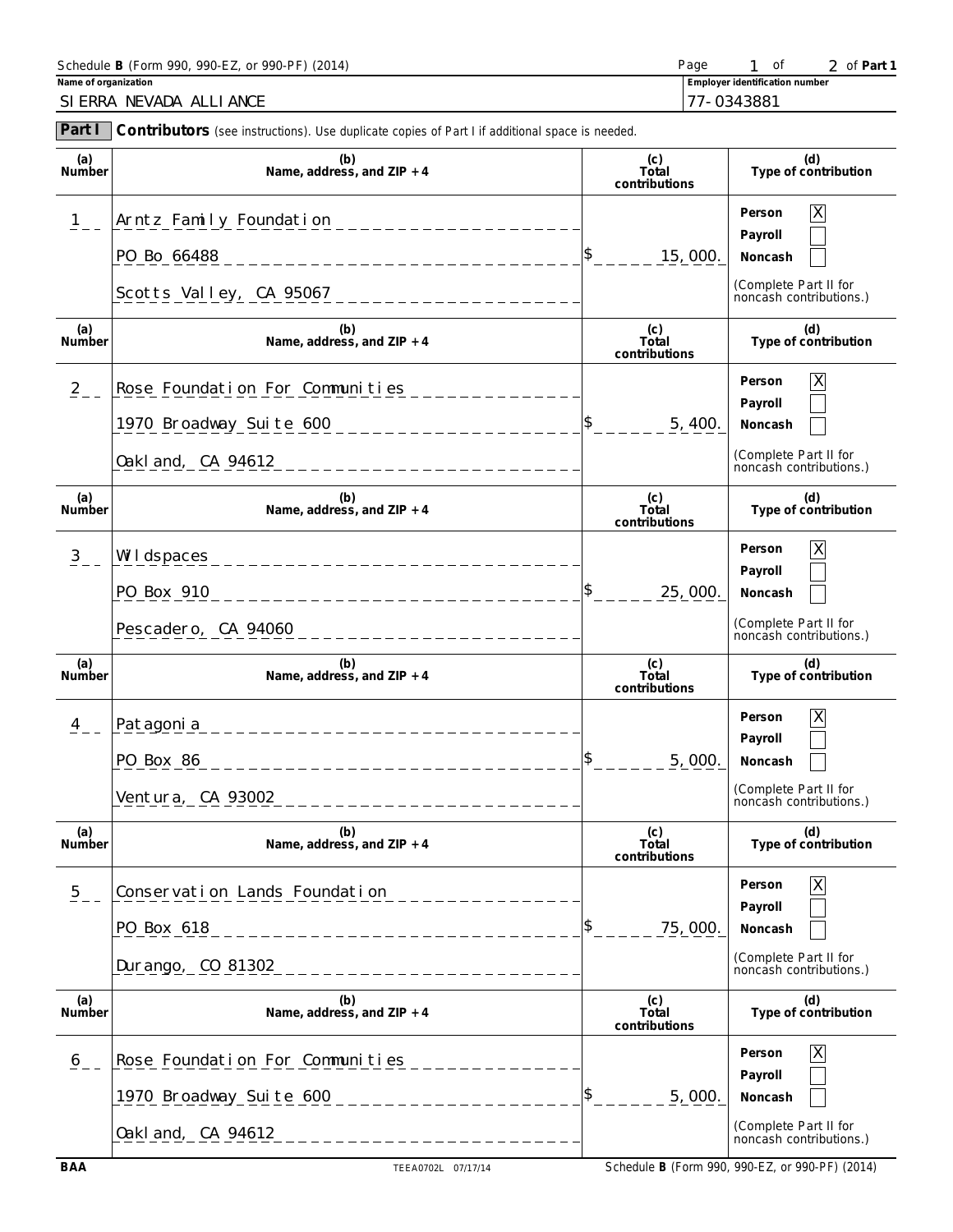| Schedule <b>B</b> (Form 990, 990-EZ, or 990-PF) (2014) | Page                                  | ' of <b>Part 1</b> |
|--------------------------------------------------------|---------------------------------------|--------------------|
| Name of organization                                   | <b>Employer identification number</b> |                    |
| SI ERRA NEVADA ALLIANCE                                | 177-0343881                           |                    |

| Part I        | <b>Contributors</b> (see instructions). Use duplicate copies of Part I if additional space is needed. |                               |                                                                                                    |
|---------------|-------------------------------------------------------------------------------------------------------|-------------------------------|----------------------------------------------------------------------------------------------------|
| (a)<br>Number | (b)<br>Name, address, and $ZIP + 4$                                                                   | (c)<br>Total<br>contributions | (d)<br>Type of contribution                                                                        |
| $\frac{7}{2}$ | American Rivers Grant<br>1101 14th Street<br>Washington, DC 20005                                     | \$<br>5,000.                  | $\overline{X}$<br>Person<br>Payroll<br>Noncash<br>(Complete Part II for<br>noncash contributions.) |
| (a)<br>Number | (b)<br>Name, address, and $ZIP + 4$                                                                   | (c)<br>Total<br>contributions | (d)<br>Type of contribution                                                                        |
|               |                                                                                                       |                               | Person<br>Payroll<br>Noncash<br>(Complete Part II for<br>noncash contributions.)                   |
| (a)<br>Number | (b)<br>Name, address, and $ZIP + 4$                                                                   | (c)<br>Total<br>contributions | (d)<br>Type of contribution                                                                        |
|               |                                                                                                       |                               | Person<br>Payroll<br>Noncash<br>(Complete Part II for<br>noncash contributions.)                   |
| (a)<br>Number | (b)<br>Name, address, and $ZIP + 4$                                                                   | (c)<br>Total<br>contributions | (d)<br>Type of contribution                                                                        |
|               |                                                                                                       | \$                            | Person<br>Payroll<br>Noncash<br>(Complete Part II for<br>noncash contributions.)                   |
| (a)<br>Number | (b)<br>Name, address, and ZIP + 4                                                                     | (c)<br>Total<br>contributions | (d)<br>Type of contribution                                                                        |
|               |                                                                                                       | \$                            | Person<br>Payroll<br>Noncash<br>(Complete Part II for<br>noncash contributions.)                   |
| (a)<br>Number | (b)<br>Name, address, and ZIP + 4                                                                     | (c)<br>Total<br>contributions | (d)<br>Type of contribution                                                                        |
|               |                                                                                                       | \$                            | Person<br>Payroll<br>Noncash<br>(Complete Part II for<br>noncash contributions.)                   |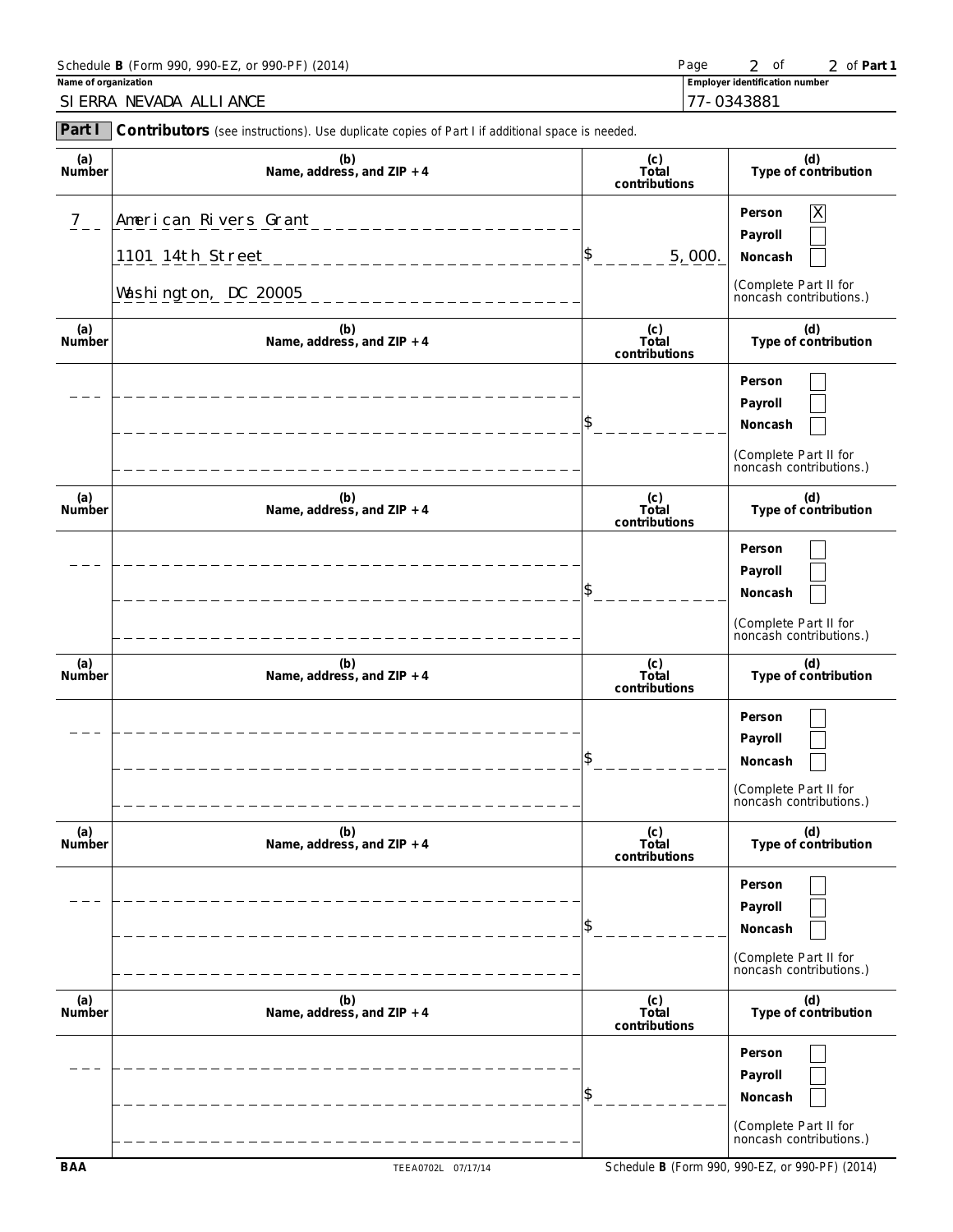| Schedule <b>B</b> (Form 990, 990-EZ, or 990-PF) (2014) | Page |                                       | of Part II |
|--------------------------------------------------------|------|---------------------------------------|------------|
| Name of organization                                   |      | <b>Employer identification number</b> |            |
| NEVADA ALLIANCE<br>SI ERRA                             |      | 343881- ،                             |            |

**Part II** Noncash Property (see instructions). Use duplicate copies of Part II if additional space is needed.

| (a) No.<br>from<br>Part I | (b)<br>Description of noncash property given | (c)<br>FMV (or estimate)<br>(see instructions)        | (d)<br>Date received |
|---------------------------|----------------------------------------------|-------------------------------------------------------|----------------------|
| N/A                       |                                              |                                                       |                      |
|                           |                                              |                                                       |                      |
| (a) No.<br>from<br>Part I | (b)<br>Description of noncash property given | (c)<br>FMV (or estimate)<br>(see instructions)        | (d)<br>Date received |
|                           |                                              |                                                       |                      |
| (a) No.<br>from<br>Part I | (b)<br>Description of noncash property given | (c)<br>FMV (or estimate)<br>(see instructions)        | (d)<br>Date received |
|                           |                                              |                                                       |                      |
| (a) No.<br>from<br>Part I | (b)<br>Description of noncash property given | (c)<br>FMV (or estimate)<br>(see instructions)        | (d)<br>Date received |
|                           |                                              |                                                       |                      |
| (a) No.<br>from<br>Part I | (b)<br>Description of noncash property given | (c)<br>FMV (or estimate)<br>(see instructions)        | (d)<br>Date received |
|                           |                                              |                                                       |                      |
| (a) No.<br>from<br>Part I | (b)<br>Description of noncash property given | (c)<br>FMV (or estimate)<br>(see instructions)        | (d)<br>Date received |
|                           |                                              |                                                       |                      |
| <b>BAA</b>                |                                              | \$<br>Schedule B (Form 990, 990-EZ, or 990-PF) (2014) |                      |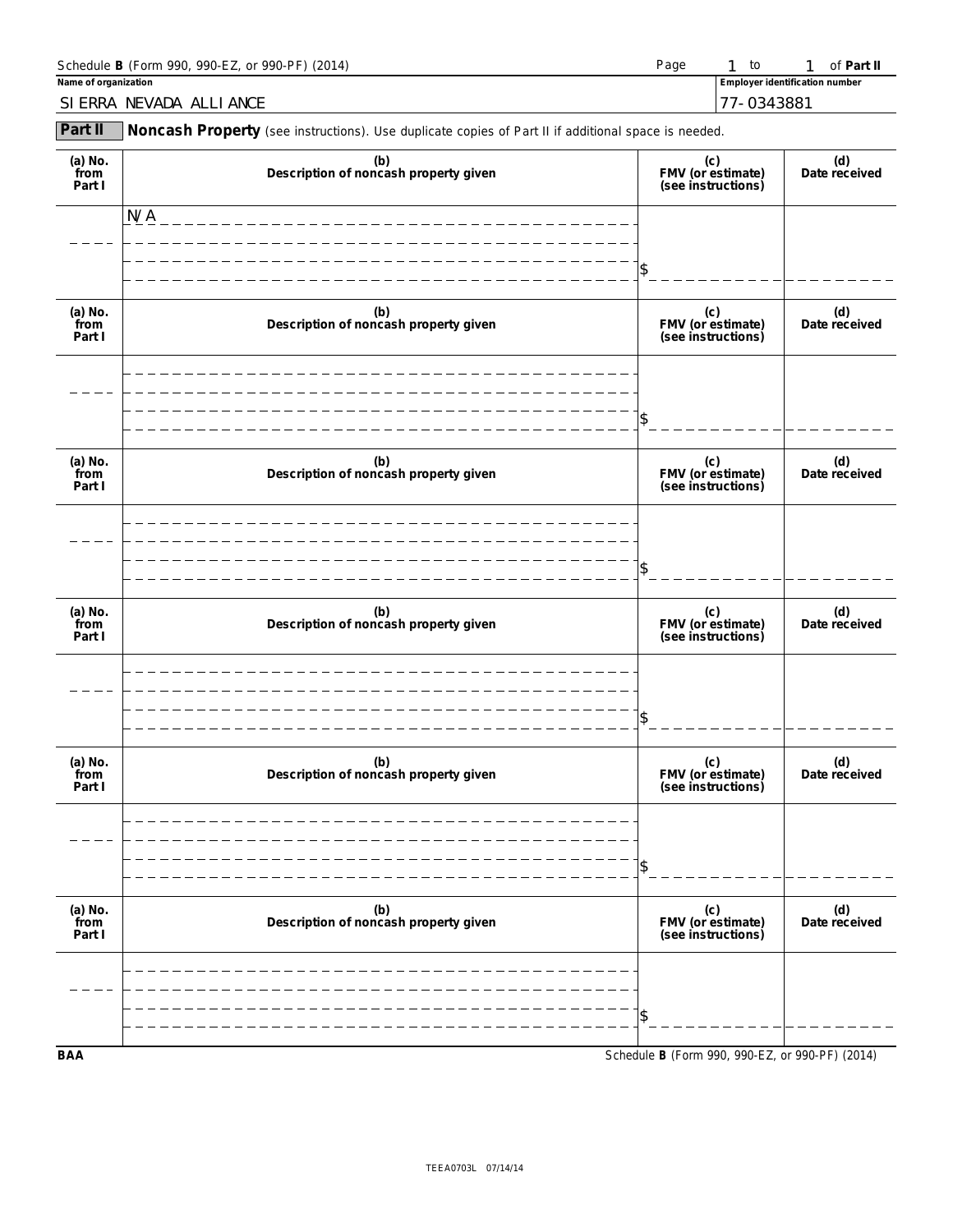|                           | Schedule B (Form 990, 990-EZ, or 990-PF) (2014)                                                                                                                                                                                                                                                                                                                                                                                                                                                                                                    |                         | Page | $1$ to                                          | of Part III |
|---------------------------|----------------------------------------------------------------------------------------------------------------------------------------------------------------------------------------------------------------------------------------------------------------------------------------------------------------------------------------------------------------------------------------------------------------------------------------------------------------------------------------------------------------------------------------------------|-------------------------|------|-------------------------------------------------|-------------|
| Name of organization      | SI ERRA NEVADA ALLI ANCE                                                                                                                                                                                                                                                                                                                                                                                                                                                                                                                           |                         |      | Employer identification number<br>77-0343881    |             |
| Part III                  | <b>Exclusively</b> religious, charitable, etc., contributions to organizations described in section 501(c)(7), (8)<br>or (10) that total more than \$1,000 for the year from any one contributor. Complete columns (a) through (e) and<br>the following line entry. For organizations completing Part III, enter the total of exclusively religious, charitable, etc.,<br>contributions of \$1,000 or less for the year. (Enter this information once. See instructions.) $G \$<br>Use duplicate copies of Part III if additional space is needed. |                         |      |                                                 |             |
| (a)<br>No. from<br>Part I | (b)<br>Purpose of gift                                                                                                                                                                                                                                                                                                                                                                                                                                                                                                                             | (c)<br>Use of gift      |      | (d)<br>Description of how gift is held          |             |
|                           | N/A                                                                                                                                                                                                                                                                                                                                                                                                                                                                                                                                                |                         |      |                                                 |             |
|                           |                                                                                                                                                                                                                                                                                                                                                                                                                                                                                                                                                    |                         |      |                                                 |             |
|                           |                                                                                                                                                                                                                                                                                                                                                                                                                                                                                                                                                    |                         |      |                                                 |             |
|                           | Transferee's name, address, and ZIP + 4                                                                                                                                                                                                                                                                                                                                                                                                                                                                                                            | (e)<br>Transfer of gift |      | Relationship of transferor to transferee        |             |
|                           |                                                                                                                                                                                                                                                                                                                                                                                                                                                                                                                                                    |                         |      |                                                 |             |
| (a)<br>No. from<br>Part I | (b)<br>Purpose of gift                                                                                                                                                                                                                                                                                                                                                                                                                                                                                                                             | (c)<br>Use of gift      |      | (d)<br>Description of how gift is held          |             |
|                           |                                                                                                                                                                                                                                                                                                                                                                                                                                                                                                                                                    |                         |      |                                                 |             |
|                           | Transferee's name, address, and ZIP + 4                                                                                                                                                                                                                                                                                                                                                                                                                                                                                                            | (e)<br>Transfer of gift |      | Relationship of transferor to transferee        |             |
|                           |                                                                                                                                                                                                                                                                                                                                                                                                                                                                                                                                                    |                         |      |                                                 |             |
| (a)<br>No. from<br>Part I | (b)<br>Purpose of gift                                                                                                                                                                                                                                                                                                                                                                                                                                                                                                                             | (c)<br>Use of gift      |      | (d)<br>Description of how gift is held          |             |
|                           |                                                                                                                                                                                                                                                                                                                                                                                                                                                                                                                                                    |                         |      |                                                 |             |
|                           | Transferee's name, address, and ZIP + 4                                                                                                                                                                                                                                                                                                                                                                                                                                                                                                            | (e)<br>Transfer of gift |      | Relationship of transferor to transferee        |             |
|                           |                                                                                                                                                                                                                                                                                                                                                                                                                                                                                                                                                    |                         |      |                                                 |             |
| (a)<br>No. from<br>Part I | (b)<br>Purpose of gift                                                                                                                                                                                                                                                                                                                                                                                                                                                                                                                             | (c)<br>Use of gift      |      | (d)<br>Description of how gift is held          |             |
|                           |                                                                                                                                                                                                                                                                                                                                                                                                                                                                                                                                                    |                         |      |                                                 |             |
|                           | Transferee's name, address, and ZIP + 4                                                                                                                                                                                                                                                                                                                                                                                                                                                                                                            | (e)<br>Transfer of gift |      | Relationship of transferor to transferee        |             |
|                           |                                                                                                                                                                                                                                                                                                                                                                                                                                                                                                                                                    |                         |      |                                                 |             |
| <b>BAA</b>                |                                                                                                                                                                                                                                                                                                                                                                                                                                                                                                                                                    |                         |      | Schedule B (Form 990, 990-EZ, or 990-PF) (2014) |             |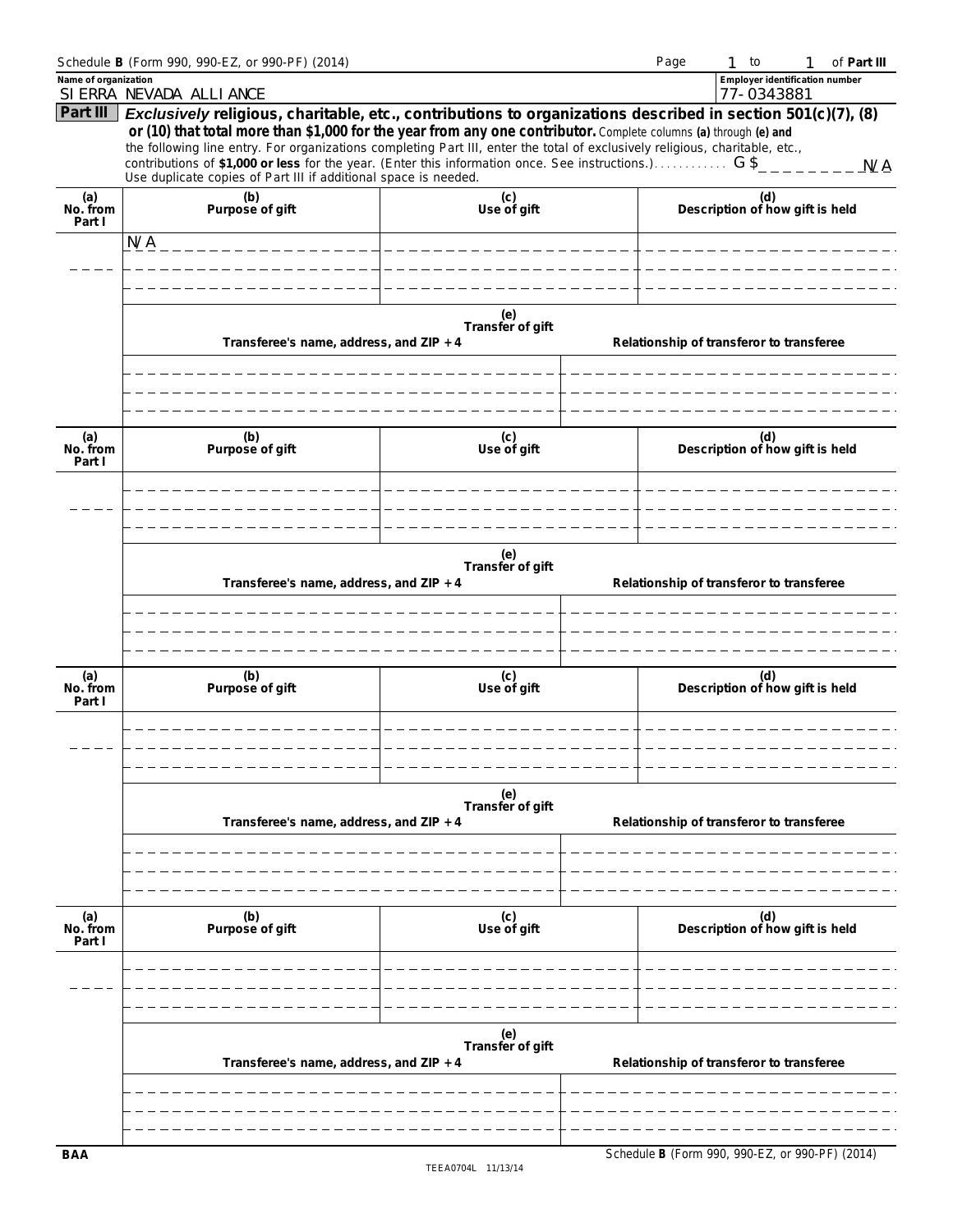|          |                                                                                                                                                                                                                         |                                                                               |                                                                                                                                                                                                                                                                                                                                                                                                |                | OMB No. 1545-0047 |                                |                                 |
|----------|-------------------------------------------------------------------------------------------------------------------------------------------------------------------------------------------------------------------------|-------------------------------------------------------------------------------|------------------------------------------------------------------------------------------------------------------------------------------------------------------------------------------------------------------------------------------------------------------------------------------------------------------------------------------------------------------------------------------------|----------------|-------------------|--------------------------------|---------------------------------|
|          | <b>Supplemental Financial Statements</b><br><b>SCHEDULE D</b><br>(Form 990)<br>G Complete if the organization answered 'Yes,' to Form 990,<br>Part IV, lines 6, 7, 8, 9, 10, 11a, 11b, 11c, 11d, 11e, 11f, 12a, or 12b. |                                                                               | 2014                                                                                                                                                                                                                                                                                                                                                                                           |                |                   |                                |                                 |
|          | Department of the Treasury<br>Internal Revenue Service                                                                                                                                                                  |                                                                               | G Attach to Form 990.<br>G Information about Schedule D (Form 990) and its instructions is at www.irs.gov/form990.                                                                                                                                                                                                                                                                             |                |                   | Inspection                     | Open to Public                  |
|          | Name of the organization                                                                                                                                                                                                |                                                                               |                                                                                                                                                                                                                                                                                                                                                                                                |                |                   | Employer identification number |                                 |
|          |                                                                                                                                                                                                                         | SI ERRA NEVADA ALLI ANCE                                                      |                                                                                                                                                                                                                                                                                                                                                                                                |                |                   |                                |                                 |
| Part I   |                                                                                                                                                                                                                         |                                                                               | Organizations Maintaining Donor Advised Funds or Other Similar Funds or Accounts.                                                                                                                                                                                                                                                                                                              |                | 77-0343881        |                                |                                 |
|          |                                                                                                                                                                                                                         |                                                                               | Complete if the organization answered 'Yes' to Form 990, Part IV, line 6.                                                                                                                                                                                                                                                                                                                      |                |                   |                                |                                 |
|          |                                                                                                                                                                                                                         |                                                                               | (a) Donor advised funds                                                                                                                                                                                                                                                                                                                                                                        |                |                   | (b) Funds and other accounts   |                                 |
| 1        |                                                                                                                                                                                                                         | Total number at end of year                                                   |                                                                                                                                                                                                                                                                                                                                                                                                |                |                   |                                |                                 |
| 2        |                                                                                                                                                                                                                         | Aggregate value of contributions to (during year).                            |                                                                                                                                                                                                                                                                                                                                                                                                |                |                   |                                |                                 |
| 3        |                                                                                                                                                                                                                         | Aggregate value of grants from (during year)                                  |                                                                                                                                                                                                                                                                                                                                                                                                |                |                   |                                |                                 |
| 4        |                                                                                                                                                                                                                         | Aggregate value at end of year                                                |                                                                                                                                                                                                                                                                                                                                                                                                |                |                   |                                |                                 |
| 5        |                                                                                                                                                                                                                         |                                                                               | Did the organization inform all donors and donor advisors in writing that the assets held in donor advised funds<br>are the organization's property, subject to the organization's exclusive legal control?<br>Did the organization inform all grantees, donors, and donor advisors in writing that grant funds can be used only                                                               |                |                   | Yes                            | No                              |
|          |                                                                                                                                                                                                                         |                                                                               | for charitable purposes and not for the benefit of the donor or donor advisor, or for any other purpose conferring                                                                                                                                                                                                                                                                             |                |                   | Yes                            | No                              |
| Part II  |                                                                                                                                                                                                                         | <b>Conservation Easements.</b>                                                | Complete if the organization answered 'Yes' to Form 990, Part IV, line 7.                                                                                                                                                                                                                                                                                                                      |                |                   |                                |                                 |
| 1        |                                                                                                                                                                                                                         |                                                                               | Purpose(s) of conservation easements held by the organization (check all that apply).                                                                                                                                                                                                                                                                                                          |                |                   |                                |                                 |
|          |                                                                                                                                                                                                                         | Preservation of land for public use (e.g., recreation or education)           | Preservation of a historically important land area                                                                                                                                                                                                                                                                                                                                             |                |                   |                                |                                 |
|          |                                                                                                                                                                                                                         | Protection of natural habitat                                                 | Preservation of a certified historic structure                                                                                                                                                                                                                                                                                                                                                 |                |                   |                                |                                 |
|          |                                                                                                                                                                                                                         | Preservation of open space                                                    |                                                                                                                                                                                                                                                                                                                                                                                                |                |                   |                                |                                 |
| 2        | last day of the tax year.                                                                                                                                                                                               |                                                                               | Complete lines 2a through 2d if the organization held a qualified conservation contribution in the form of a conservation easement on the                                                                                                                                                                                                                                                      |                |                   |                                |                                 |
|          |                                                                                                                                                                                                                         |                                                                               |                                                                                                                                                                                                                                                                                                                                                                                                |                |                   |                                | Held at the End of the Tax Year |
|          |                                                                                                                                                                                                                         |                                                                               |                                                                                                                                                                                                                                                                                                                                                                                                | 2a             |                   |                                |                                 |
|          |                                                                                                                                                                                                                         |                                                                               |                                                                                                                                                                                                                                                                                                                                                                                                | 2 <sub>b</sub> |                   |                                |                                 |
|          |                                                                                                                                                                                                                         |                                                                               | c Number of conservation easements on a certified historic structure included in (a)                                                                                                                                                                                                                                                                                                           | 2c             |                   |                                |                                 |
|          |                                                                                                                                                                                                                         |                                                                               | d Number of conservation easements included in (c) acquired after 8/17/06, and not on a historic                                                                                                                                                                                                                                                                                               | 2d             |                   |                                |                                 |
| 3        | tax year G                                                                                                                                                                                                              |                                                                               | Number of conservation easements modified, transferred, released, extinguished, or terminated by the organization during the                                                                                                                                                                                                                                                                   |                |                   |                                |                                 |
|          |                                                                                                                                                                                                                         | Number of states where property subject to conservation easement is located G |                                                                                                                                                                                                                                                                                                                                                                                                |                |                   |                                |                                 |
| 5        |                                                                                                                                                                                                                         |                                                                               | Does the organization have a written policy regarding the periodic monitoring, inspection, handling of violations,                                                                                                                                                                                                                                                                             |                |                   |                                |                                 |
| 6        |                                                                                                                                                                                                                         |                                                                               | and enforcement of the conservation easements it holds?<br>Tres<br>Staff and volunteer hours devoted to monitoring, inspecting, and enforcing conservation easements during the year                                                                                                                                                                                                           |                |                   |                                | No.                             |
|          | G                                                                                                                                                                                                                       |                                                                               |                                                                                                                                                                                                                                                                                                                                                                                                |                |                   |                                |                                 |
| 7        | G\$                                                                                                                                                                                                                     |                                                                               | Amount of expenses incurred in monitoring, inspecting, and enforcing conservation easements during the year                                                                                                                                                                                                                                                                                    |                |                   |                                |                                 |
| 8        |                                                                                                                                                                                                                         |                                                                               | Does each conservation easement reported on line 2(d) above satisfy the requirements of section 170(h)(4)(B)(i)<br>and section $170(h)(4)(B)(ii)$ ?                                                                                                                                                                                                                                            |                |                   | Yes                            | No                              |
| 9        | conservation easements.                                                                                                                                                                                                 |                                                                               | In Part XIII, describe how the organization reports conservation easements in its revenue and expense statement, and balance sheet, and<br>include, if applicable, the text of the footnote to the organization's financial statements that describes the organization's accounting for                                                                                                        |                |                   |                                |                                 |
| Part III |                                                                                                                                                                                                                         |                                                                               | Organizations Maintaining Collections of Art, Historical Treasures, or Other Similar Assets.<br>Complete if the organization answered 'Yes' to Form 990, Part IV, line 8.                                                                                                                                                                                                                      |                |                   |                                |                                 |
|          |                                                                                                                                                                                                                         |                                                                               | 1a If the organization elected, as permitted under SFAS 116 (ASC 958), not to report in its revenue statement and balance sheet works of<br>art, historical treasures, or other similar assets held for public exhibition, education, or research in furtherance of public service, provide,<br>in Part XIII, the text of the footnote to its financial statements that describes these items. |                |                   |                                |                                 |
|          |                                                                                                                                                                                                                         | following amounts relating to these items:                                    | b If the organization elected, as permitted under SFAS 116 (ASC 958), to report in its revenue statement and balance sheet works of art,<br>historical treasures, or other similar assets held for public exhibition, education, or research in furtherance of public service, provide the                                                                                                     |                |                   |                                |                                 |
|          | (i)                                                                                                                                                                                                                     |                                                                               |                                                                                                                                                                                                                                                                                                                                                                                                |                |                   |                                |                                 |
|          |                                                                                                                                                                                                                         |                                                                               |                                                                                                                                                                                                                                                                                                                                                                                                |                | G\$               |                                |                                 |
|          |                                                                                                                                                                                                                         |                                                                               | 2 If the organization received or held works of art, historical treasures, or other similar assets for financial gain, provide the following amounts required to be reported under SFAS 116 (ASC 958) relating to these items:                                                                                                                                                                 |                |                   |                                |                                 |
|          |                                                                                                                                                                                                                         |                                                                               |                                                                                                                                                                                                                                                                                                                                                                                                |                | G\$<br>G\$        |                                |                                 |
|          |                                                                                                                                                                                                                         |                                                                               |                                                                                                                                                                                                                                                                                                                                                                                                |                |                   |                                |                                 |

| BAA For Paperwork Reduction Act Notice, see the Instructions for Form 990. | 10/28/14<br>TEEA3301L | Schedule D (Form 990) 2014 |
|----------------------------------------------------------------------------|-----------------------|----------------------------|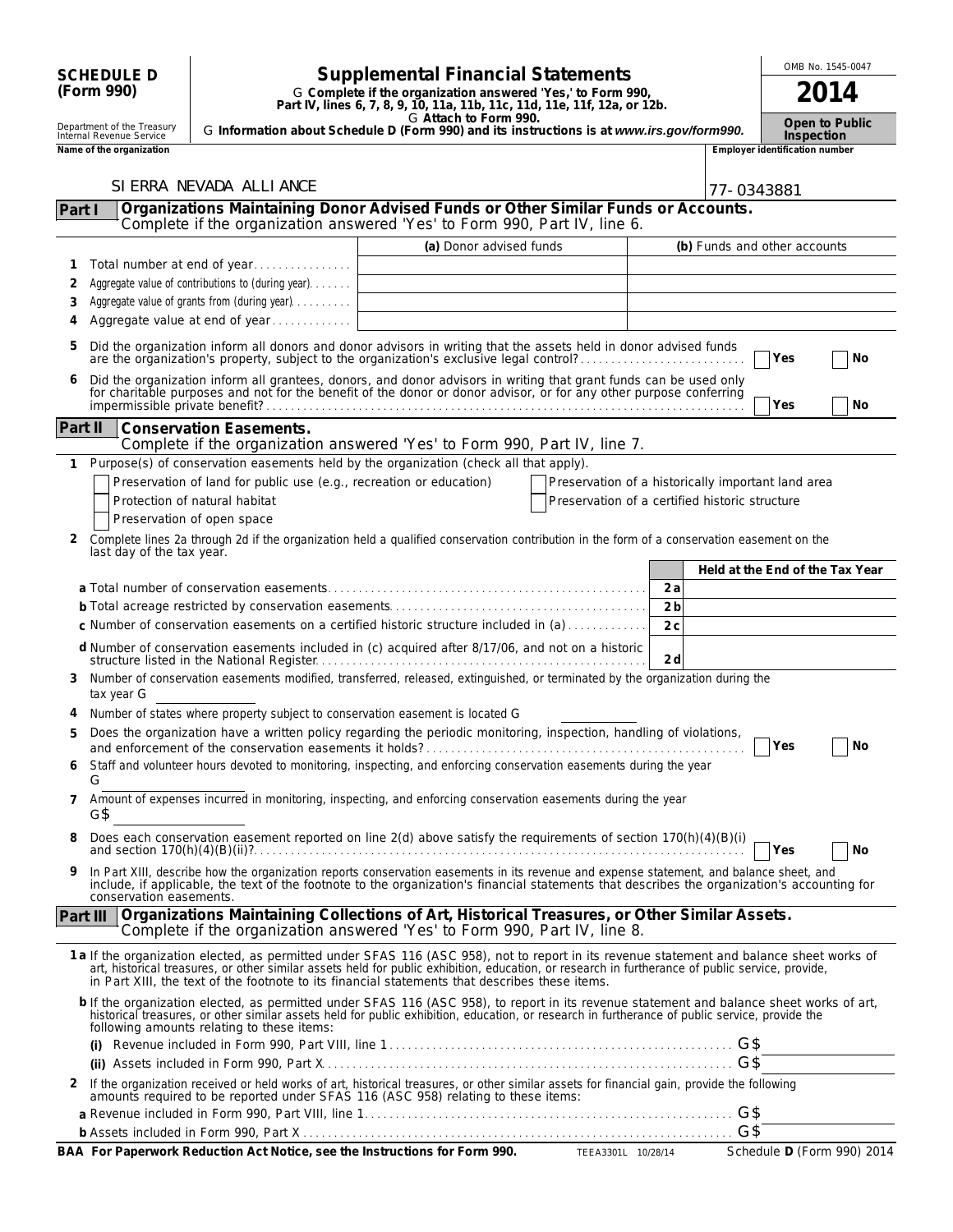| Schedule D (Form 990) 2014 SI ERRA NEVADA ALLI ANCE                                                                                                                                                                       |                  |                                         |                                    | 77-0343881                      |                            | Page 2 |
|---------------------------------------------------------------------------------------------------------------------------------------------------------------------------------------------------------------------------|------------------|-----------------------------------------|------------------------------------|---------------------------------|----------------------------|--------|
| Organizations Maintaining Collections of Art, Historical Treasures, or Other Similar Assets (continued)<br>Part III                                                                                                       |                  |                                         |                                    |                                 |                            |        |
| 3 Using the organization's acquisition, accession, and other records, check any of the following that are a significant use of its collection<br>items (check all that apply):                                            |                  |                                         |                                    |                                 |                            |        |
| Public exhibition<br>a                                                                                                                                                                                                    |                  | d                                       | Loan or exchange programs          |                                 |                            |        |
| Scholarly research<br>b<br>Preservation for future generations                                                                                                                                                            |                  | Other<br>е                              |                                    |                                 |                            |        |
| с<br>Provide a description of the organization's collections and explain how they further the organization's exempt purpose in<br>4<br>Part XIII.                                                                         |                  |                                         |                                    |                                 |                            |        |
| During the year, did the organization solicit or receive donations of art, historical treasures, or other similar assets to be sold to raise funds rather than to be maintained as part of the organization's collection? |                  |                                         |                                    |                                 |                            |        |
|                                                                                                                                                                                                                           |                  |                                         |                                    |                                 | Yes                        | No     |
| Part IV   Escrow and Custodial Arrangements. Complete if the organization answered 'Yes' to Form 990, Part IV,<br>line 9, or reported an amount on Form 990, Part X, line 21.                                             |                  |                                         |                                    |                                 |                            |        |
|                                                                                                                                                                                                                           |                  |                                         |                                    |                                 |                            |        |
| 1 a Is the organization an agent, trustee, custodian, or other intermediary for contributions or other assets not included                                                                                                |                  |                                         |                                    |                                 | Yes                        | No     |
| b If 'Yes,' explain the arrangement in Part XIII and complete the following table:                                                                                                                                        |                  |                                         |                                    |                                 |                            |        |
|                                                                                                                                                                                                                           |                  |                                         |                                    |                                 | Amount                     |        |
|                                                                                                                                                                                                                           |                  |                                         |                                    | 1c                              |                            |        |
|                                                                                                                                                                                                                           |                  |                                         |                                    | 1 <sub>d</sub>                  |                            |        |
|                                                                                                                                                                                                                           |                  |                                         |                                    | 1 e                             |                            |        |
| 2a Did the organization include an amount on Form 990, Part X, line 21, for escrow or custodial account liability?                                                                                                        |                  |                                         |                                    | 1f                              |                            |        |
|                                                                                                                                                                                                                           |                  |                                         |                                    |                                 |                            | No     |
|                                                                                                                                                                                                                           |                  |                                         |                                    |                                 |                            |        |
| Part V<br>Endowment Funds. Complete if the organization answered 'Yes' to Form 990, Part IV, line 10.                                                                                                                     |                  |                                         |                                    |                                 |                            |        |
|                                                                                                                                                                                                                           | (a) Current year | (b) Prior year                          | (c) Two years back                 | (d) Three years back            | (e) Four years back        |        |
| 1 a Beginning of year balance                                                                                                                                                                                             |                  |                                         |                                    |                                 |                            |        |
| <b>b</b> Contributions                                                                                                                                                                                                    |                  |                                         |                                    |                                 |                            |        |
| c Net investment earnings, gains,<br>and losses                                                                                                                                                                           |                  |                                         |                                    |                                 |                            |        |
| d Grants or scholarships                                                                                                                                                                                                  |                  |                                         |                                    |                                 |                            |        |
| e Other expenditures for facilities                                                                                                                                                                                       |                  |                                         |                                    |                                 |                            |        |
| and programs<br>f Administrative expenses                                                                                                                                                                                 |                  |                                         |                                    |                                 |                            |        |
| <b>q</b> End of year balance $\ldots \ldots \ldots$                                                                                                                                                                       |                  |                                         |                                    |                                 |                            |        |
| 2 Provide the estimated percentage of the current year end balance (line 1g, column (a)) held as:                                                                                                                         |                  |                                         |                                    |                                 |                            |        |
| a Board designated or quasi-endowment G                                                                                                                                                                                   |                  | %                                       |                                    |                                 |                            |        |
| <b>b</b> Permanent endowment G                                                                                                                                                                                            | %                |                                         |                                    |                                 |                            |        |
| c Temporarily restricted endowment G                                                                                                                                                                                      |                  | %                                       |                                    |                                 |                            |        |
| The percentages in lines 2a, 2b, and 2c should equal 100%.                                                                                                                                                                |                  |                                         |                                    |                                 |                            |        |
| 3 a Are there endowment funds not in the possession of the organization that are held and administered for the                                                                                                            |                  |                                         |                                    |                                 |                            |        |
| organization by:<br>(i)                                                                                                                                                                                                   |                  |                                         |                                    |                                 | Yes                        | No     |
|                                                                                                                                                                                                                           |                  |                                         |                                    |                                 | 3a(i)<br>3a(ii)            |        |
|                                                                                                                                                                                                                           |                  |                                         |                                    |                                 | 3 <sub>b</sub>             |        |
| Describe in Part XIII the intended uses of the organization's endowment funds.                                                                                                                                            |                  |                                         |                                    |                                 |                            |        |
| Part VI Land, Buildings, and Equipment.                                                                                                                                                                                   |                  |                                         |                                    |                                 |                            |        |
| Complete if the organization answered 'Yes' to Form 990, Part IV, line 11a. See Form 990, Part X, line 10.                                                                                                                |                  |                                         |                                    |                                 |                            |        |
| Description of property                                                                                                                                                                                                   |                  | (a) Cost or other basis<br>(investment) | (b) Cost or other<br>basis (other) | (c) Accumulated<br>depreciation | (d) Book value             |        |
|                                                                                                                                                                                                                           |                  |                                         |                                    |                                 |                            |        |
|                                                                                                                                                                                                                           |                  |                                         |                                    |                                 |                            |        |
| c Leasehold improvements                                                                                                                                                                                                  |                  |                                         |                                    |                                 |                            |        |
|                                                                                                                                                                                                                           |                  |                                         | 39, 203.                           | 39, 203.                        |                            | 0.     |
|                                                                                                                                                                                                                           |                  |                                         |                                    |                                 |                            |        |
| <b>BAA</b>                                                                                                                                                                                                                |                  |                                         |                                    |                                 | Schedule D (Form 990) 2014 | 0.     |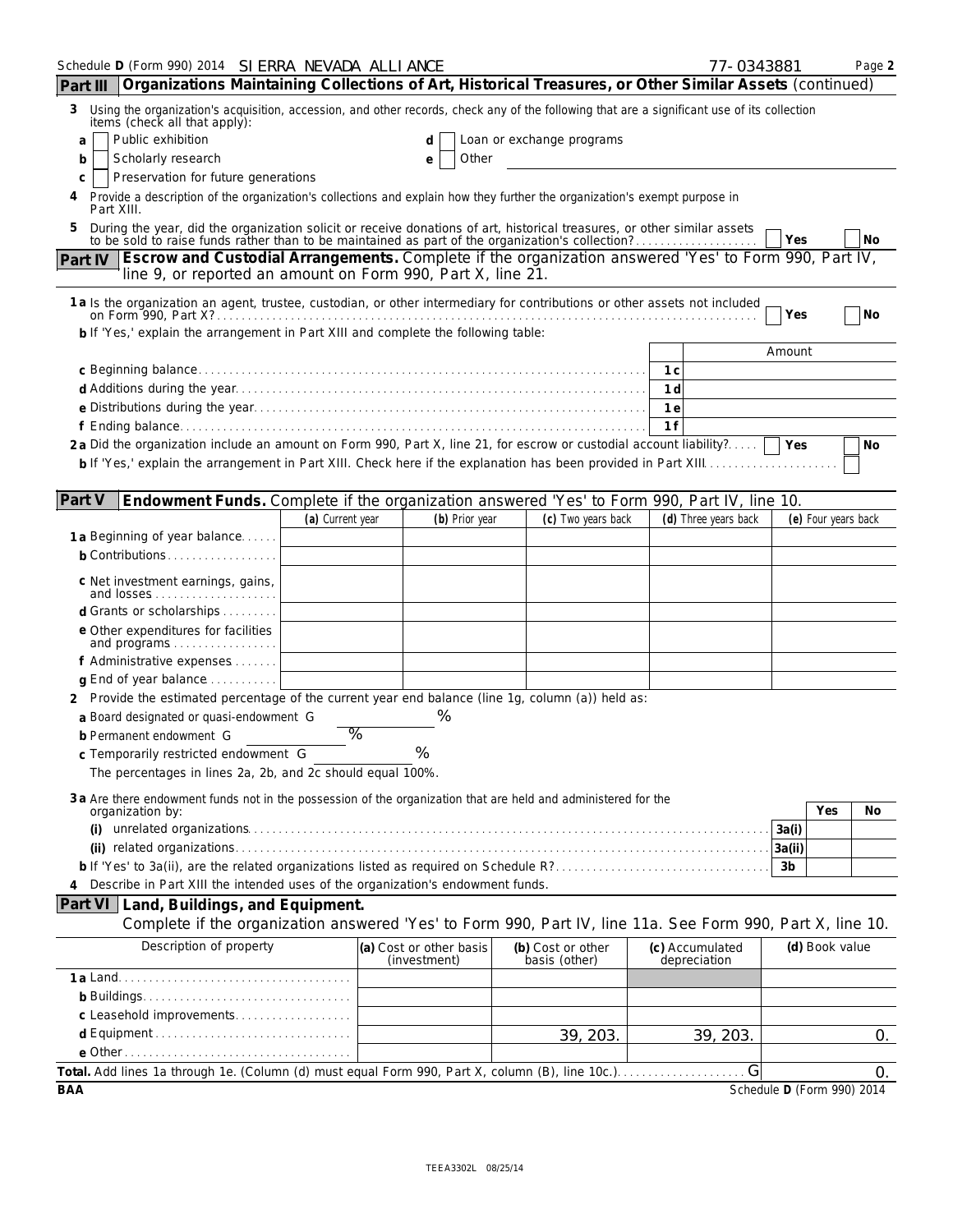|                           | Schedule D (Form 990) 2014 SI ERRA NEVADA ALLI ANCE                                                                                                                                         |                 | 77-0343881                                                | Page 3         |
|---------------------------|---------------------------------------------------------------------------------------------------------------------------------------------------------------------------------------------|-----------------|-----------------------------------------------------------|----------------|
|                           | Part VII   Investments ' Other Securities.<br>Complete if the organization answered 'Yes' to Form 990, Part IV, line 11b. See Form 990, Part X, line 12.                                    |                 | N/A                                                       |                |
|                           | (a) Description of security or category (including name of security)                                                                                                                        | (b) Book value  | (c) Method of valuation: Cost or end-of-year market value |                |
|                           |                                                                                                                                                                                             |                 |                                                           |                |
|                           |                                                                                                                                                                                             |                 |                                                           |                |
| (3) Other                 |                                                                                                                                                                                             |                 |                                                           |                |
| (A)                       |                                                                                                                                                                                             |                 |                                                           |                |
| $\overline{(\mathsf{B})}$ |                                                                                                                                                                                             |                 |                                                           |                |
| (C)                       |                                                                                                                                                                                             |                 |                                                           |                |
| (D)<br>(E)                |                                                                                                                                                                                             |                 |                                                           |                |
| (F)                       |                                                                                                                                                                                             |                 |                                                           |                |
| (G)                       |                                                                                                                                                                                             |                 |                                                           |                |
| $\overline{(H)}$          |                                                                                                                                                                                             |                 |                                                           |                |
| (1)                       |                                                                                                                                                                                             |                 |                                                           |                |
|                           | Total. (Column (b) must equal Form 990, Part X, column (B) line 12.) G                                                                                                                      |                 |                                                           |                |
|                           | Part VIII Investments ' Program Related.                                                                                                                                                    |                 | N/A                                                       |                |
|                           | Complete if the organization answered 'Yes' to Form 990, Part IV, line 11c. See Form 990, Part X, line 13.<br>(a) Description of investment type                                            | (b) Book value  | (c) Method of valuation: Cost or end-of-year market value |                |
|                           |                                                                                                                                                                                             |                 |                                                           |                |
| (1)<br>(2)                |                                                                                                                                                                                             |                 |                                                           |                |
| (3)                       |                                                                                                                                                                                             |                 |                                                           |                |
| (4)                       |                                                                                                                                                                                             |                 |                                                           |                |
| (5)                       |                                                                                                                                                                                             |                 |                                                           |                |
| (6)                       |                                                                                                                                                                                             |                 |                                                           |                |
| (7)                       |                                                                                                                                                                                             |                 |                                                           |                |
| (8)                       |                                                                                                                                                                                             |                 |                                                           |                |
| (9)                       |                                                                                                                                                                                             |                 |                                                           |                |
| (10)                      | Total. (Column (b) must equal Form 990, Part X, column (B) line 13.) G                                                                                                                      |                 |                                                           |                |
| Part IX                   | Other Assets.                                                                                                                                                                               | N/A             |                                                           |                |
|                           | Complete if the organization answered 'Yes' to Form 990, Part IV, line 11d. See Form 990, Part X, line 15.                                                                                  |                 |                                                           |                |
|                           |                                                                                                                                                                                             | (a) Description |                                                           | (b) Book value |
| (1)<br>(2)                |                                                                                                                                                                                             |                 |                                                           |                |
| (3)                       |                                                                                                                                                                                             |                 |                                                           |                |
| (4)                       |                                                                                                                                                                                             |                 |                                                           |                |
| (5)                       |                                                                                                                                                                                             |                 |                                                           |                |
| (6)                       |                                                                                                                                                                                             |                 |                                                           |                |
| (7)<br>$\overline{(8)}$   |                                                                                                                                                                                             |                 |                                                           |                |
| (9)                       |                                                                                                                                                                                             |                 |                                                           |                |
| (10)                      |                                                                                                                                                                                             |                 |                                                           |                |
|                           |                                                                                                                                                                                             |                 | G                                                         |                |
| Part X                    | Other Liabilities.                                                                                                                                                                          |                 |                                                           |                |
|                           | Complete if the organization answered 'Yes' to Form 990, Part IV, line 11e or 11f. See Form 990, Part X, line 25                                                                            |                 |                                                           |                |
| (1)                       | (a) Description of liability<br>Federal income taxes                                                                                                                                        | (b) Book value  |                                                           |                |
| (2)                       |                                                                                                                                                                                             |                 |                                                           |                |
| (3)                       |                                                                                                                                                                                             |                 |                                                           |                |
| $\overline{(4)}$          |                                                                                                                                                                                             |                 |                                                           |                |
| (5)                       |                                                                                                                                                                                             |                 |                                                           |                |
| $\overline{(6)}$          |                                                                                                                                                                                             |                 |                                                           |                |
| (7)<br>(8)                |                                                                                                                                                                                             |                 |                                                           |                |
| (9)                       |                                                                                                                                                                                             |                 |                                                           |                |
| (10)                      |                                                                                                                                                                                             |                 |                                                           |                |
| (11)                      |                                                                                                                                                                                             |                 |                                                           |                |
|                           | Total. (Column (b) must equal Form 990, Part X, column (B) line 25.). G                                                                                                                     |                 |                                                           |                |
|                           | 2. Liability for uncertain tax positions. In Part XIII, provide the text of the footnote to the organization's financial statements that reports the organization's liability for uncertain |                 |                                                           |                |

tax positions under FIN 48 (ASC 740). Check here if the text of the footnote has been provided in Part XIII. . . . . . . . . . . . . . . . . . . . . . . . . . . . . . . . . . . . . . . . . . . . . . . . . . . . . .

 $\Box$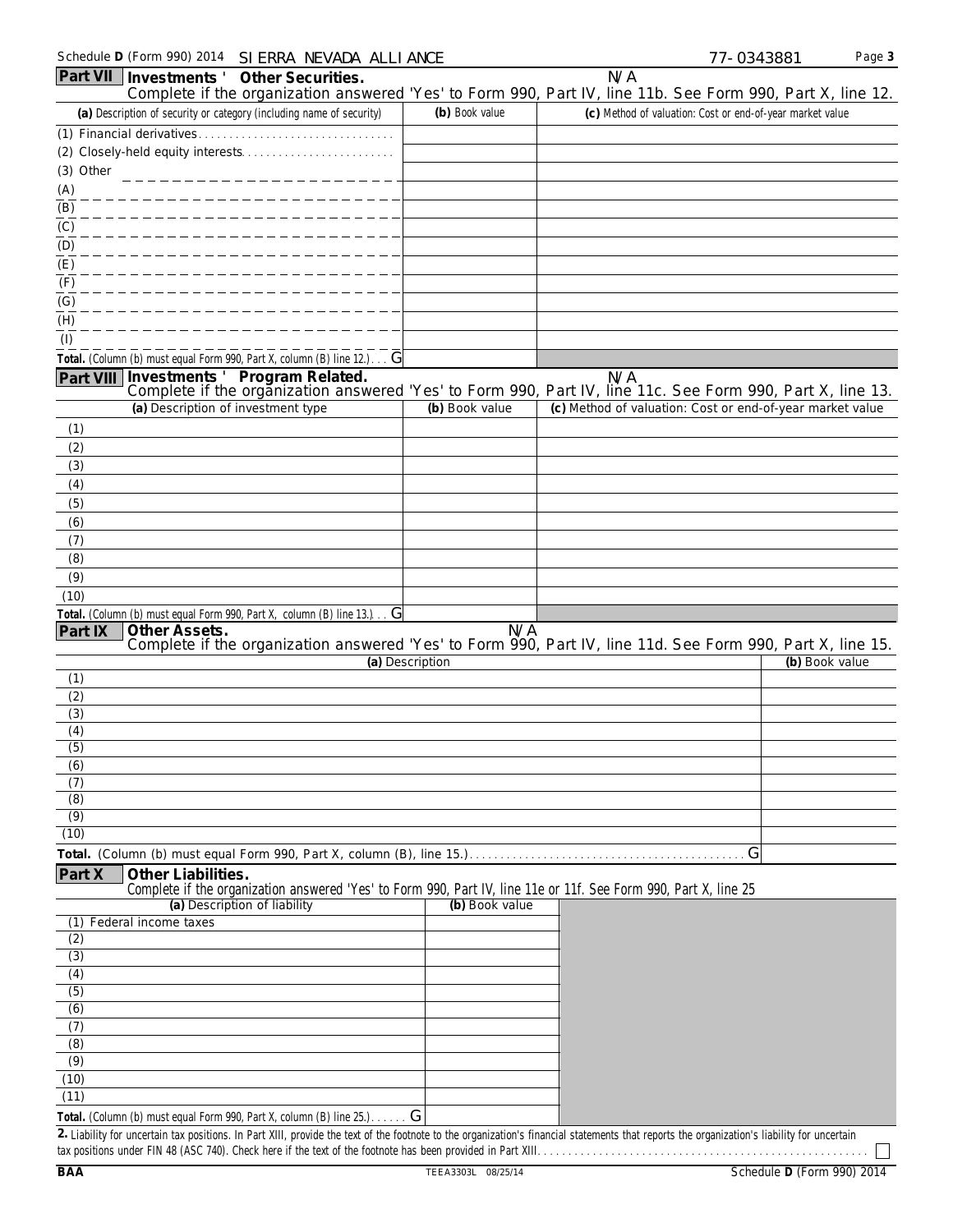| Schedule D (Form 990) 2014  SI ERRA NEVADA ALLI ANCE                                                 | 77-0343881   | Page 4 |
|------------------------------------------------------------------------------------------------------|--------------|--------|
| Part XI<br>Reconciliation of Revenue per Audited Financial Statements With Revenue per Return. N/A   |              |        |
| Complete if the organization answered 'Yes' to Form 990, Part IV, line 12a.                          |              |        |
| $\mathbf{1}$                                                                                         | $\mathbf{1}$ |        |
| Amounts included on line 1 but not on Form 990, Part VIII, line 12:<br>$\mathcal{P}$                 |              |        |
| 2a                                                                                                   |              |        |
| 2 <sub>b</sub>                                                                                       |              |        |
|                                                                                                      |              |        |
|                                                                                                      |              |        |
|                                                                                                      | 2 e          |        |
| 3                                                                                                    | 3            |        |
| Amounts included on Form 990, Part VIII, line 12, but not on line 1:<br>4                            |              |        |
|                                                                                                      |              |        |
|                                                                                                      |              |        |
|                                                                                                      | 4 c          |        |
| 5 Total revenue. Add lines 3 and 4c. (This must equal Form 990, Part I, line 12.).                   | 5            |        |
| Part XII   Reconciliation of Expenses per Audited Financial Statements With Expenses per Return. N/A |              |        |
| Complete if the organization answered 'Yes' to Form 990, Part IV, line 12a.                          |              |        |
|                                                                                                      | 1            |        |
| Amounts included on line 1 but not on Form 990, Part IX, line 25:<br>2                               |              |        |
| 2a                                                                                                   |              |        |
| 2 <sub>b</sub>                                                                                       |              |        |
|                                                                                                      |              |        |
|                                                                                                      |              |        |
|                                                                                                      | 2e           |        |
| 3                                                                                                    | 3            |        |
| Amounts included on Form 990, Part IX, line 25, but not on line 1:<br>4                              |              |        |
| a Investment expenses not included on Form 990, Part VIII, line 7b. 4a                               |              |        |
|                                                                                                      |              |        |
| c Add lines 4a and 4b                                                                                | 4 C          |        |
| 5 Total expenses. Add lines 3 and 4c. (This must equal Form 990, Part I, line 18.)                   | 5            |        |
| Part XIII Supplemental Information.                                                                  |              |        |

Provide the descriptions required for Part II, lines 3, 5, and 9; Part III, lines 1a and 4; Part IV, lines 1b and 2b; Part V,

line 4; Part X, line 2; Part XI, lines 2d and 4b; and Part XII, lines 2d and 4b. Also complete this part to provide any additional information.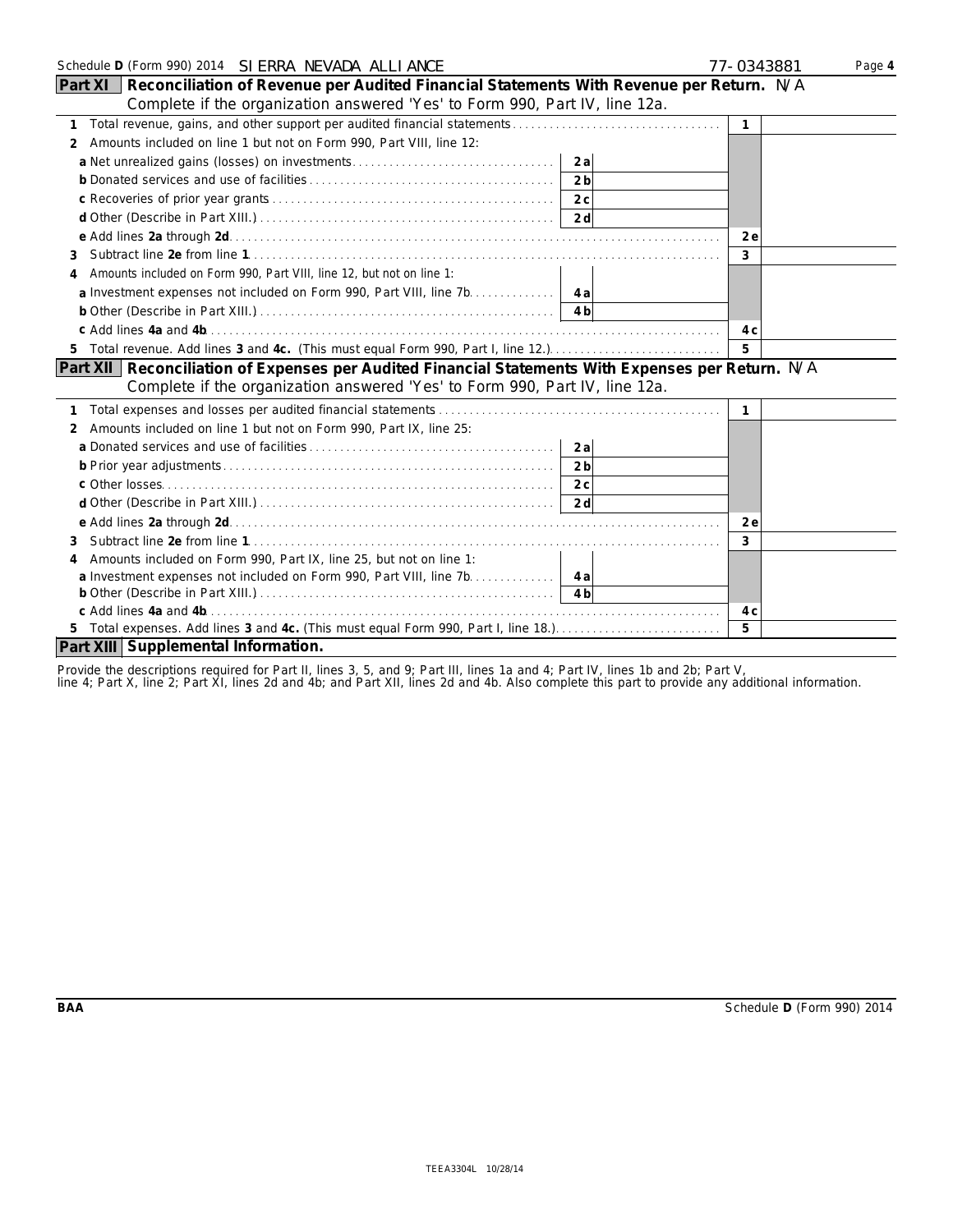SCHEDULE O **Supplemental Information to Form 990 or 990-EZ** <sup>OMB No. 1545-0047<br>
(Form 990 or 990-EZ) Complete to provide information for responses to specific questions on</sup> **(Form 990 or 990-EZ) Complete to provide information for responses to specific questions on Form 990 or 990-EZ or to provide any additional information. 2014** G **Attach to Form 990 or 990-EZ.** <sup>G</sup>**Open to Public** Department of the Treasury **Information about Schedule O (Form 990 or 990-EZ) and its instructions is** Internal Revenue Service **Inspection at** *www.irs.gov/form990.*

#### SIERRA NEVADA ALLIANCE 77-0343881

Name of the organization **Employer identification number Employer identification number** 

# **FORM 990 PART III LINE 1 - ORGANIZATION MISSION**

SINCE 1993 THE SIERRA NEVADA ALLIANCE HAS PROTECTED AND RESTORED SIERRA LANDS, WATER, WILDLIFE AND RURAL COMMUNITIES. OUR SUSTAINABLE SIERRA COMMUNITIES WORKS TO ENGAGE AND SUPPORT EFFORTS TO ADOPT EXEMPLARY LOCAL SUSTAINABLE COMMUNITY ACTIONS ACROSS THE SIERRA THAT BALANCE SOCIAL, ECONOMIC AND ENVIRONMENTAL ISSUES TO CREATE VIBRANT LOCAL COMMUNITIES PROVIDING A HIGH QUALITY OF LIFE FOR THEIR RESIDENTS AND VISITORS WHILE PROTECTING AND STEWARDING WILDLANDS AND NATURAL RESOURCES FOR FUTURE GENERATIONS. OUR MEMBER GROUP SUPPORT PROGRAM HELPS BUILD THE CAPACITY OF OUR MEMBER CONSERVATION GROUPS THROUGH PROJECTS SUCH AS OUR SIERRA NEVADA AMERICORPS PARTNERSHIP (SNAP). SNAP RECRUITS, TRAINS AND SUPPORTS 28 AMERICORPS MEMBERS WHO SERVE WITH PARTNERING GROUPS AND AGENCIES TO RESTORE SIERRA WATERSHEDS AND EDUCATE THOUSANDS ON WAYS TO KEEP OUR WATERS CLEAR, CLEAN AND HEALTHY.

# **FORM 990, PART III, LINE 4A - PROGRAM SERVICE ACCOMPLISHMENTSTHE REGIO**

CLIMATE CHANGE PROGRAM: WE WORKED TO CREATE EXEMPLARY SUSTAINABLE REGIONAL PLANS THAT PROTECT AND RESTORE SIERRA WATERS, LANDS, WILDLIFE AND RURALCOMMUNITIES AND INCORPORATE CLIMATE CHANGE ADAPTATION WHILE MEETING OR EXCEEDING THEMOST AGGRESSIVE STATEWIDE OR NATIONAL GREENHOUSE GAS EMISSION REDUCTION LEGISLATION.IN FY 2013/2014 THE PROGRAM WORKED WITH PARTNER GROUPS IN TULARE AND PLUMAS COUNTIES TO GUIDE THE COUNTY GENERAL PLAN UPDATE IN ORDER TO PROTECT WORKING LANDSCAPES AND WILDPLACES, RURAL QUALITY OF LIFE, AND ADDRESS CLIMATE CHANGE. WE ALSO WORKED WITH STAKEHOLDERS IN THE TAHOE BASIN TO ADVANCE A TAHOE SUSTAINABILITY COLLABORATIVE TO PLAN FOR CLIMATE CHANGE AND CREATE A MODEL SUSTAINABILITY ACTION PLAN.ALSO CONVENED THE SIERRA WATER WORK GROUP TO COORDINATE AMONG SIERRA INTEGRATEDREGIONAL WATER MANAGEMENT EFFORTS INCLUDING HOSTING A REGIONAL SUMMIT. WE PROVIDEDSUPPORT TO THE INYO-MONO IRWMP TO ENGAGE AND SUPPORT DISADVANTAGED COMMUNITIES. WE ALSO ISSUED THE

MONTHLY SIERRA RESOURCE E-NEWSLETTERS TO EDUCATE CONSERVATION LEADERS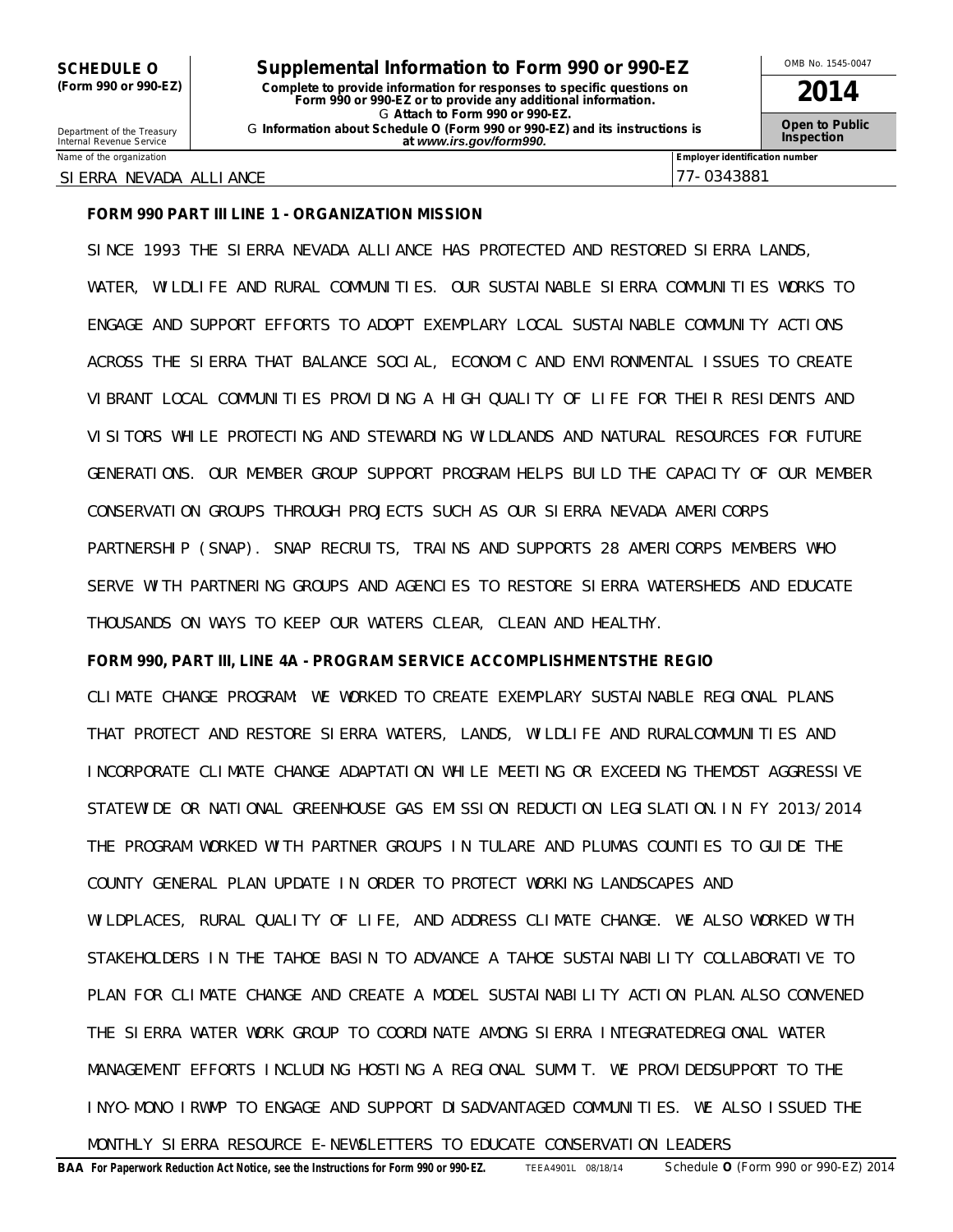| Schedule 0 (Form 990 or 990-EZ) 2014 | Page 2                                |
|--------------------------------------|---------------------------------------|
| Name of the organization             | <b>Employer identification number</b> |
| SI ERRA NEVADA ALLIANCE              | 177-0343881                           |

THROUGHOUT THE SIERRA CLIMATE, LAND USE AND RESOURCE PLANNING ISSUES AND EVENTS

# **FORM 990, PART III, LINE 4B - PROGRAM SERVICE ACCOMPLISHMENTS**

SIERRA THE SUSTAINABLE SIERRA COMMUNITIES PROGRAM: WE WORKED TO ENGAGE AND SUPPORTEFFORTS TO ADOPT EXEMPLARY LOCAL SUSTAINABLE COMMUNITY ACTIONS ACROSS THE SIERRA THAT BALANCE SOCIAL, ECONOMIC AND ENVIRONMENTAL ISSUES TO CREATE VIBRANT LOCALCOMMUNITIES PROVIDING A HIGH QUALITY OF LIFE FOR THEIR RESIDENTS AND VISITORS WHILE PROTECTING AND STEWARDING WILDLANDS AND NATURAL RESOURCES FOR FUTURE GENERATIONS. IN FISCAL YEAR 13/14 WE CONTINUED OUR WORK REGIONAL PARTNERS TO CREATE A MODEL PROGRAM IN IMPLEMENTING RIVER FRIENDLY LANDSCAPING PRACTICES AND REDUCED THOUSANDS OF POUNDSOF POLLUTION FROM ENTERING SIERRA RIVERS TRUCKEE RIVER. WITH SUPPORT FROM A VISTA AMERICORPS MEMBER WE ALSO IMPLEMENTED A MODEL SUSTAINABILITY PROJECT THAT ADDRESSED THE INDOOR HOME HEALTH ISSUES OF RADON, LEAD AND MOLD WHILE HELPING HOMEOWNERS SAVE MONEY WHILE SAVING ENERGY AND WATER. THE PROGRAM ALSO ISSUED A CASE STUDY ON SUCCESSFUL SUSTAINABILITY EFFORTS AS A RESOURCE FOR RURAL COMMUNITIES AND HOSTED A WEBINAR ON HOW TO LAUNCH LOCAL FOOD MOVEMENTS. THIS PROGRAM ALSO HELPED IMPLEMENTTHE ANNUAL BIKE PATH CLEAN-UP. FINALLY, THE PROGRAM ISSUED A MONTHLY SIERRA SPOKES NEWSLETTER KEEPING SIERRA CONSERVATION LEADERS ABREAST OF SUSTAINABILITY ACTIONS HAPPENING IN THE REGION

## **FORM 990, PART III, LINE 4C - PROGRAM SERVICE ACCOMPLISHMENTS**

SUPPORTING ALLIANCE MEMBER GROUPS: WE EXPANDED THE CAPACITY OF OVER 90 MEMBER CONSERVATION GROUPS BY PROVIDING RESOURCES, NETWORKING, INFORMATION, AND TRAININGS. THIS PROGRAM INCLUDES OUR SIERRA NEVADA AMERICORPS PARTNERSHIP (SNAP). SNAP RECRUITED, TRAINED AND SUPPORTED 28 AMERICORPS MEMBERS WHO SERVED WITH PARTNERING GROUPS AND AGENCIES IN 2012 AND 2013 TO RESTORE SIERRA WATERSHEDS AND EDUCATE THOUSANDS ON WAYS TO KEEP OUR WATERS CLEAR, CLEAN AND HEALTHY. THE 2012 SNAP PROGRAM ENDED HAVING RESTORED 1501 ACRES OF HABITAT, EDUCATED OVER 15,058 PEOPLE ON ENVIRONMENTAL ISSUES, AND RECRUITED AND MOBILIZED 3743 VOLUNTEERS TO STEWARD THEIR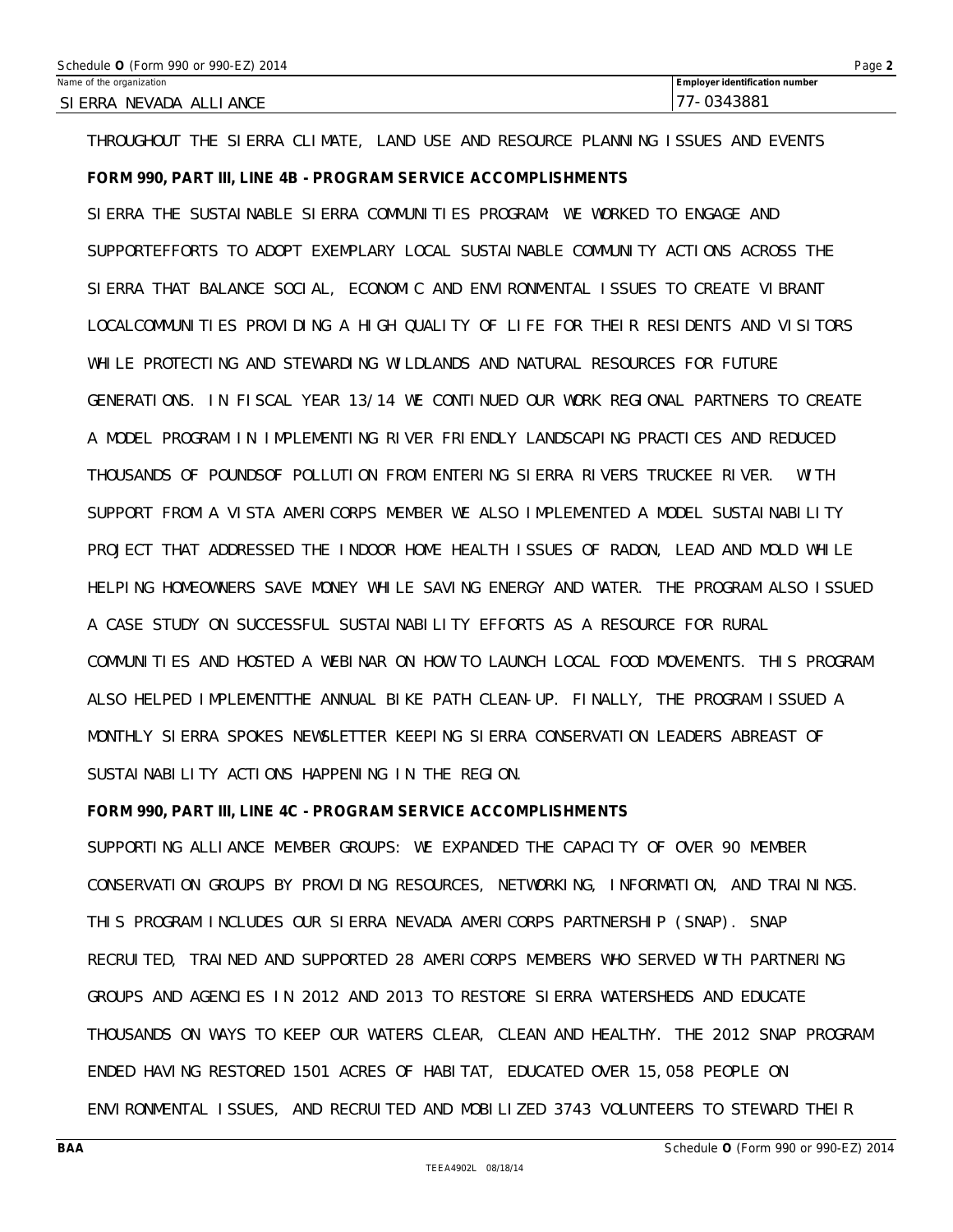| Schedule O (Form 990 or 990-EZ) 2014 |                                |  |  |
|--------------------------------------|--------------------------------|--|--|
| Name of the organization             | Employer identification number |  |  |
| SI ERRA NEVADA ALLIANCE              | 177-0343881                    |  |  |

LOCAL WATERSHEDS. FOR 2013, THE PROGRAM INTERVIEWED OVER 200 APPLICANTS, SELECTED 36 TALENTED ADULTS TO SERVE FOR ONE YEAR, TRAINED THE NEW MEMBERS AND APPOINTED THEM TO OVER 15 CONSERVATION GROUPS AND AGENCIES TO SERVE THE SIERRA. THE MEMBER GROUP SUPPORT PROGRAM ALSO HOSTED IN FALL 2012 THE BEST CONSERVATION CONFERENCE IN THE SIERRA NEVADA, WITH INSPIRING KEYNOTE SPEAKERS, OVER TEN INFORMATIVE WORKSHOPS, ANNUAL SIERRA CONSERVATION AWARDS, AND INSPIRING UPDATES FROM OUR NETWORK OF CONSERVATION GROUPS.

# **Form 990, Part VI, Line 11b - Form 990 Review Process**

THE TAX RETURN IS PREPARED BY AN OUTSIDE ACCOUNTING FIRM. AFTER COMPLETION OF SAID RETURNS, THE ORGANIZATION IS SENT A DRAFT OF THE TAX RETURNS TO BE REVIEWED AND EXAMINED. THE ORGANIZATION MAKES COPIES OF THE RETURNS AND DISTRIBUTES TO THOSE INDIVIDUALS CHARGED WITH GOVERNANCE. THOSE INDIVIDUALS AT THAT TIME CAN REVIEW AND IF APPLICABLE DISCUSS ANY LINE ITEMS IN THE RETURN WITH THE ACCOUNTANT WHO HAS PREPARED THE RETURN. IF ALL ITEMS ARE FOUND TO BE ACCEPTABLE, AN AFFIDAVIT IS SIGNED TO AUTHORIZE THE OUTSIDE ACCOUNTING FIRM TO PROCESS, SIGN AND PROVIDE COPIES OF THE RETURNS TO BE FILED WITH THE DESIGNATED GOVERNMENTAL AGENCIES. BEFORE THE TAX RETURNS ARE FILED, A FINAL TAX RETURN COPY IS FORWARDED TO ALL BOARD MEMBERS. THE TAX RETURNS ARE THEN SIGNED BY THE ORGANIZATION, STAMPED WITH CERTIFIED RETURN RECEIPT AND TIMELY PLACED IN THE MAIL FOR FILING.

**Form 990, Part VI, Line 12c - Explanation of Monitoring and Enforcement of Conflicts** THE BOARD OF DIRECTORS SELF-ENFORCES THEIR CONFLICT OF INTEREST POLICY AND THE EXECUTIVE DIRECTOR ENFORCES THE CONFLICT OF INTEREST POLICY WITH ALL EMPLOYEES. **Form 990, Part VI, Line 15a - Compensation Review & Approval Process - CEO & Top Management** THE PERSONNEL COMMITTEE CONDUCTS AN ANNUAL REVIEW OF THE EXECUTIVE DIRECTOR (THE ONLY KEY EMPLOYEE). AT THE BEGINNING OF THE PERFORMANCE YEAR THE EXECUTIVE DIRECTOR AND PERSONNEL COMMITTEE ESTABLISH PERFORMANCE OBJECTIVES. AT THE END OF THE FISCAL YEAR TWO PERSONNEL COMMITTEE MEMBERS SIT DOWN WITH THE EXECUTIVE DIRECTOR TO REVIEW